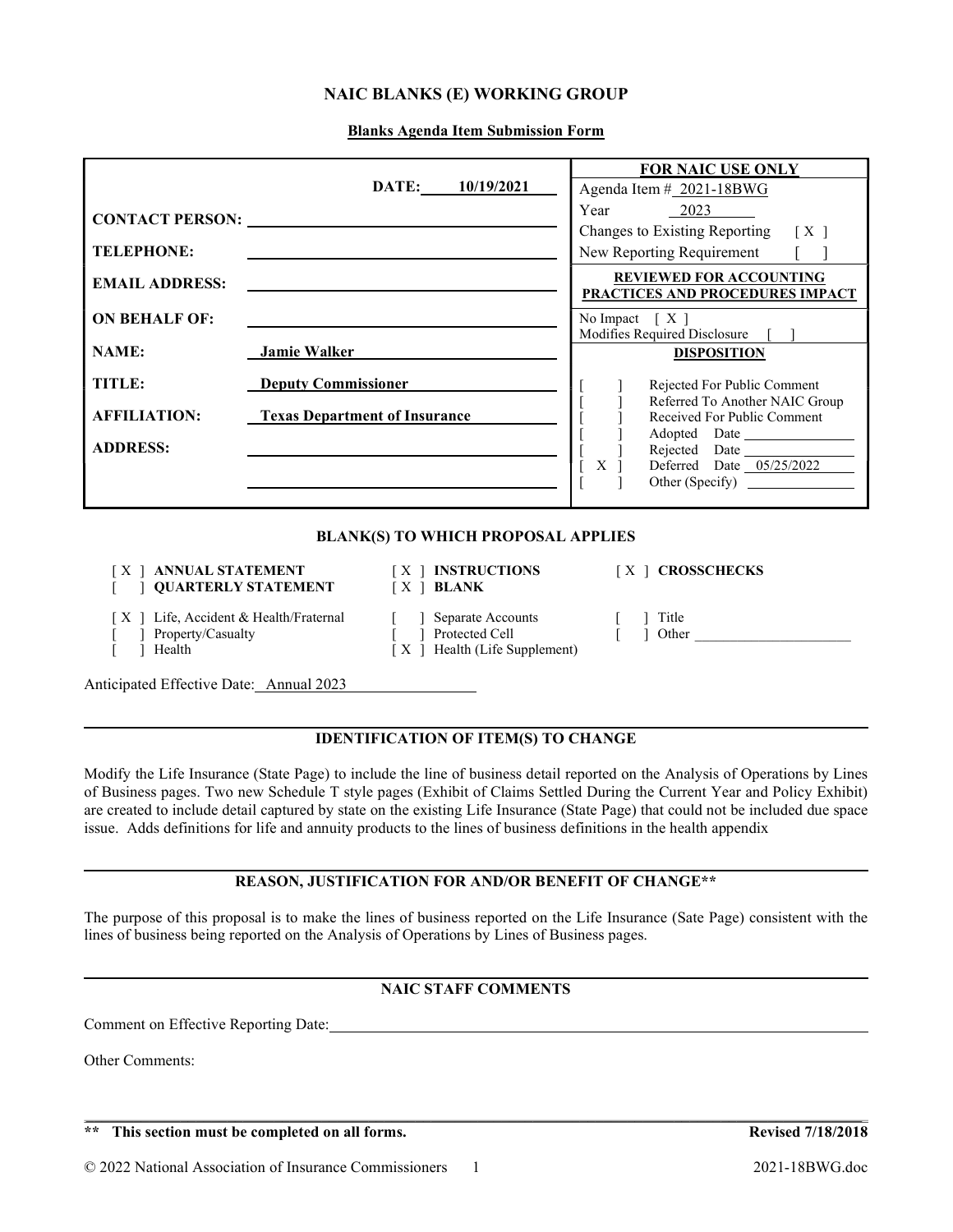#### ANNUAL STATEMENT INSTRUCTIONS – LIFE\FRATERNAL

#### STATE PAGE

A schedule should be prepared and submitted to the state of domicile for each jurisdiction in which the company has written direct business, has direct losses paid or direct losses incurred. To other states in which the company is licensed it should submit only a schedule for that state.

Direct premiums by state may be estimated by formula on the basis of countrywide ratios for the respective lines of business except where adjustments are required to recognize special situations.

Company's participation in the FEGLI and SGLI policies is shown in this exhibit as direct business.

This exhibit should be shown excluding reinsurance assumed. Reinsurance ceded should not be deducted.

Fraternal entities should leave blank any data elements not applicable such as group and credit.

For definitions of lines of business, see the appendix of these instructions.

| <del>Column 2</del> | Credit Life (Group and Individual)                                                                                                                                                                                                                |  |
|---------------------|---------------------------------------------------------------------------------------------------------------------------------------------------------------------------------------------------------------------------------------------------|--|
|                     | Business not exceeding 120 months duration.<br>Include:                                                                                                                                                                                           |  |
|                     | This column is not applicable to Fraternal Benefit Societies.                                                                                                                                                                                     |  |
| <del>Column 5</del> | Total                                                                                                                                                                                                                                             |  |
|                     | Direct Premiums for Life Contracts Excluding Reinsurance Assumed<br>Line 1<br>and Without Deduction of Reinsurance Ceded                                                                                                                          |  |
|                     | Direct Annuity Considerations for Life Contracts Excluding Reinsurance<br>Line 2<br>Assumed and Without Deduction of Reinsurance Ceded                                                                                                            |  |
|                     | Should equal Schedule T, Columns 2 and 3, by State.                                                                                                                                                                                               |  |
|                     | <b>Deposit-type Contract Funds</b><br>$\frac{1}{2}$ $\frac{1}{2}$                                                                                                                                                                                 |  |
|                     | Report all deposits, and other amounts received for contracts without any mortality and<br>morbidity risk and not reported on Line 1, Line 2 or Line 4. The amounts reported should<br>be consistent with those reported on Schedule T, Column 7. |  |
| <del>Line 2</del>   | <b>Annuity Considerations</b>                                                                                                                                                                                                                     |  |
|                     | Should equal Schedule T, Column 3 by State.                                                                                                                                                                                                       |  |
| <del>Line</del>     | Deposit type Contracts Funds                                                                                                                                                                                                                      |  |
|                     | Report all deposits and other amounts received for contracts without any mortality and morbidity risk<br>and not reported on Line 1, Line 2 or Line 4. The amounts reported should be consistent with those<br>reported on Schedule T, Column 7.  |  |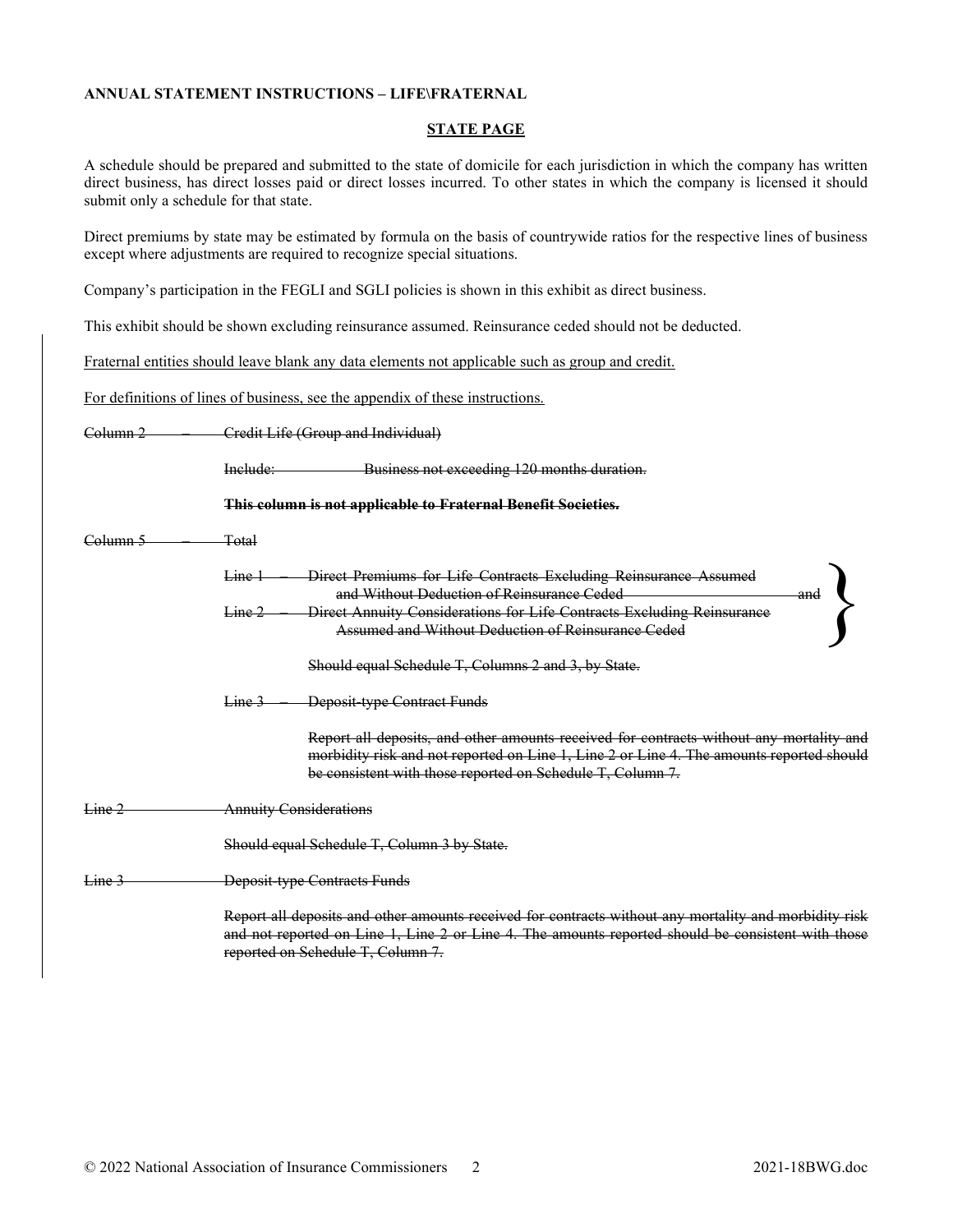| Line 4                                | <b>Other Considerations</b>                                                                                                                                                                                                                                                                                                                                                                                                                                                                                                                                                                                              |
|---------------------------------------|--------------------------------------------------------------------------------------------------------------------------------------------------------------------------------------------------------------------------------------------------------------------------------------------------------------------------------------------------------------------------------------------------------------------------------------------------------------------------------------------------------------------------------------------------------------------------------------------------------------------------|
|                                       | Include:<br>Unallocated annuity considerations and other unallocated deposits that<br>incorporate any mortality or morbidity risk and are not reported on Line 1,<br>Line 2 or Line 3. The amounts reported should be consistent with those reported<br>on Schedule T, Column 5. See the instructions to the Life, Health & Annuity<br>Guaranty Association Model Act Assessment Base Reconciliation Exhibit and<br>Adjustments to the Life, Health & Annuity Guaranty Association Model Act<br>Assessment Base Reconciliation Exhibit for allocated and unallocated annuities.<br>Report allocated annuities in Line 2. |
| Line 6                                | Life Insurance Direct Dividends to Policyholders/Refunds to Members Excluding<br>Reinsurance Assumed and Without Deduction of Reinsurance Ceded                                                                                                                                                                                                                                                                                                                                                                                                                                                                          |
| Line 7                                | Annuity Direct Dividends to Policyholders/Refunds to Members Excluding<br>Reinsurance Assumed and Without Deduction of Reinsurance Ceded                                                                                                                                                                                                                                                                                                                                                                                                                                                                                 |
|                                       | Report dividends to policyholders/refunds to members paid or left on deposit, dividends applied to<br>policyholders/refunds to members to pay premiums or considerations or applied to provide paid up<br>additions or annuities. Also report dividends to policyholders/refunds to members used to shorten the<br>endowment or premium paying period.                                                                                                                                                                                                                                                                   |
| $\frac{1}{2}$                         | Aggregate Write ins for Miscellaneous Direct Claims and Benefits Paid                                                                                                                                                                                                                                                                                                                                                                                                                                                                                                                                                    |
|                                       | Enter the total of the write ins listed in schedule Detail of Write ins Aggregated at Line 13 for<br>Miscellaneous Direct Claims and Benefits Paid.                                                                                                                                                                                                                                                                                                                                                                                                                                                                      |
| Lines <sub>24</sub><br>$\frac{1}{26}$ | Accident and Health Insurance                                                                                                                                                                                                                                                                                                                                                                                                                                                                                                                                                                                            |
|                                       | Report health premiums collected during the year, excluding reinsurance accepted and without<br>deduction of reinsurance ceded.                                                                                                                                                                                                                                                                                                                                                                                                                                                                                          |
|                                       | Report on Line 24.1 those premiums, dividends and losses allocable to the Federal Employees Health<br>Benefits Program premiums that are exempted from state taxes or other fees by Section 8909(f)(1) of<br>Title 5 of the United States Code.                                                                                                                                                                                                                                                                                                                                                                          |
|                                       | For Line 24.2, include business not exceeding 120 months' duration.                                                                                                                                                                                                                                                                                                                                                                                                                                                                                                                                                      |
|                                       | For Line 25, the development of data into various health policy categories should be done by inventory<br>of the policy records.                                                                                                                                                                                                                                                                                                                                                                                                                                                                                         |
| Line 24.4                             | Medicare Title XVIII Exempt from State Taxes or Fees                                                                                                                                                                                                                                                                                                                                                                                                                                                                                                                                                                     |
|                                       | Report Medicare Title XVIII premiums that are exempted from state taxes or other fees by<br>Section 1854(g) of the Medicare Prescription Drug, Improvement, and Modernization Act of 2003.<br>This includes but is not limited to premiums written under a Medicare Advantage product, a Medicare<br>PPO product, or a stand-alone Medicare part D product.                                                                                                                                                                                                                                                              |
|                                       | Details of Write ins Aggregated on Line 13 for Miscellaneous Direct Claims and Benefits Paid                                                                                                                                                                                                                                                                                                                                                                                                                                                                                                                             |
|                                       | List separately each category of direct claims and benefits paid for which there is no pre printed line<br>on the state page.                                                                                                                                                                                                                                                                                                                                                                                                                                                                                            |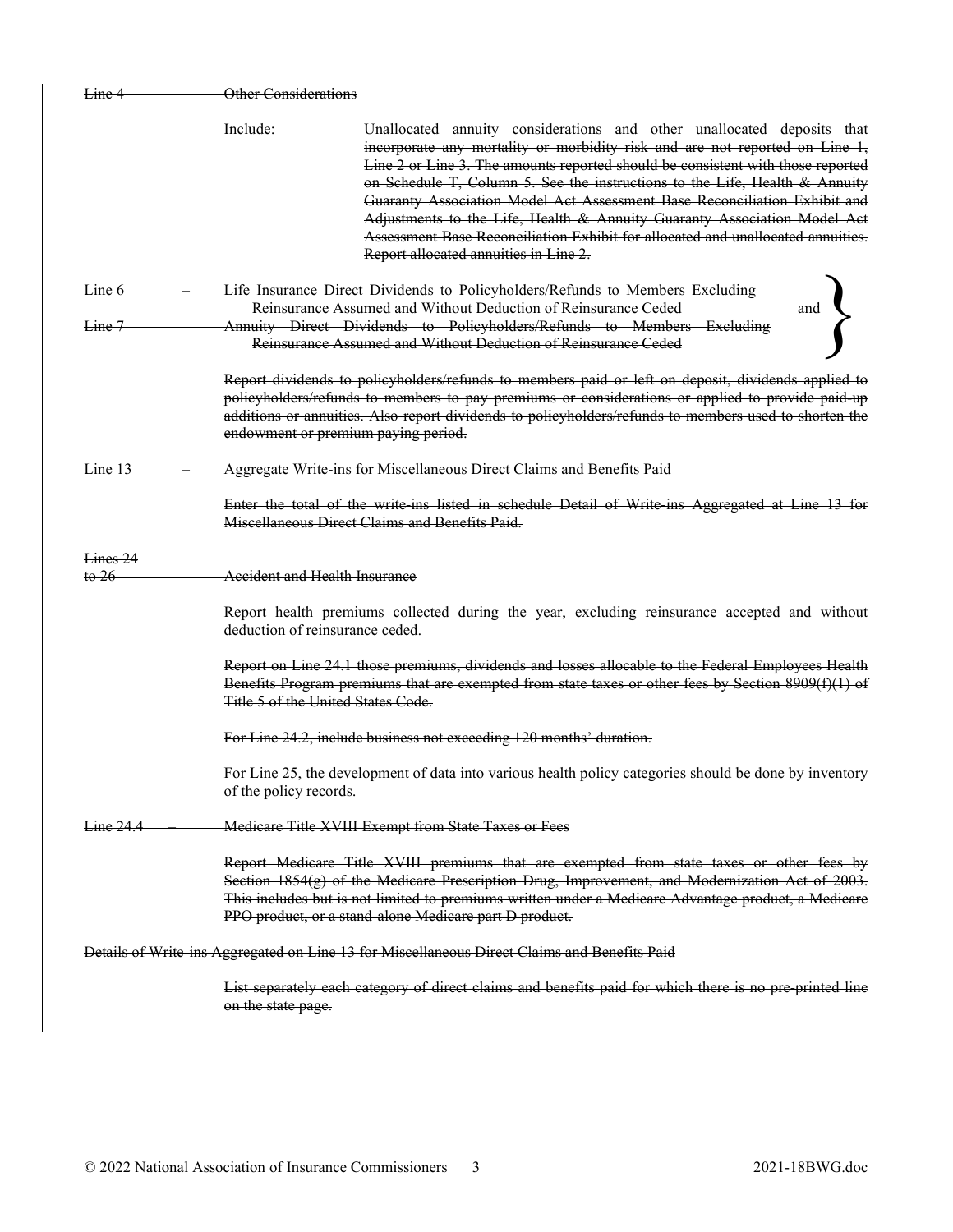Column 1 – Premiums and Annuities Considerations

Line 12 plus Line 20 should equal Schedule T, Columns 2, by State. Line 27 plus Line 34 should equal Schedule T, Columns 3, by State. Line 47 should equal Schedule T, Columns 4, by State.

Line 48 (Column1 plus Column 2) should equal Schedule T, Columns 6, by State.

Column 2 – Other Considerations

Include: Unallocated annuity considerations and other unallocated deposits that incorporate any mortality or morbidity risk and are not reported on Column 1, The amounts reported should be consistent with those reported on Schedule T, Column 5. See the instructions to the Life, Health & Annuity Guaranty Association Model Act Assessment Base Reconciliation Exhibit and Adjustments to the Life, Health & Annuity Guaranty Association Model Act Assessment Base Reconciliation Exhibit for allocated and unallocated annuities. Report allocated annuities on Column 1.

Line 48 should equal Schedule T, Columns 5, by State.

### Dividends to Policyholders/Refunds to Members

- Column 3 Paid in Cash or Left on Deposit
- Column 4 Applied to Pay Renewal Premiums

Column 5 – Applied to Provide Paid-Up Additions or Shorten the Endowment or Premium-Paying Period Column 6 – Other

> Report dividends to policyholders/refunds to members paid or left on deposit, dividends applied to policyholders/refunds to members to pay premiums or considerations or applied to provide paid-up additions or annuities. Also report dividends to policyholders/refunds to members used to shorten the endowment or premium paying period.

### Claims and Benefits Paid

| -Cialilis aliu dellettis Faiu |                                                                                      |     |  |
|-------------------------------|--------------------------------------------------------------------------------------|-----|--|
| Column 8                      | Death and Annuity Benefits                                                           |     |  |
| Column 9                      | Matured Endowments                                                                   | and |  |
| Column 10                     | Surrender Values and Withdrawals for Life Contracts                                  |     |  |
|                               |                                                                                      |     |  |
|                               | These columns are only applicable to life and annuity contracts (Lines 1 through 34) |     |  |

Column 11 – All Other Benefits

Report claims benefits paid for accident and health contracts (Lines 35 through 47) in this column.

## Death Benefits and Matured Endowments Incurred

Column 13 – Incurred During Current Year

These columns are only applicable to life and annuity contracts (Lines 1 through 34)

}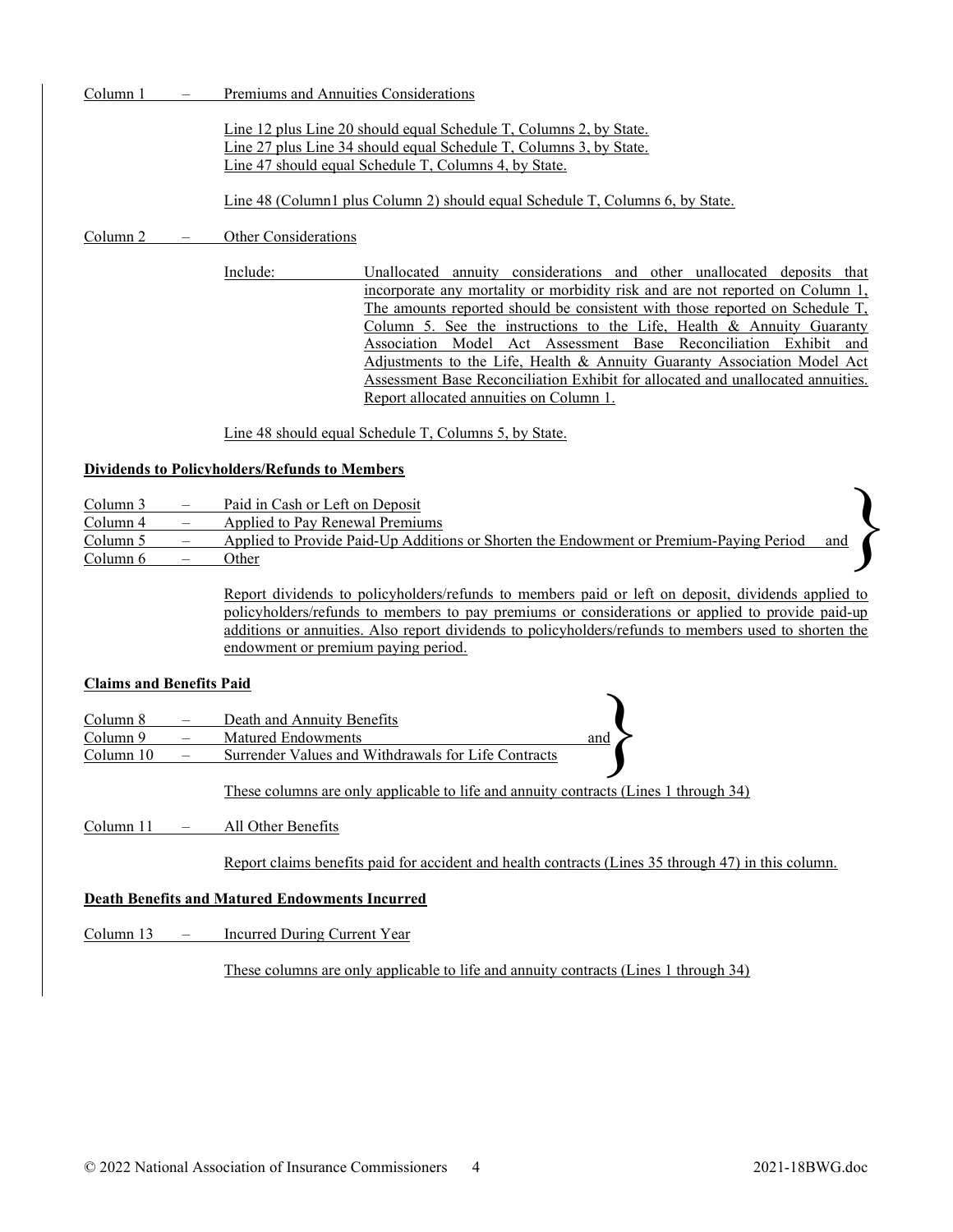| Column 14   |                          | <b>Total Claims Settlements</b>                                                       |
|-------------|--------------------------|---------------------------------------------------------------------------------------|
|             |                          | These columns are only applicable to life and annuity contracts (Lines 1 through 34)  |
|             |                          | Should equal Column 12 of the Exhibit of Claims Settled During Current Year by state. |
| Column 15   | $\overline{\phantom{m}}$ | Unpaid December. 31, Current Year                                                     |
|             |                          | These columns are only applicable to life and annuity contracts (Lines 1 through 34)  |
|             |                          | Should equal Column 15 (prior year) plus Column 13 minus Column 14.                   |
| Footnote c: |                          |                                                                                       |
|             |                          | Total considerations amount should equal Schedule T, Columns 7, by State.             |

### For Health Business:

Complete the information in Footnote d below the Accident and Health block regarding number of persons covered under PPO managed care products and number of persons covered under indemnity only products. Include in PPO business health insurance products that provide access to a higher level of benefits whenever participating provider networks are used.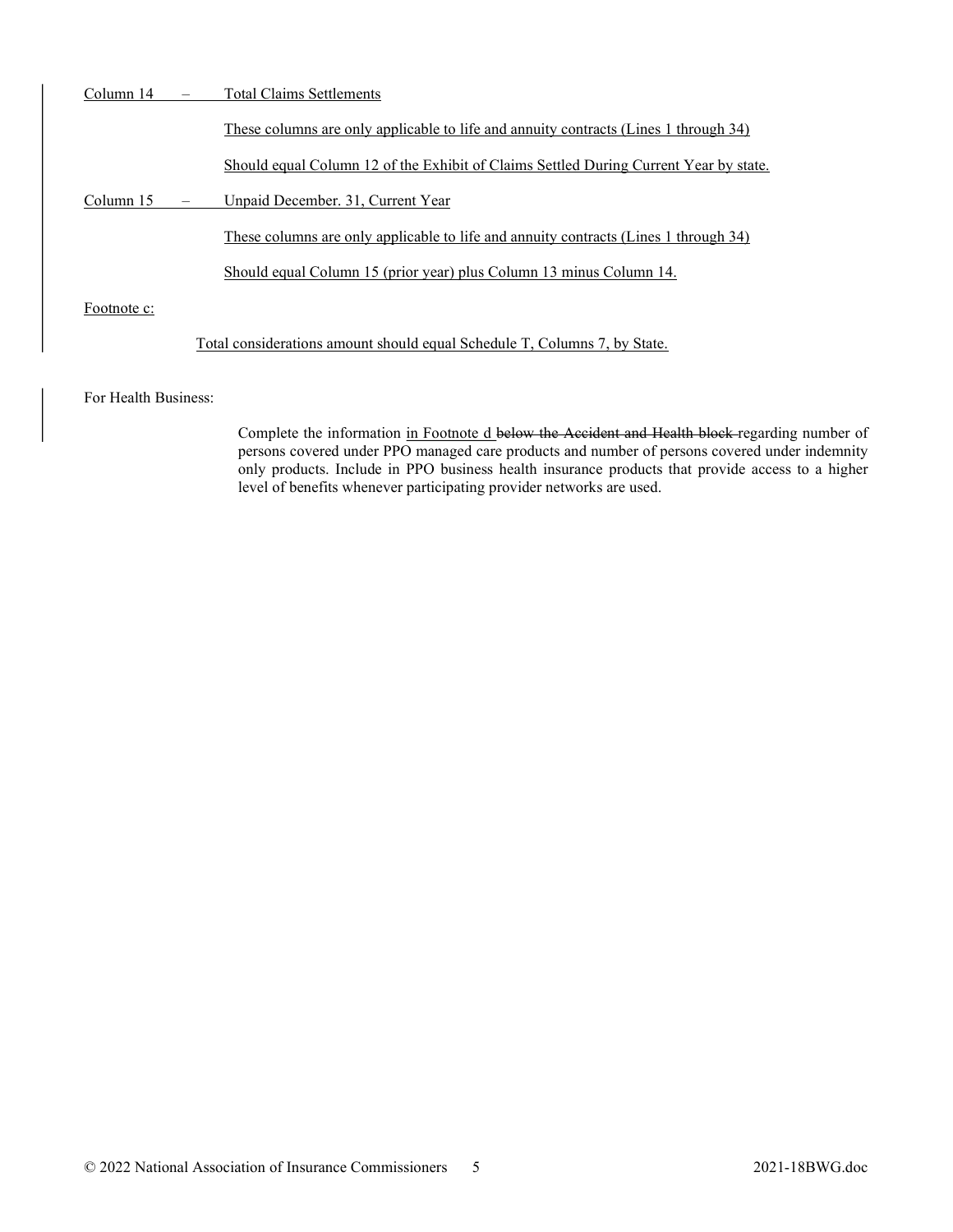## POLICY EXHIBIT Allocated by States and Territories

| This exhibit should be shown excluding reinsurance assumed. Reinsurance ceded should not be deducted. |  |                                                                                             |
|-------------------------------------------------------------------------------------------------------|--|---------------------------------------------------------------------------------------------|
|                                                                                                       |  | In Force December 31, Current Year                                                          |
|                                                                                                       |  | Sum of Columns 5, 11 and 17 should equal Column 16 of Life Insurance (State Page) by state. |
|                                                                                                       |  | Sum of Columns 6, 12 and 18 should equal Column 17 of Life Insurance (State Page) by state. |
|                                                                                                       |  |                                                                                             |
| Column 5                                                                                              |  | In Force December 31, Current Year – Number of Pols\Certs – Life Contracts                  |
|                                                                                                       |  | Should equal Column 5 (prior year) plus Column 1 plus Column 3                              |
| Column 6                                                                                              |  | In Force December 31, Current Year - Amount - Life Contracts                                |
|                                                                                                       |  | Should equal Column 6 (prior year) plus Column 2 plus Column 4                              |
| Column 11                                                                                             |  | In Force December 31, Current Year - Number of Pols\Certs - Annuities Contracts             |
|                                                                                                       |  | Should equal Column 11 (prior year) plus Column 7 plus Column 9                             |
| Column 12                                                                                             |  | In Force December 31, Current Year - Amount - Annuities Contracts                           |
|                                                                                                       |  | Should equal Column 12 (prior year) plus Column 8 plus Column 10                            |
| Column 17                                                                                             |  | In Force December 31, Current Year – Number of Pols\Certs – Accident and Health Contracts   |
|                                                                                                       |  | Should equal Column 17 (prior year) plus Column 13 plus Column 15                           |
| Column 18                                                                                             |  | In Force December 31, Current Year - Amount - Accident and Health Contracts                 |
|                                                                                                       |  | Should equal Column 18 (prior year) plus Column 14 plus Column 16                           |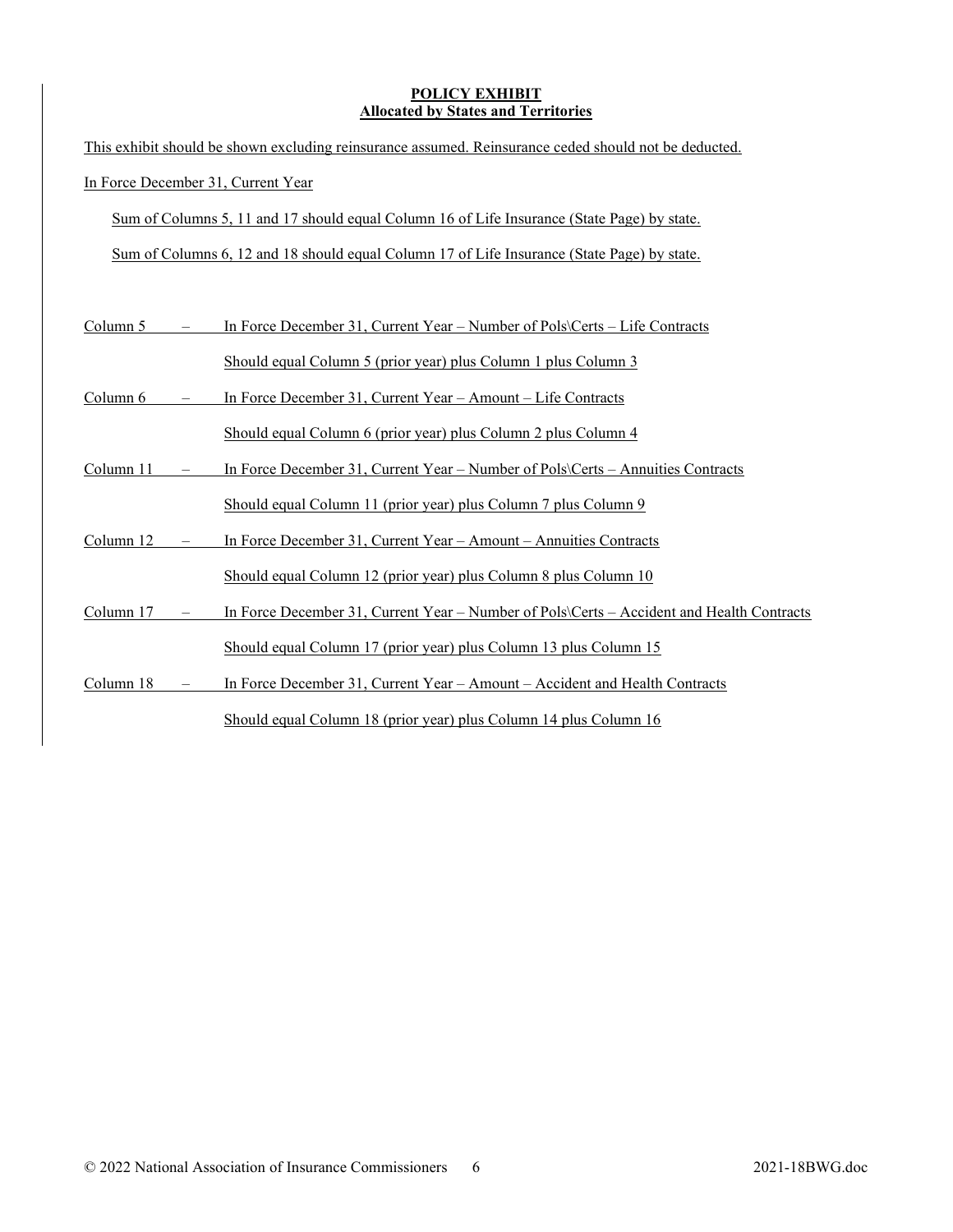## EXHIBIT OF CLAIMS SETTLED DURING CURRENT YEAR **Allocated by States and Territories**

| This exhibit should be shown excluding reinsurance assumed. Reinsurance ceded should not be deducted. |                                      |                                                                                                                                                                                   |
|-------------------------------------------------------------------------------------------------------|--------------------------------------|-----------------------------------------------------------------------------------------------------------------------------------------------------------------------------------|
|                                                                                                       |                                      |                                                                                                                                                                                   |
| <u>Column 1</u><br>Column 2                                                                           |                                      | By Payment in Full – Pols\Certs<br>By Payment in Full – Amount                                                                                                                    |
|                                                                                                       |                                      | Provide the amount for claims settled by full payment and the number of policies certificates for the<br>claims settled by full payment.                                          |
| <u>Column 3</u><br>Column 4                                                                           |                                      | By payment on Compromised Claims – Pols\Certs<br>By payment on Compromised Claims – Amount                                                                                        |
|                                                                                                       |                                      | <u>Provide the amount for claims settled by payment on Compromised Claims and the number of</u><br>policies\certificates for the claims settled by payment on Compromised Claims. |
| Column 7<br>Column 8                                                                                  | $\overline{\phantom{m}}$<br>$\equiv$ | Reduction by Compromise – Pols\Certs<br>Reduction by Compromise – Amount                                                                                                          |
|                                                                                                       |                                      | Provide the amount for claims reduced by compromise and the number of policies certificates for the<br>claims reduced by compromise.                                              |
| Column 9<br>Column 10                                                                                 |                                      | Amount Rejected – Pols\Certs<br>Amount Rejected – Amount                                                                                                                          |
|                                                                                                       |                                      | <u>Provide the amount for claims rejected and the number of policies certificates for the claims rejected.</u>                                                                    |
|                                                                                                       |                                      | <b>Total Settled During Current Year</b>                                                                                                                                          |
| Column 11                                                                                             | $\overline{\phantom{m}}$             | Pols\Certs                                                                                                                                                                        |
|                                                                                                       |                                      | <u>Provide the total number of policies certificates for claims settled during the current year.</u>                                                                              |
| Column 12                                                                                             |                                      | Amount $(Col 6+8+10)$                                                                                                                                                             |
|                                                                                                       |                                      | Should equal Column 14 of Life Insurance (State Page) by state.                                                                                                                   |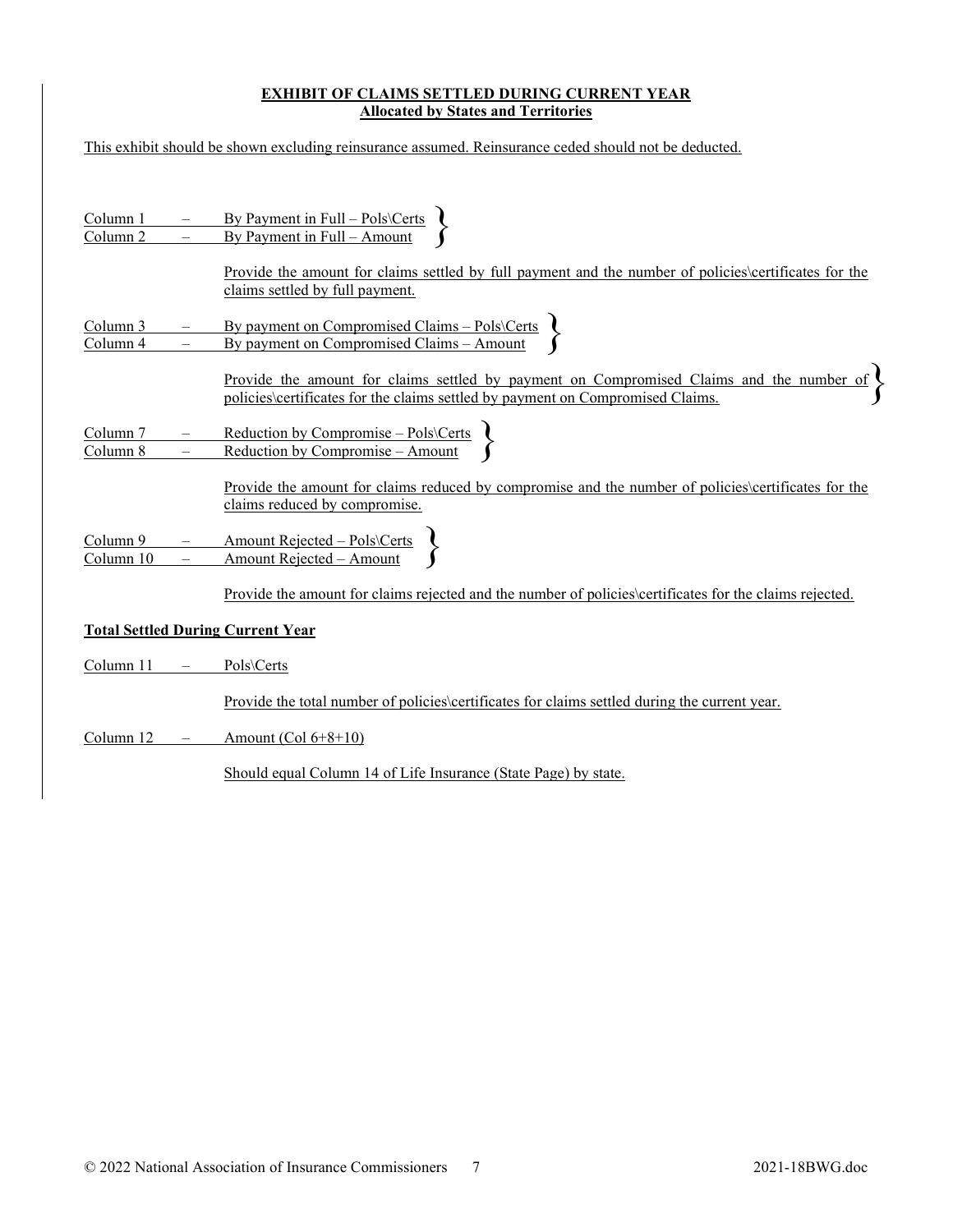#### ANNUAL STATEMENT INSTRUCTIONS – HEALTH (LIFE SUPPLEMENT)

#### LIFE SUPPLEMENT TO THE HEALTH ANNUAL STATEMENT

NOTE: Only companies licensed as Life, Accident & Health insurers should complete the schedules included in the Life Supplement to the Health Annual Statement.

|  |  | <b>Detail Eliminated to Conserve Space</b> |  |
|--|--|--------------------------------------------|--|
|--|--|--------------------------------------------|--|

## STATE PAGE

To be filed on or before March 1. Only companies licensed as Life, Accident & Health insurers should complete this schedule.

A schedule should be prepared and submitted to the state of domicile for each jurisdiction in which the company has written direct business, has direct losses paid or direct losses incurred. To other states in which the company is licensed it should submit only a schedule for that state.

Direct premiums by state may be estimated by formula on the basis of countrywide ratios for the respective lines of business except where adjustments are required to recognize special situations.

Company's participation in the FEGLI and SGLI policies is shown in this exhibit as direct business.

This exhibit should be shown excluding reinsurance assumed. Reinsurance ceded should not be deducted.

For definitions of lines of business, see the appendix of these instructions.

| <del>Solumn 2</del> |                               | Credit Life (Group and Individual)                                                                                                                                                                                                               |  |
|---------------------|-------------------------------|--------------------------------------------------------------------------------------------------------------------------------------------------------------------------------------------------------------------------------------------------|--|
|                     | Include:                      | Business not exceeding 120 months duration.                                                                                                                                                                                                      |  |
| <del>`olumn</del>   | Total                         |                                                                                                                                                                                                                                                  |  |
|                     | <del>Line</del>               | Direct Premiums for Life Contracts Excluding Reinsurance Assumed<br>Without Deduction of Reinsurance Ceded<br>and                                                                                                                                |  |
|                     | $\frac{L}{L}$ + $\frac{2}{L}$ | Direct Annuity Considerations for Life Contracts Excluding Reinsurance<br>Assumed and Without Deduction of Reinsurance Ceded                                                                                                                     |  |
|                     |                               | The amounts reported should be consistent with those reported on Schedule T, Column 6.                                                                                                                                                           |  |
|                     | <del>Line .</del>             | Deposit type Contracts Fund                                                                                                                                                                                                                      |  |
|                     |                               | Report all deposits and other amounts received for contracts without any mortality and<br>morbidity risk and not reported on Line 1, Line 2 or Line 4. The amounts reported should<br>be consistent with those reported on Schedule T, Column 9. |  |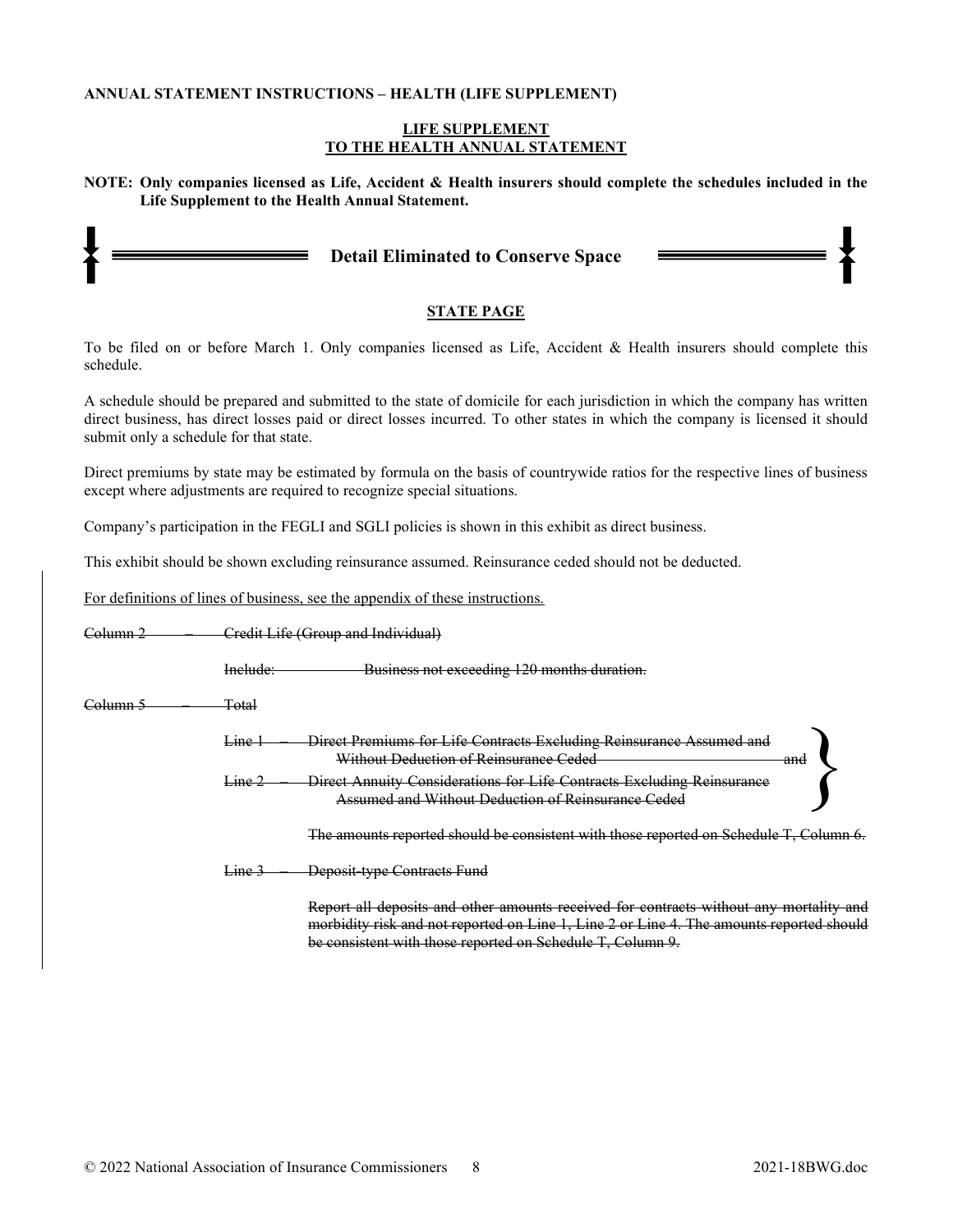| Line 4              | Other Considerations                 |                                                                                                                                                                                                                                                                                                                                                                                                                                                                                                                     |
|---------------------|--------------------------------------|---------------------------------------------------------------------------------------------------------------------------------------------------------------------------------------------------------------------------------------------------------------------------------------------------------------------------------------------------------------------------------------------------------------------------------------------------------------------------------------------------------------------|
|                     | Include:                             | Unallocated annuity considerations and other unallocated deposits which<br>incorporate any mortality or morbidity risk and are not reported on Line 1,<br>Line 2 or Line 3. See the instructions to the Life, Health & Annuity Guaranty<br>Association Model Act Assessment Base Reconciliation Exhibit and<br>Adjustments to the Life, Health & Annuity Guaranty Association Model Act<br>Assessment Base Reconciliation Exhibit for allocated and unallocated annuities.<br>Report allocated annuities in Line 2. |
| Line 6              |                                      | Life Insurance Direct Dividends to Policyholders Excluding Reinsurance Assumed and                                                                                                                                                                                                                                                                                                                                                                                                                                  |
|                     |                                      | Without Deduction of Reinsurance Ceded<br>and                                                                                                                                                                                                                                                                                                                                                                                                                                                                       |
| Line 7              |                                      | Annuity Direct Dividends to Policyholders Excluding Reinsurance Assumed and                                                                                                                                                                                                                                                                                                                                                                                                                                         |
|                     |                                      | Without Deduction of Reinsurance Ceded                                                                                                                                                                                                                                                                                                                                                                                                                                                                              |
|                     |                                      | Report dividends paid or left on deposit, dividends applied to pay premiums or considerations, or applied to<br>provide paid-up additions or annuities. Also report dividends used to shorten the<br>endowment or premium paying period.                                                                                                                                                                                                                                                                            |
| Line 13             |                                      | Aggregate Write ins for Miscellaneous Direct Claims and Benefits Paid                                                                                                                                                                                                                                                                                                                                                                                                                                               |
|                     |                                      | Enter the total of the write ins listed in schedule Detail of Write ins Aggregated at Line 13 for<br>Miseellaneous Direct Claims and Benefits Paid.                                                                                                                                                                                                                                                                                                                                                                 |
| Lines <sub>24</sub> |                                      |                                                                                                                                                                                                                                                                                                                                                                                                                                                                                                                     |
| to 26               | <b>Accident and Health Insurance</b> |                                                                                                                                                                                                                                                                                                                                                                                                                                                                                                                     |
|                     | deduction of reinsurance ceded.      | Report health premiums collected during the year, excluding reinsurance accepted and without                                                                                                                                                                                                                                                                                                                                                                                                                        |
|                     | Title 5 of the United States Code.   | Report on Line 24.1 those premiums, dividends and losses allocable to the Federal Employees Health<br>Benefits Plan premiums that are exempted from state taxes or other fees by Section 8909(f)(1) of                                                                                                                                                                                                                                                                                                              |
|                     |                                      | For Line 24.2, include business not exceeding 120 months' duration.                                                                                                                                                                                                                                                                                                                                                                                                                                                 |
|                     | of the policy records.               | For Line 25, the development of data into various health policy categories should be done by inventory                                                                                                                                                                                                                                                                                                                                                                                                              |
|                     |                                      | Details of Write ins Aggregated on Line 13 for Miscellaneous Direct Claims and Benefits Paid                                                                                                                                                                                                                                                                                                                                                                                                                        |
|                     | on the state page.                   | List separately each category of direct claims and benefits paid for which there is no pre printed line                                                                                                                                                                                                                                                                                                                                                                                                             |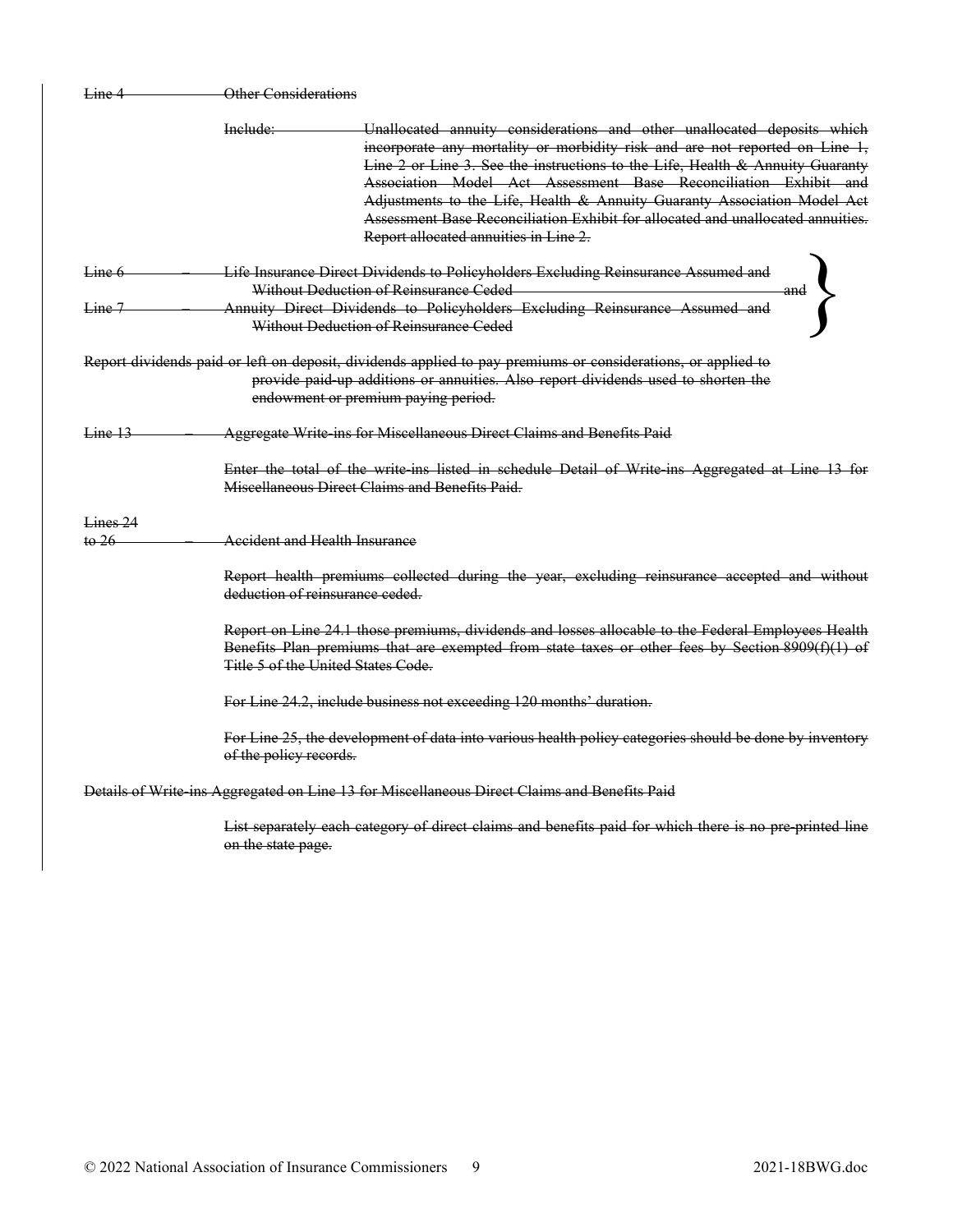Column 1 – Premiums and Annuities Considerations

Line 12 plus Line 20 should equal Schedule T, Columns 2, by State. Line 27 plus Line 34 should equal Schedule T, Columns 3, by State. Line 47 should equal Schedule T, Columns 4, by State.

Line 48 (Column1 plus Column 2) should equal Schedule T, Columns 6, by State.

Column 2 – Other Considerations

Include: Unallocated annuity considerations and other unallocated deposits that incorporate any mortality or morbidity risk and are not reported on Column 1,. The amounts reported should be consistent with those reported on Schedule T, Column 5. See the instructions to the Life, Health & Annuity Guaranty Association Model Act Assessment Base Reconciliation Exhibit and Adjustments to the Life, Health & Annuity Guaranty Association Model Act Assessment Base Reconciliation Exhibit for allocated and unallocated annuities. Report allocated annuities on Column 1.

Line 48 should equal Schedule T, Columns 5, by State.

### Dividends to Policyholders/Refunds to Members

- Column 3 Paid in Cash or Left on Deposit
- Column 4 Applied to Pay Renewal Premiums

Column 5 – Applied to Provide Paid-Up Additions or Shorten the Endowment or Premium-Paying Period Column 6 – Other

> Report dividends to policyholders/refunds to members paid or left on deposit, dividends applied to policyholders/refunds to members to pay premiums or considerations or applied to provide paid-up additions or annuities. Also report dividends to policyholders/refunds to members used to shorten the endowment or premium paying period.

### Claims and Benefits Paid

| -Cialilis aliu dellettis Faiu |                                                                                      |     |  |
|-------------------------------|--------------------------------------------------------------------------------------|-----|--|
| Column 8                      | Death and Annuity Benefits                                                           |     |  |
| Column 9                      | Matured Endowments                                                                   | and |  |
| Column 10                     | Surrender Values and Withdrawals for Life Contracts                                  |     |  |
|                               |                                                                                      |     |  |
|                               | These columns are only applicable to life and annuity contracts (Lines 1 through 34) |     |  |

Column 11 – All Other Benefits

Report claims benefits paid for accident and health contracts (Lines 35 through 47) in this column.

## Death Benefits and Matured Endowments Incurred

Column 13 – Incurred During Current Year

These columns are only applicable to life and annuity contracts (Lines 1 through 34)

}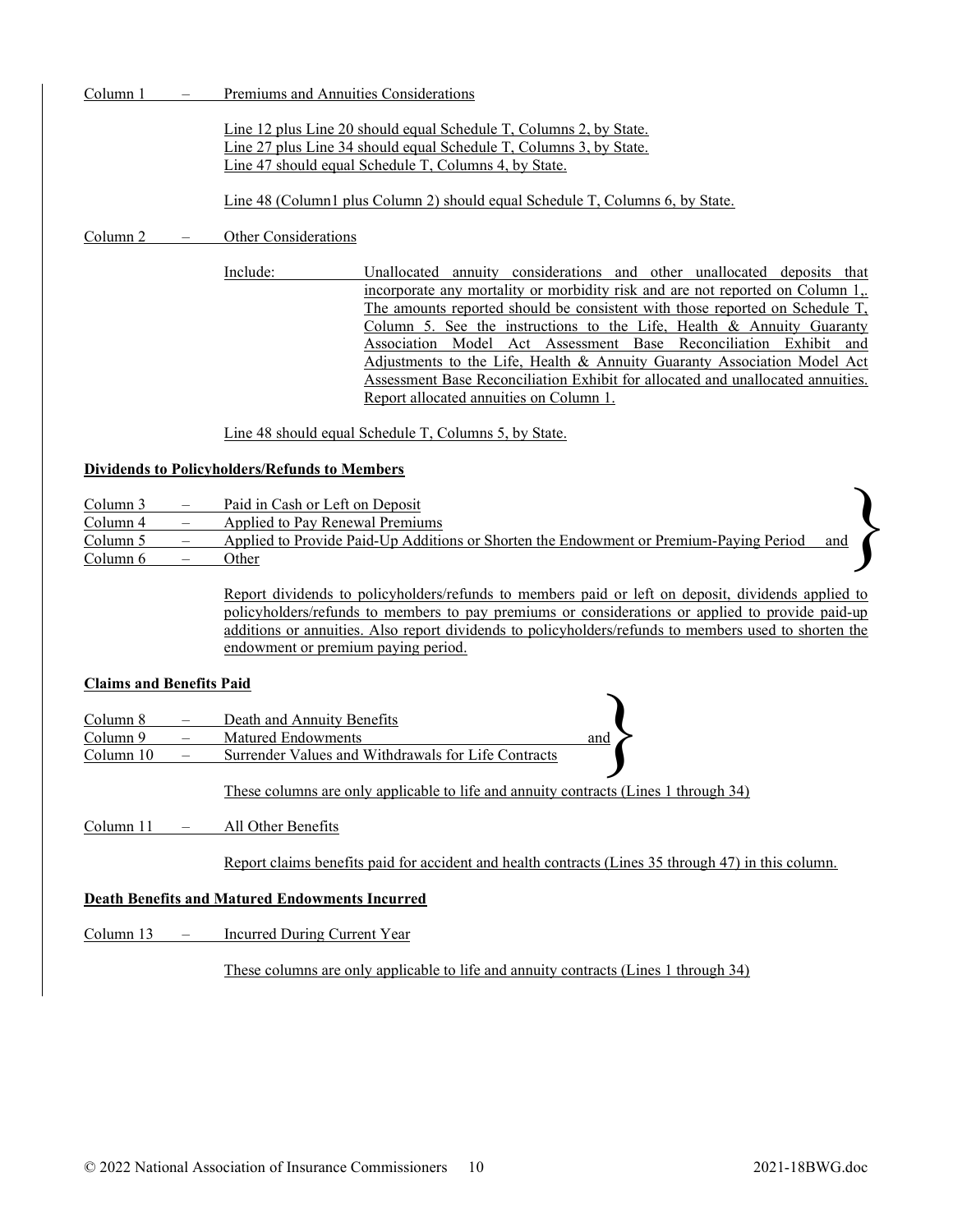| Column 14            | <b>Total Claims Settlements</b>                                                      |
|----------------------|--------------------------------------------------------------------------------------|
|                      | These columns are only applicable to life and annuity contracts (Lines 1 through 34) |
|                      | Should equal Column 12 of the Exhibit of Claims Settled During Current Year by state |
| Column 15            | Unpaid December. 31, Current Year                                                    |
|                      | These columns are only applicable to life and annuity contracts (Lines 1 through 34) |
|                      | Should equal Column 15 (prior year) plus Column 13 minus Column 14.                  |
| Footnote c:          |                                                                                      |
|                      | Total considerations amount should equal Schedule T, Columns 7, by State.            |
| For Health Business: |                                                                                      |
|                      | Complete the information in Footnote d below the Accident and Health block regarding |

g number of persons covered under PPO managed care products and number of persons covered under indemnity only products. Include in PPO business health insurance products that provide access to a higher level of benefits whenever participating provider networks are used.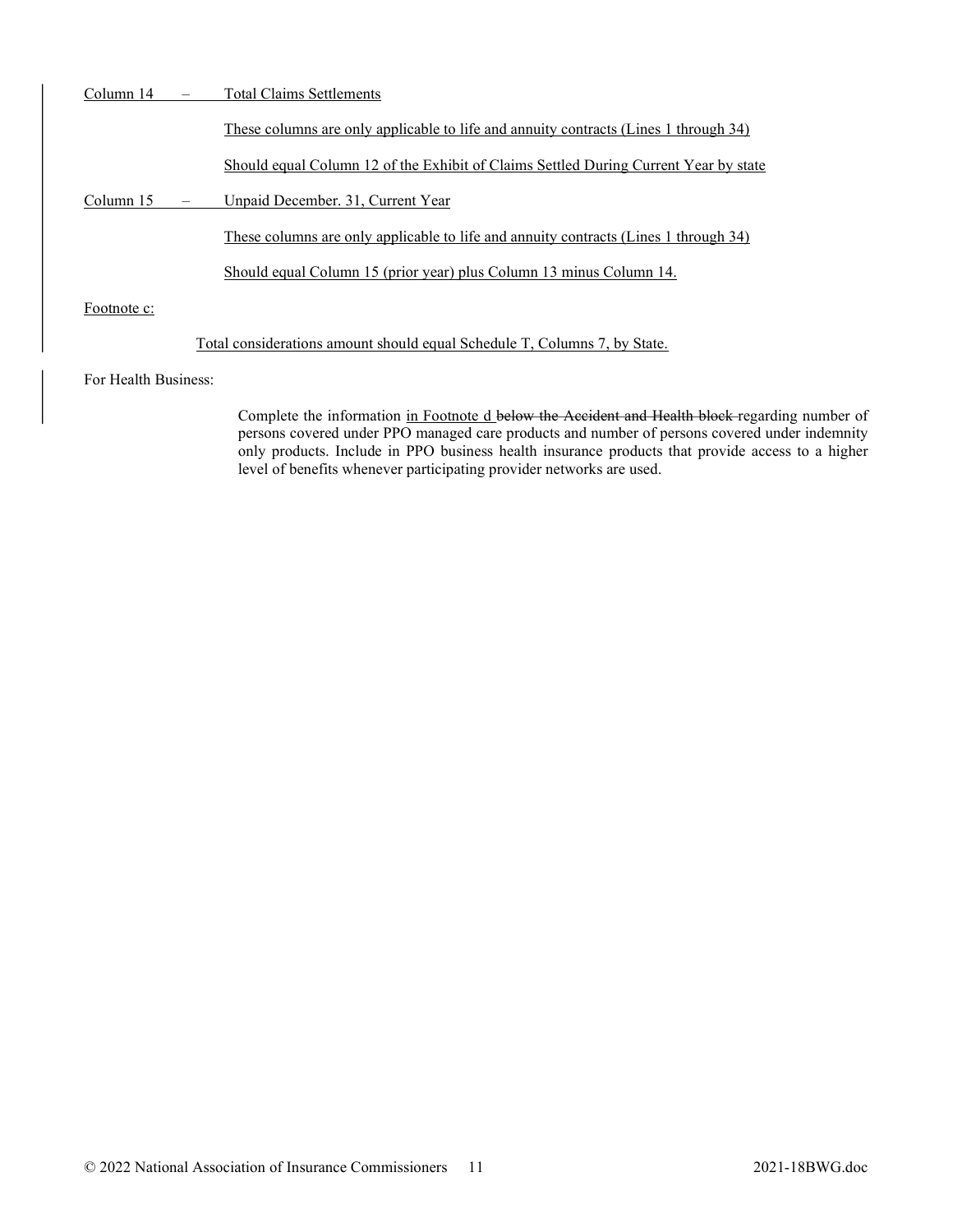## POLICY EXHIBIT Allocated by States and Territories

|           | This exhibit should be shown excluding reinsurance assumed. Reinsurance ceded should not be deducted. |
|-----------|-------------------------------------------------------------------------------------------------------|
|           | In Force December 31, Current Year                                                                    |
|           | Sum of Columns 5, 11 and 17 should equal Column 16 of Life Insurance (State Page) by state.           |
|           | Sum of Columns 6, 12 and 18 should equal Column 17 of Life Insurance (State Page) by state.           |
|           |                                                                                                       |
| Column 5  | In Force December 31, Current Year – Number of Pols\Certs – Life Contracts                            |
|           | Should equal Column 5 (prior year) plus Column 1 plus Column 3                                        |
| Column 6  | In Force December 31, Current Year – Amount – Life Contracts                                          |
|           | Should equal Column 6 (prior year) plus Column 2 plus Column 4                                        |
| Column 11 | In Force December 31, Current Year – Number of Pols\Certs – Annuities Contracts                       |
|           | Should equal Column 11 (prior year) plus Column 7 plus Column 9                                       |
| Column 12 | In Force December 31, Current Year - Amount - Annuities Contracts                                     |
|           | Should equal Column 12 (prior year) plus Column 8 plus Column 10                                      |
| Column 17 | In Force December 31, Current Year - Number of Pols\Certs - Accident and Health Contracts             |
|           | Should equal Column 17 (prior year) plus Column 13 plus Column 15                                     |
| Column 18 | In Force December 31, Current Year – Amount – Accident and Health Contracts                           |
|           | Should equal Column 18 (prior year) plus Column 14 plus Column 16                                     |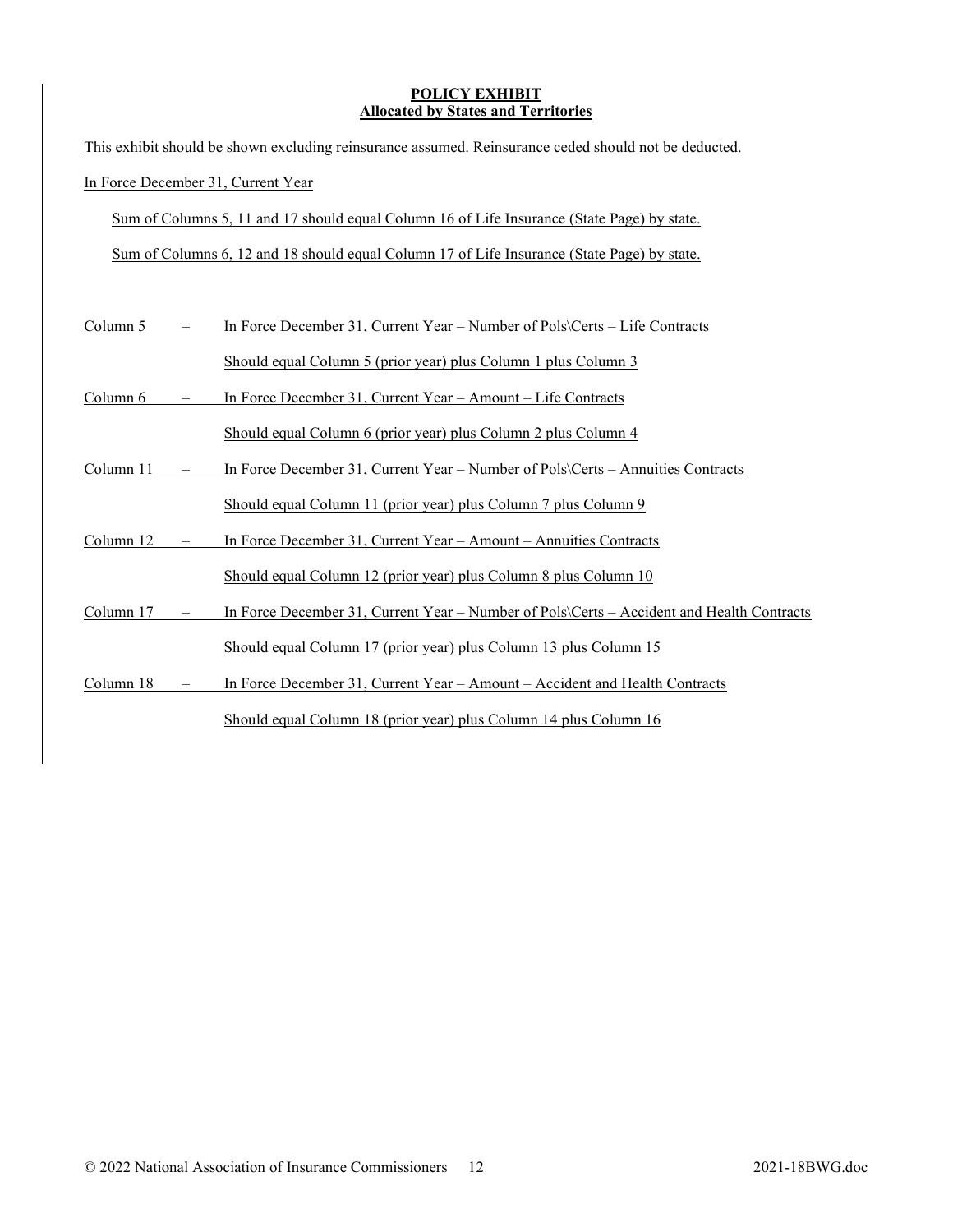## EXHIBIT OF CLAIMS SETTLED DURING CURRENT YEAR Allocated by States and Territories

|                                        |                                                      | This exhibit should be shown excluding reinsurance assumed. Reinsurance ceded should not be deducted.                                                                                                         |
|----------------------------------------|------------------------------------------------------|---------------------------------------------------------------------------------------------------------------------------------------------------------------------------------------------------------------|
|                                        |                                                      |                                                                                                                                                                                                               |
| <u>Column 1</u><br>Column 2            |                                                      | By Payment in Full – Pols\Certs<br>By Payment in Full – Amount                                                                                                                                                |
|                                        |                                                      | Provide the amount for claims settled by full payment and the number of policies\certificates for the<br>claims settled by full payment.                                                                      |
| <u>Column 3</u><br>Column <sub>4</sub> | $\overline{\phantom{0}}$                             | By payment on Compromised Claims – Pols\Certs<br>By payment on Compromised Claims – Amount                                                                                                                    |
|                                        |                                                      | <u>Provide the amount for claims settled by payment on Compromised Claims and the number of <math>\left\{\right.</math></u><br>policies\certificates for the claims settled by payment on Compromised Claims. |
| Column <sub>7</sub><br>Column 8        | $\overline{\phantom{m}}$<br>$\overline{\phantom{0}}$ | Reduction by Compromise – Pols\Certs<br>Reduction by Compromise – Amount                                                                                                                                      |
|                                        |                                                      | Provide the amount for claims reduced by compromise and the number of policies certificates for the<br>claims reduced by compromise.                                                                          |
| Column 9<br>Column 10                  |                                                      | Amount Rejected – Pols\Certs<br>Amount Rejected – Amount                                                                                                                                                      |
|                                        |                                                      | <u>Provide the amount for claims rejected and the number of policies certificates for the claims rejected.</u>                                                                                                |
|                                        |                                                      | <b>Total Settled During Current Year</b>                                                                                                                                                                      |
| Column 11                              |                                                      | Pols\Certs                                                                                                                                                                                                    |
|                                        |                                                      | <u>Provide the total number of policies certificates for claims settled during the current year.</u>                                                                                                          |
| Column 12                              |                                                      | Amount $(Col 6+8+10)$                                                                                                                                                                                         |
|                                        |                                                      | Should equal Column 14 of Life Insurance (State Page) by state.                                                                                                                                               |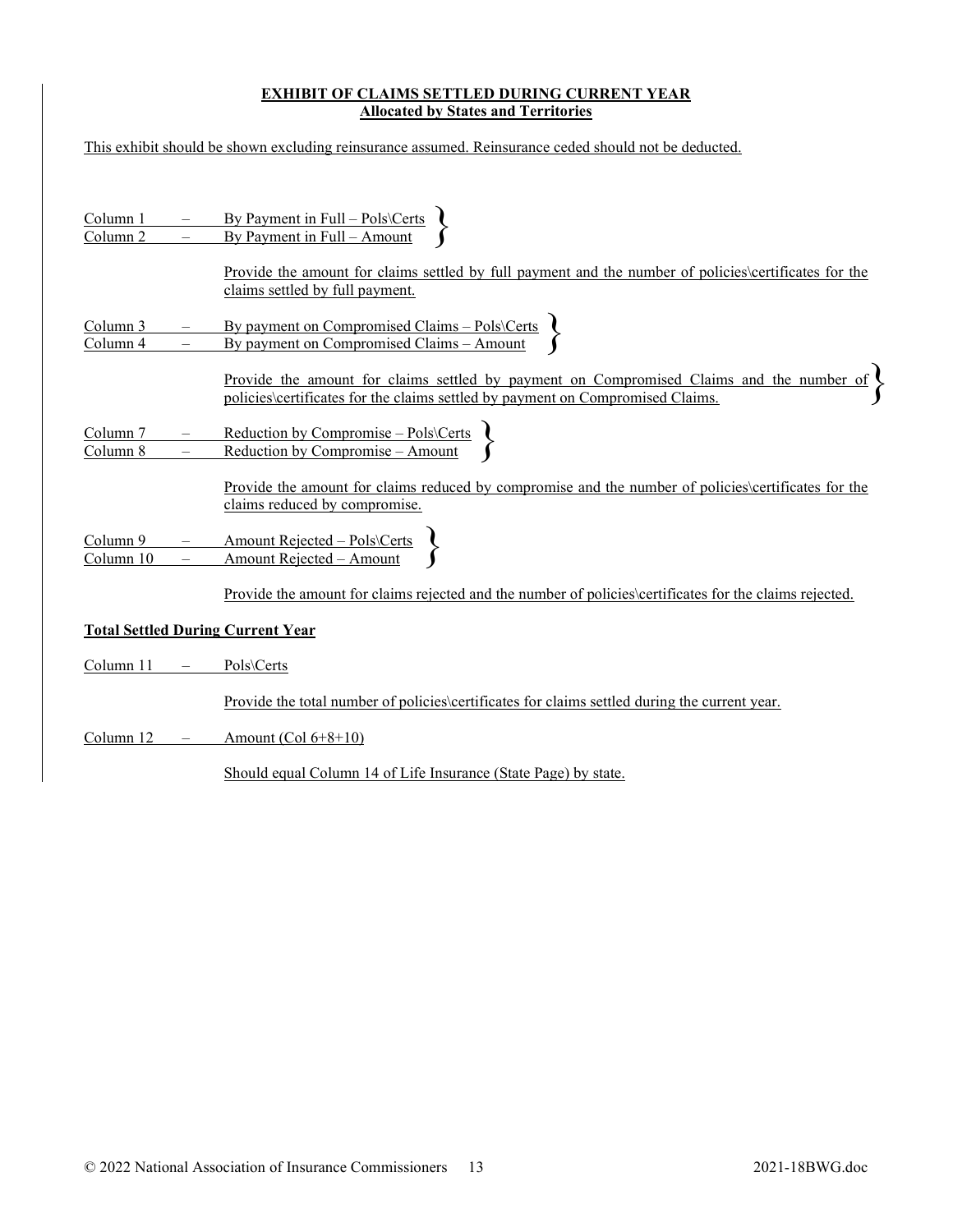#### ANNUAL STATEMENT INSTRUCTIONS – HEALTH

#### DEFINITIONS OF LINES OF BUSINESS – ACCIDENT AND HEALTH

#### Riders/Endorsements/Floaters:

If a rider, endorsement or floater acts like a separate policy with separate premium, deductible and limit, then it is to be recorded on the same line of business as if it were a stand-alone policy regardless of whether it is referred to as a rider, endorsement or floater. If there is no additional premium, separate deductible or limit, the rider, endorsement or floater should be reported on the same line of business as the base policy.

#### Detail Eliminated to Conserve Space

#### Other (Specify):

Coverage provided by entities that do not fall within any of the other categories, including stop loss, disability and long-term care. Indemnity plans where the insured person is reimbursed for covered expenses would fall within this area.

#### DEFINITIONS OF LINES OF BUSINESS – LIFE

#### Credit life insurance:

Insurance on a debtor or debtors, pursuant to or in connection with a specific loan or other credit transaction, to provide for satisfaction of a debt, in whole or in part, upon the death of an insured debtor.

#### Indexed life insurance:

Any universal life insurance policy where the interest credits are linked to an external referent.

## Industrial life insurance:

Insurance under which premiums are paid monthly or more often, the face amount of the policy does not exceed a stated amount, and the words "industrial policy" are printed in prominent type on the face of the policy. Also called "debit" insurance.

#### Interest-sensitive whole life contract:

If the gross premiums are fixed and required to be paid, it would be treated like whole life; if gross premiums are flexible and not required to be paid, it would be treated like universal life.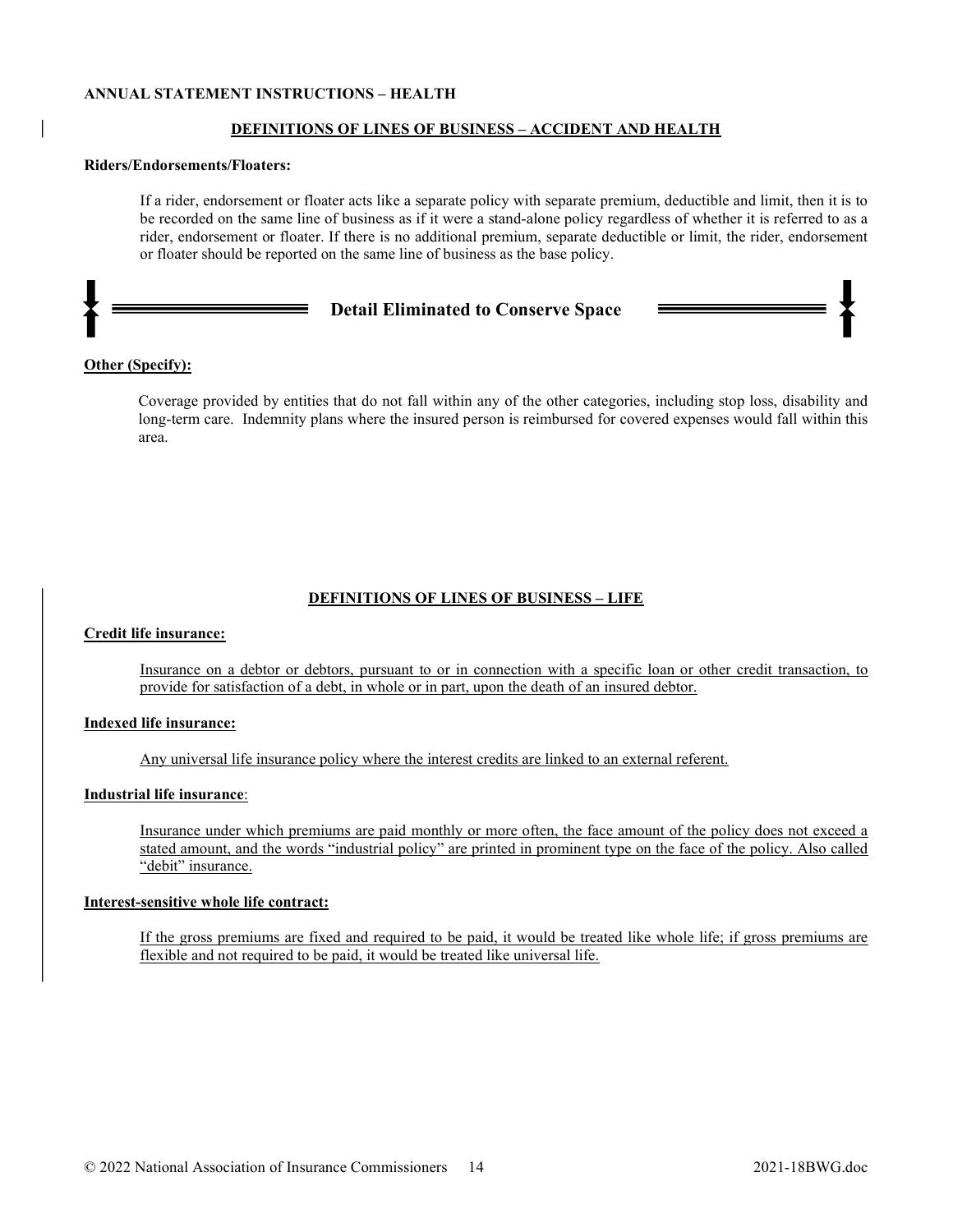#### Group life contract:

Insurance on the lives of a group of persons under a single master contract.

#### Life insurance:

The primary purpose is to provide financial assistance to a beneficiary at the insured's death.

#### Net cash surrender value:

The maximum amount payable to the policyowner upon surrender.

#### Ordinary life insurance:

Contract between the company and the policy owner (often the insured). Many variations of ordinary life coverages are available to a purchaser of insurance, including participating, limited-payment periods, combinations of coverages, and decreasing (or increasing) death benefits.

#### Policy value:

The amount to which separately identified interest credits and mortality, expense or other charges are made under a universal life insurance policy.

#### Preneed:

"Preneed funeral contract or prearrangement" means an agreement by or for an individual before that individual's death relating to the purchase or provision of specific funeral or cemetery merchandise or services. For reporting purposes, also included in this category are final expense plans that may cover medical bills in addition to funeral expenses.

### Secondary Guarantee:

A "secondary guarantee" means a conditional guarantee that a policy will remain in force for either:

a. More than five years (the secondary guarantee period).

b. Five years or less (the secondary guarantee period) if the specified premium for the secondary guarantee period is less than the net level reserve premium for the secondary guarantee period based on the CSO valuation tables defined in VM-20 Section 3.C and VM-M and the valuation interest rates defined in this Section, or if the initial surrender charge is less than 100% of the first year annualized specified premium for the secondary guaranteed period, even if its fund value is exhausted.

### Term life contract:

Provides insurance over a specified period of time. If the insured dies during this term, the face amount of the policy will be paid to the beneficiary.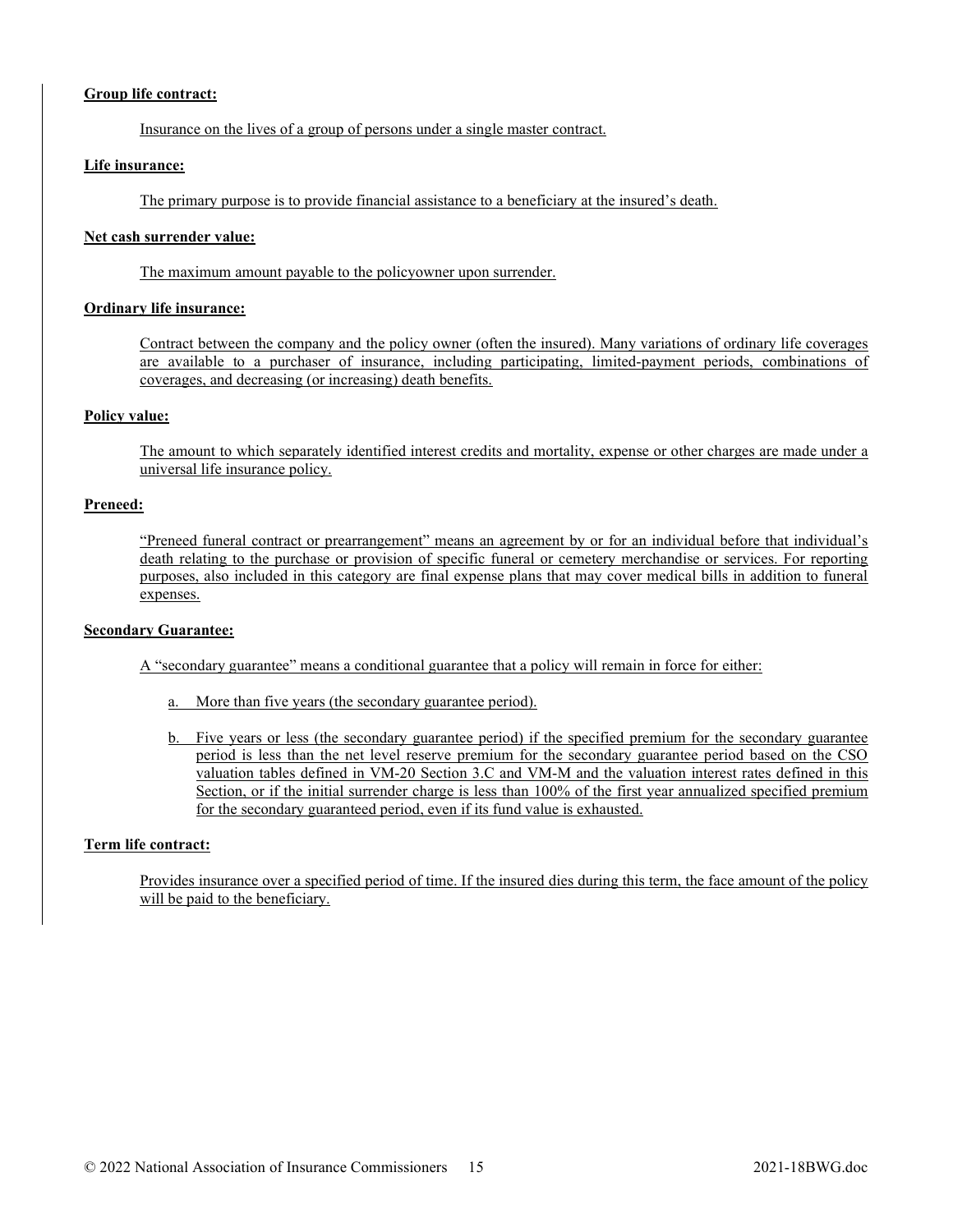#### Universal life contract:

Includes those contracts that have terms that are not fixed and guaranteed relative to premium amounts, expense assessments or benefits accruing to the policyholder. These contracts generally provide for death benefits and nonforfeiture values and may be issued on a fixed premium basis or on a flexible premium basis where the premiums are paid at the insured's discretion.

Fixed premium universal life insurance policy:

A universal life insurance policy other than a flexible premium universal life insurance policy.

Flexible premium universal life insurance policy:

A universal life insurance policy that permits the policyowner to vary, independently of each other, the amount or timing of one or more premium payments or the amount of insurance.

#### Variable Universal Life:

Life insurance that provides a face amount that is adjustable to the certificate/policy holder and may allow the certificate/policy holder to vary the modal premium that is paid or may skip a payment so long as the certificate/policy value is sufficient to keep the certificate/policy in force, and under which separately identified interest credits (other than in connection with dividend accumulation, premium deposit funds or other supplementary accounts) and mortality and expense charges are made to individual certificates or policies while providing minimum guaranteed values.

#### Universal life insurance policy:

A life insurance policy where separately identified interest credits (other than in connection with dividend accumulations, premium deposit funds or other supplementary accounts) and mortality and expense charges are made to the policy. A universal life insurance policy may provide for other credits and charges, such as charges for the cost of benefits provided by rider.

#### Variable life contract:

A policy that provides for life insurance, the amount or duration of which varies according to the investment experience of any separate account or accounts established and maintained by the insurer as to the policy.

### Whole life contract:

Provides a fixed amount of insurance coverage over the life of the insured and the related benefits are normally payable only upon the insured's death.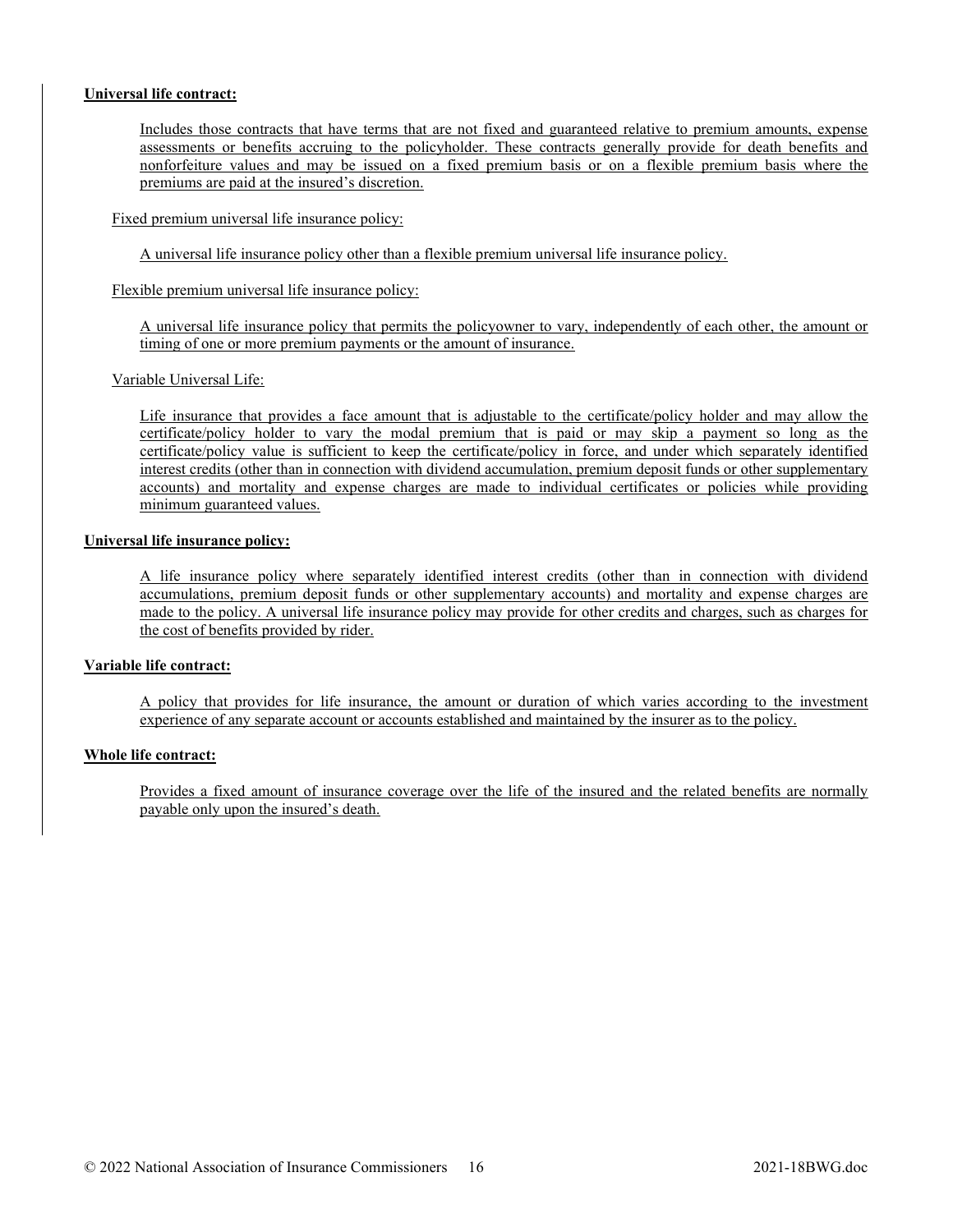### DEFINITIONS OF LINES OF BUSINESS – ANNUITIES

#### **Annuity contract:**

An arrangement whereby an annuitant is guaranteed to receive a series of stipulated amounts commencing either immediately or at some future date.

#### Contingent Deferred Annuity (CDA):

An annuity contract that establishes a life insurer's obligation to make periodic payments for the annuitant's lifetime at the time designated investments, which are not owned or held by the insurer, are depleted to a contractually defined amount due to contractually permitted withdrawals, market performance, fees and/or other charges. A CDA is an insurance product that provides protection against underperforming and downward performing markets in the form of an income guarantee on outside investment accounts owned by an insured. The income guarantee is provided through the collection of ongoing fees from within these outside investment accounts. The insured must agree to certain portfolio restrictions and must first deplete their outside investment account assets at the CDA guaranteed income amount and rate according to the contract and prior to the insurer's assumption of this amount. A CDA is considered a living benefit added to an investment account.

#### Fixed annuity:

A fixed annuity is a policy or contract that has a specified crediting rate periodically and unilaterally adjusted by the company not below minimum contract rate.

### Guaranteed Interest Contracts (GICs):

Contracts that guarantee principal and interest for a specified period of time and include the option to purchase immediate annuities that depend on the survival of the annuitant.

#### Interest-indexed annuity contract:

Any annuity contract where the interest credits are linked to an external reference.

#### Supplementary contracts with life contingencies:

A type of agreement between the insurance company and either the insured or the beneficiary, usually to provide for full or partial settlement of the amount payable upon the termination of an original contract.

#### Variable annuity:

A policy or contract, individual or group, that provides for annuity benefits that vary according to the investment experience of a separate account or accounts maintained by the insurer as to the policy or contract.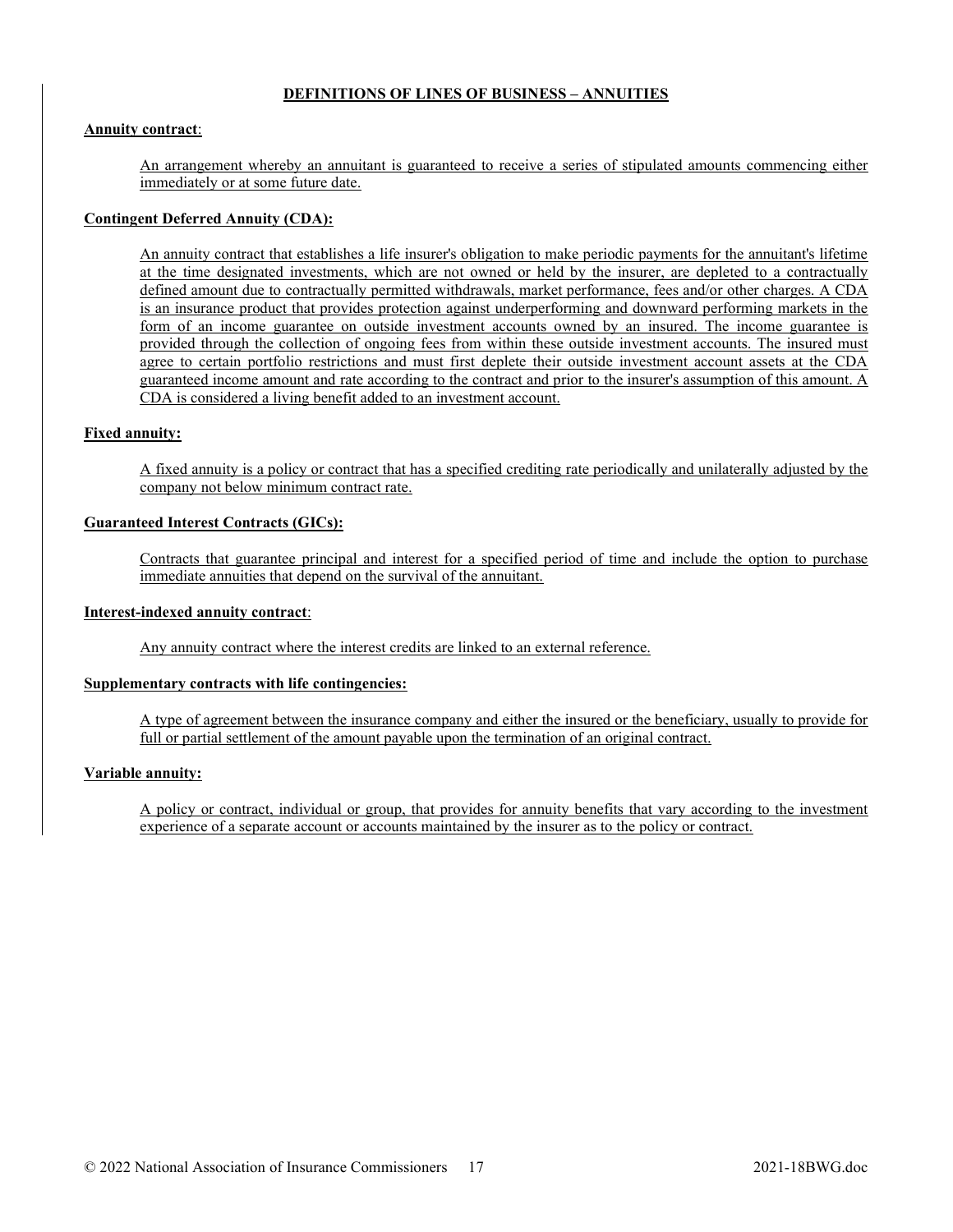#### ANNUAL STATEMENT BLANK - LIFE\FRATERNAL

DIRECT BUSINESS IN THE STATE OF

DURING THE YEAR

|                                                                           |              |                | <b>LIFE INSURANCE</b>                         |                               |              |                |                |                |          |                     |
|---------------------------------------------------------------------------|--------------|----------------|-----------------------------------------------|-------------------------------|--------------|----------------|----------------|----------------|----------|---------------------|
|                                                                           |              |                |                                               |                               |              |                |                |                |          |                     |
|                                                                           |              | $\ddot{+}$     |                                               | $\overline{a}$<br>Credit Life |              | $\overline{a}$ |                | $\overline{4}$ |          | $\sim$              |
| <b>DIRECT PREMIUMS AND ANNUITY CONSIDERATIONS</b>                         |              | Ordinary       |                                               | (Group and Individual)        |              | Group          |                | Industrial     |          | Total               |
| Life insurance<br>$\ddagger$                                              |              |                |                                               |                               |              |                |                |                |          |                     |
| 2.                                                                        |              |                |                                               | <b>XXX</b>                    |              |                |                | <b>XXX</b>     |          |                     |
| Other considerations                                                      |              |                |                                               |                               |              |                |                |                |          |                     |
| Totals (Sum of Lines 1 to 4)<br>5.                                        |              |                |                                               |                               |              |                |                |                |          |                     |
| <b>DIRECT DIVIDENDS TO POLICYHOLDERS/REFUNDS TO</b><br><b>MEMBERS</b>     |              |                |                                               |                               |              |                |                |                |          |                     |
| Life insurance:                                                           |              |                |                                               |                               |              |                |                |                |          |                     |
| 6.1 Paid in eash or left on deposit                                       |              |                |                                               |                               |              |                |                |                |          |                     |
|                                                                           |              |                |                                               |                               |              |                |                |                |          |                     |
| 6.3 Applied to provide paid-up additions or shorten the endowment or      |              |                |                                               |                               |              |                |                |                |          |                     |
|                                                                           |              |                |                                               |                               |              |                |                |                |          |                     |
|                                                                           |              |                |                                               |                               |              |                |                |                |          |                     |
| Annuities:                                                                |              |                |                                               |                               |              |                |                |                |          |                     |
| 7.1 Paid in eash or left on deposit                                       |              |                |                                               |                               |              |                |                |                |          |                     |
| 7.2 Applied to provide paid-up annuities.                                 |              |                |                                               |                               |              |                |                |                |          |                     |
|                                                                           |              |                |                                               |                               |              |                |                |                |          |                     |
| 7.4 Totals (Sum of Lines 7.1 to 7.3)                                      |              |                |                                               |                               |              |                |                |                |          |                     |
| 8. Grand Totals (Lines $6.5 + 7.4$ )                                      |              |                |                                               |                               |              |                |                |                |          |                     |
| <b>DIRECT CLAIMS AND BENEFITS PAID</b>                                    |              |                |                                               |                               |              |                |                |                |          |                     |
| 9.                                                                        |              |                |                                               |                               |              |                |                |                |          |                     |
|                                                                           |              |                |                                               |                               |              |                |                |                |          |                     |
|                                                                           |              |                |                                               |                               |              |                |                |                |          |                     |
| 12. Surrender values and withdrawals for life contracts                   |              |                |                                               |                               |              |                |                |                |          |                     |
| 13. Aggregate write-ins for miscellaneous direct claims and benefits paid |              |                |                                               |                               |              |                |                |                |          |                     |
| 15. Totals                                                                |              |                |                                               |                               |              |                |                |                |          |                     |
|                                                                           |              |                |                                               |                               |              |                |                |                |          |                     |
| <b>DETAILS OF WRITE-INS</b>                                               |              |                |                                               |                               |              |                |                |                |          |                     |
| $+301.$                                                                   |              |                |                                               |                               |              |                |                |                |          |                     |
| 1302.<br>1303.                                                            |              |                |                                               |                               |              |                |                |                |          |                     |
| 1398. Summary of remaining write-ins for Line 13 from overflow page       |              |                |                                               |                               |              |                |                |                |          |                     |
| 1399. Total (Lines 1301 through 1303 + 1398) (Line 13 above)              |              |                |                                               |                               |              |                |                |                |          |                     |
|                                                                           |              |                | Credit Life                                   |                               |              |                |                |                |          |                     |
|                                                                           |              | Ordinary       |                                               | (Group and Individual)        |              | Group          |                | Industrial     |          | Total               |
|                                                                           | $\ddagger$   | $\overline{a}$ | 2                                             | $\overline{4}$                | $\sim$       | $\epsilon$     | $\overline{a}$ | 8              | 9        | $+0$                |
|                                                                           |              |                | No. of Ind.                                   |                               |              |                |                |                |          |                     |
| <b>DIRECT DEATH BENEFITS AND MATURED ENDOWMENTS</b>                       | No. of       |                | Pols. & Gr.                                   |                               | No. of       |                | No. of         |                | No. of   |                     |
| <b>INCURRED</b>                                                           | Pols. &      | Amount         | Certifs.                                      | Amount                        | Certifs.     | Amount         | Pols. &        | Amount         | Pols. &  | Amount              |
|                                                                           | Certifs.     |                |                                               |                               |              |                | Certifs.       |                | Certifs. |                     |
|                                                                           | <del>.</del> |                | <del>.</del>                                  |                               | <del></del>  |                |                |                |          | <del>.</del>        |
| 17. Incurred during current year                                          |              |                | <del>- 2000</del> - 2000 - 2000 - 2000 - 2000 |                               | <del>.</del> |                |                |                | $\sim$   |                     |
| Settled during current year:                                              |              |                |                                               |                               |              |                |                |                |          |                     |
| 18.1 By payment in full<br>18.2 By payment on compromised claims          |              |                |                                               |                               |              |                |                |                |          |                     |
|                                                                           |              |                |                                               |                               |              |                |                |                |          |                     |
| 18.4 Reduction by compromise                                              |              |                |                                               |                               |              |                |                |                |          |                     |
|                                                                           |              |                |                                               |                               |              |                |                |                |          |                     |
|                                                                           |              |                |                                               |                               |              |                |                |                |          |                     |
| 19. Unpaid Dec. 31, current year (Lines 16+17-18.6)                       |              |                |                                               |                               |              |                |                |                |          |                     |
|                                                                           |              |                |                                               |                               | No. of       |                |                |                |          |                     |
| <b>POLICY EXHIBIT</b>                                                     |              |                |                                               |                               | Policies     |                |                |                |          |                     |
| 20. In force December 31, prior year                                      |              |                |                                               | (a)                           |              |                |                |                |          |                     |
| 21. Issued during year                                                    |              |                |                                               |                               |              |                |                |                |          |                     |
| 22. Other changes to in force (Net)                                       |              |                |                                               |                               |              |                |                |                |          | ------------------- |
| 23. In force December 31 of current year                                  |              |                |                                               | (a)                           |              |                |                |                |          |                     |

**DEAT VOILE** .......<br>... e TED THAN 120 MONTHS.

**ACCIDENT AND HEALTH INSURANCE** 

|                                                    |                | Direct   |                 | Direct | Direct   |
|----------------------------------------------------|----------------|----------|-----------------|--------|----------|
|                                                    |                | Premiums |                 | Losses | Losses   |
|                                                    | Direct Premium | Earne    |                 |        | Ineurree |
|                                                    |                |          | Direct Business |        |          |
| $-24.$                                             |                |          |                 |        |          |
| Federal Employees Health Benefits Plan premium (b) |                |          |                 |        |          |
|                                                    |                |          |                 |        |          |
|                                                    |                |          |                 |        |          |
|                                                    |                |          |                 |        |          |
| <b>Other Individual Policies:</b>                  |                |          |                 |        |          |
|                                                    |                |          |                 |        |          |
| ranaughla (b                                       |                |          |                 |        |          |
| <del>suarameed renewable ro</del>                  |                |          |                 |        |          |
|                                                    |                |          |                 |        |          |
|                                                    |                |          |                 |        |          |
| 25.5                                               |                |          |                 |        |          |
|                                                    |                |          |                 |        |          |
| Totals (Lines $24 + 24.1 + 24.2 + 24.3 + 24.4 +$   |                |          |                 |        |          |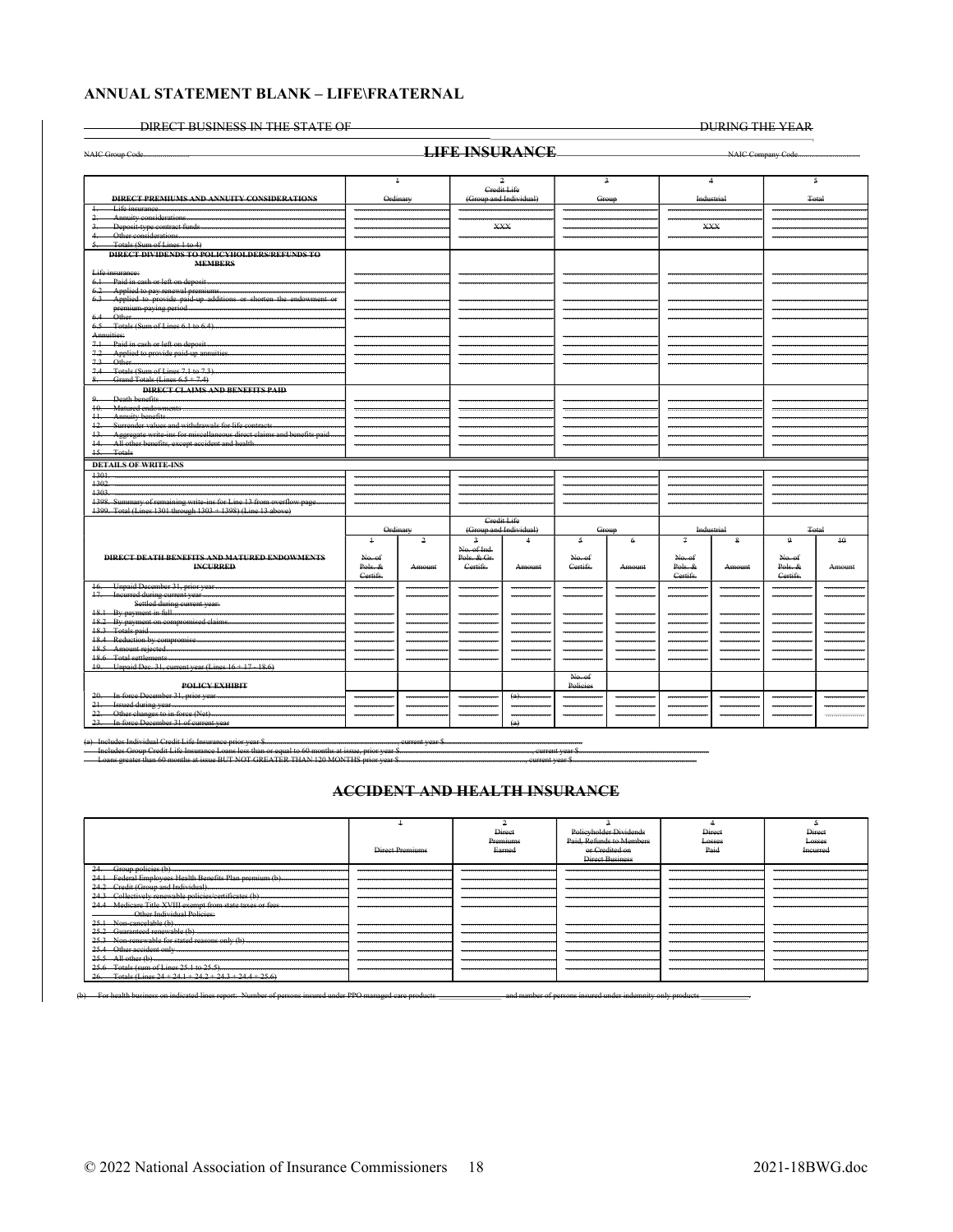#### DIRECT BUSINESS IN THE STATE OF THE STATE OF

#### **LIFE INSURANCE**

**DURING THE YEAR** 

|                                                                                                        |                             |                         |                                    |                                                                              |                                                          |                          |                    |                                                                                                                                                                                           |                                                       |                                         |                                                                                     |                               |                                         | Death Benefits and Matured              |                                 |                           |                                         |
|--------------------------------------------------------------------------------------------------------|-----------------------------|-------------------------|------------------------------------|------------------------------------------------------------------------------|----------------------------------------------------------|--------------------------|--------------------|-------------------------------------------------------------------------------------------------------------------------------------------------------------------------------------------|-------------------------------------------------------|-----------------------------------------|-------------------------------------------------------------------------------------|-------------------------------|-----------------------------------------|-----------------------------------------|---------------------------------|---------------------------|-----------------------------------------|
|                                                                                                        | $\perp$                     | $\overline{2}$          |                                    |                                                                              | Dividends to Policyholders/Refunds to Members            |                          |                    |                                                                                                                                                                                           |                                                       | Claims and Benefits Paid                |                                                                                     |                               |                                         | <b>Endowments Incurred</b>              |                                 |                           | Policy Exhibit<br>In Force December 31, |
|                                                                                                        |                             |                         | $\overline{3}$                     | $\overline{4}$                                                               | 5<br>Applied to                                          | $6\phantom{.}6$          | $\mathbf{Z}$       | 8                                                                                                                                                                                         | 9                                                     | 10                                      | $\perp$                                                                             | 12                            | $\overline{13}$                         | $\overline{14}$                         | 15                              |                           | Current Year (b)                        |
|                                                                                                        | Premiums and                |                         |                                    | <b>Applied</b> to Pay                                                        | Provide Paid-Up<br>Additions or Shorten<br>the Endowment |                          | Total              | Death and                                                                                                                                                                                 |                                                       | Surrender<br>Values and<br>Withdrawals  |                                                                                     | Total                         | Incurred                                |                                         | Unpaid                          | 16<br>Number of           | 17                                      |
| Line of Business                                                                                       | Annuities<br>Considerations | Other<br>Considerations | Paid in Cash or<br>Left on Deposit | Renewal<br>Premiums                                                          | or Premium-<br>Paying Period                             | Other                    | (Col.<br>$3+4+5+6$ | Annity<br>Benefits                                                                                                                                                                        | Matured<br>Endowments                                 | for Life<br>Contracts                   | All Other<br>Benefits                                                               | (Sum Columns<br>8 through 11) | During Current<br>Year                  | <b>Total Claims</b><br>Settlements      | December. 31<br>Current Year    | Policies/<br>Certificates | Amount                                  |
| Individual Life                                                                                        |                             |                         |                                    |                                                                              |                                                          |                          |                    |                                                                                                                                                                                           |                                                       |                                         |                                                                                     |                               |                                         |                                         |                                 |                           |                                         |
| Industria<br>Whole.                                                                                    |                             |                         |                                    |                                                                              |                                                          |                          |                    |                                                                                                                                                                                           |                                                       |                                         |                                                                                     |                               |                                         |                                         |                                 |                           |                                         |
| 3.<br>Term.                                                                                            |                             |                         |                                    |                                                                              |                                                          |                          |                    |                                                                                                                                                                                           |                                                       |                                         |                                                                                     |                               |                                         |                                         |                                 |                           |                                         |
| 4. Indexed                                                                                             |                             |                         |                                    |                                                                              |                                                          |                          |                    |                                                                                                                                                                                           |                                                       |                                         |                                                                                     |                               |                                         |                                         |                                 |                           |                                         |
| Universal<br>5.<br>Universal with Secondary<br>6.                                                      |                             |                         |                                    |                                                                              |                                                          |                          |                    |                                                                                                                                                                                           |                                                       |                                         |                                                                                     |                               |                                         |                                         |                                 |                           |                                         |
| Guarantees                                                                                             |                             |                         |                                    |                                                                              |                                                          |                          |                    |                                                                                                                                                                                           |                                                       |                                         |                                                                                     |                               |                                         |                                         |                                 |                           |                                         |
| Variable.<br>9.<br>Variable Universal.                                                                 |                             |                         |                                    |                                                                              |                                                          |                          |                    |                                                                                                                                                                                           |                                                       |                                         |                                                                                     |                               |                                         |                                         |                                 |                           |                                         |
| Credit.<br>$\Omega$                                                                                    |                             |                         |                                    |                                                                              |                                                          |                          |                    |                                                                                                                                                                                           |                                                       |                                         |                                                                                     |                               |                                         |                                         |                                 |                           |                                         |
| Other<br>11                                                                                            |                             |                         |                                    |                                                                              |                                                          |                          |                    |                                                                                                                                                                                           |                                                       |                                         |                                                                                     |                               |                                         |                                         |                                 |                           |                                         |
| 12<br>Total Individual Life                                                                            |                             |                         |                                    |                                                                              |                                                          |                          |                    |                                                                                                                                                                                           |                                                       |                                         |                                                                                     |                               |                                         |                                         |                                 |                           |                                         |
| Group Life                                                                                             |                             |                         |                                    |                                                                              |                                                          |                          |                    |                                                                                                                                                                                           |                                                       |                                         |                                                                                     |                               |                                         |                                         |                                 |                           |                                         |
| 13. Whole                                                                                              |                             |                         |                                    |                                                                              |                                                          |                          |                    |                                                                                                                                                                                           |                                                       |                                         |                                                                                     |                               |                                         |                                         |                                 |                           |                                         |
| 14. Term.                                                                                              |                             |                         |                                    |                                                                              |                                                          |                          |                    |                                                                                                                                                                                           |                                                       |                                         |                                                                                     |                               |                                         |                                         |                                 |                           |                                         |
| 15.<br>Universal                                                                                       |                             |                         |                                    |                                                                              |                                                          |                          |                    |                                                                                                                                                                                           |                                                       |                                         |                                                                                     |                               |                                         |                                         |                                 |                           |                                         |
| 16.<br>Variable<br>17.<br>Variable Universal                                                           |                             |                         |                                    |                                                                              |                                                          |                          |                    |                                                                                                                                                                                           |                                                       |                                         |                                                                                     |                               |                                         |                                         |                                 |                           |                                         |
| 18.<br>Credit.                                                                                         |                             |                         |                                    |                                                                              |                                                          |                          |                    |                                                                                                                                                                                           |                                                       |                                         |                                                                                     |                               |                                         |                                         |                                 |                           |                                         |
| 19. Other                                                                                              |                             |                         |                                    |                                                                              |                                                          |                          |                    |                                                                                                                                                                                           |                                                       |                                         |                                                                                     |                               |                                         |                                         |                                 |                           |                                         |
| Total Group Life<br>20.                                                                                |                             |                         |                                    |                                                                              |                                                          |                          |                    |                                                                                                                                                                                           |                                                       |                                         |                                                                                     |                               |                                         |                                         |                                 |                           |                                         |
| <b>Individual Annuities</b>                                                                            |                             |                         |                                    |                                                                              |                                                          |                          |                    |                                                                                                                                                                                           |                                                       |                                         |                                                                                     |                               |                                         |                                         |                                 |                           |                                         |
| 21.<br>Fixed                                                                                           |                             |                         |                                    |                                                                              |                                                          |                          |                    |                                                                                                                                                                                           |                                                       |                                         |                                                                                     |                               |                                         |                                         |                                 |                           |                                         |
| 22.<br>Indexed.<br>Variable with Guarantees<br>23.                                                     |                             |                         |                                    |                                                                              |                                                          |                          |                    |                                                                                                                                                                                           |                                                       |                                         |                                                                                     |                               |                                         |                                         |                                 |                           |                                         |
| 24.<br>Variable without Guarantees.                                                                    |                             |                         |                                    |                                                                              |                                                          |                          |                    |                                                                                                                                                                                           |                                                       |                                         |                                                                                     |                               |                                         |                                         |                                 |                           |                                         |
| 25.<br>Life Contingent Payout                                                                          |                             |                         |                                    |                                                                              |                                                          |                          |                    |                                                                                                                                                                                           |                                                       |                                         |                                                                                     |                               |                                         |                                         |                                 |                           |                                         |
| 26.<br>Other                                                                                           |                             |                         |                                    |                                                                              |                                                          |                          |                    |                                                                                                                                                                                           |                                                       |                                         |                                                                                     |                               |                                         |                                         |                                 |                           |                                         |
| 27.<br>Total Individual Annuities                                                                      |                             |                         |                                    |                                                                              |                                                          |                          |                    |                                                                                                                                                                                           |                                                       |                                         |                                                                                     |                               |                                         |                                         |                                 |                           |                                         |
| <b>Group Annuities</b>                                                                                 |                             |                         |                                    |                                                                              |                                                          |                          |                    |                                                                                                                                                                                           |                                                       |                                         |                                                                                     |                               |                                         |                                         |                                 |                           |                                         |
| 28. Fixed<br>29.<br>Indexed.                                                                           |                             |                         |                                    |                                                                              |                                                          |                          |                    |                                                                                                                                                                                           |                                                       |                                         |                                                                                     |                               |                                         |                                         |                                 |                           |                                         |
| 30.<br>Variable with Guarantees.                                                                       |                             |                         |                                    |                                                                              |                                                          |                          |                    |                                                                                                                                                                                           |                                                       |                                         |                                                                                     |                               |                                         |                                         |                                 |                           |                                         |
| Variable without Guarantees.<br>31.                                                                    |                             |                         |                                    |                                                                              |                                                          |                          |                    |                                                                                                                                                                                           |                                                       |                                         |                                                                                     |                               |                                         |                                         |                                 |                           |                                         |
| Contingent Payout<br>32.                                                                               |                             |                         |                                    |                                                                              |                                                          |                          |                    |                                                                                                                                                                                           |                                                       |                                         |                                                                                     |                               |                                         |                                         |                                 |                           |                                         |
| Other<br>33.                                                                                           |                             |                         |                                    |                                                                              |                                                          |                          |                    |                                                                                                                                                                                           |                                                       |                                         |                                                                                     |                               |                                         |                                         |                                 |                           |                                         |
| 34. Total Group Annuities                                                                              |                             |                         |                                    |                                                                              |                                                          |                          |                    |                                                                                                                                                                                           |                                                       |                                         |                                                                                     |                               |                                         |                                         |                                 |                           |                                         |
| <b>Accident and Health</b>                                                                             |                             |                         |                                    |                                                                              |                                                          |                          |                    |                                                                                                                                                                                           |                                                       |                                         |                                                                                     |                               |                                         |                                         |                                 |                           |                                         |
| 35. Comprehensive Individual<br>36. Comprehensive Group.                                               |                             |                         |                                    |                                                                              |                                                          |                          |                    |                                                                                                                                                                                           | $\frac{\text{XXX}}{\text{XXX}}$                       | $\frac{\text{XXX}}{\text{XXX}}$         |                                                                                     |                               | $\frac{\text{XXX}}{\text{XXX}}$         | $\frac{\text{XXX}}{\text{XXX}}$         | $\frac{\text{XXX}}{\text{XXX}}$ |                           |                                         |
| Medicare Supplement<br>37                                                                              |                             |                         |                                    |                                                                              |                                                          |                          |                    |                                                                                                                                                                                           |                                                       |                                         |                                                                                     |                               |                                         |                                         |                                 |                           |                                         |
| 38<br>Dental Only.                                                                                     |                             |                         |                                    |                                                                              |                                                          |                          |                    |                                                                                                                                                                                           |                                                       |                                         |                                                                                     |                               |                                         |                                         |                                 |                           |                                         |
| 39.<br>Vision Only.                                                                                    |                             |                         |                                    |                                                                              |                                                          |                          |                    | $\begin{array}{l}\underline{\text{XXX}} \\ \underline{\text{XXX}} \\ \underline{\text{XXX}} \\ \underline{\text{XXX}} \\ \underline{\text{XXX}} \\ \underline{\text{XXX}} \\ \end{array}$ | $\frac{\overline{XXX}}{\overline{XXX}}$               | $\frac{\overline{XXX}}{\overline{XXX}}$ |                                                                                     |                               | $\frac{XXX}{XXX}$                       | $\frac{\overline{XXX}}{\overline{XXX}}$ | $\frac{XXX}{XXX}$               |                           |                                         |
| 40. Federal Employees Health                                                                           |                             |                         |                                    |                                                                              |                                                          |                          |                    |                                                                                                                                                                                           |                                                       |                                         |                                                                                     |                               |                                         |                                         |                                 |                           |                                         |
| Benefits Plan.                                                                                         |                             |                         |                                    |                                                                              |                                                          |                          |                    | $\frac{XXX}{XXX}$                                                                                                                                                                         | $\frac{XXX}{XXX}$                                     | $\frac{XXX}{XXX}$                       |                                                                                     |                               | $\frac{XXX}{XXX}$                       | $\frac{XXX}{XXX}$                       | $\frac{XXX}{XXX}$               |                           |                                         |
| Title XVIII Medicare (d)<br>Title XIX Medicaid<br>42.                                                  | (e)                         |                         |                                    |                                                                              |                                                          |                          |                    |                                                                                                                                                                                           |                                                       |                                         |                                                                                     |                               |                                         |                                         |                                 |                           |                                         |
| Credit A&H<br>43.                                                                                      |                             |                         |                                    |                                                                              |                                                          |                          |                    | XXX<br>XXX<br>XXX<br>XXX<br>XXX<br>XXX                                                                                                                                                    | $\frac{\overline{\text{XXX}}}{\overline{\text{XXX}}}$ | XXX<br>XXX<br>XXX<br>XXX<br>XXX<br>XXX  |                                                                                     |                               | $\frac{\overline{XXX}}{\overline{XXX}}$ | $\frac{\overline{XXX}}{\overline{XXX}}$ | XXX<br>XXX<br>XXX<br>XXX<br>XXX |                           |                                         |
| 44.<br>Disability Income.                                                                              |                             |                         |                                    |                                                                              |                                                          |                          |                    |                                                                                                                                                                                           |                                                       |                                         |                                                                                     |                               |                                         |                                         |                                 |                           |                                         |
| Long-Term Care<br>45.                                                                                  |                             |                         |                                    |                                                                              |                                                          |                          |                    |                                                                                                                                                                                           |                                                       |                                         |                                                                                     |                               |                                         |                                         |                                 |                           |                                         |
| 46. Other Health.                                                                                      |                             |                         |                                    |                                                                              |                                                          |                          |                    |                                                                                                                                                                                           | $\frac{XXX}{XXX}$                                     |                                         |                                                                                     |                               | $\frac{\overline{XXX}}{\overline{XXX}}$ | $\frac{XXX}{XXX}$                       |                                 |                           |                                         |
| 47. Total Accident and Health                                                                          |                             |                         |                                    |                                                                              |                                                          |                          |                    | <b>XXX</b>                                                                                                                                                                                | <b>XXX</b>                                            | <b>XXX</b>                              |                                                                                     |                               |                                         | <b>XXX</b>                              | <b>XXX</b>                      |                           |                                         |
| 48.<br>TOTAL (c)                                                                                       |                             |                         |                                    |                                                                              |                                                          |                          |                    |                                                                                                                                                                                           |                                                       |                                         |                                                                                     |                               |                                         |                                         |                                 |                           |                                         |
| (a) Includes Group Credit Life Insurance Loans less than or equal to 60 months at issue, prior year \$ |                             |                         |                                    |                                                                              | , current year \$                                        |                          |                    |                                                                                                                                                                                           |                                                       |                                         | Loans greater than 60 months at issue BUT NOT GREATER THAN 120 MONTHS prior year \$ |                               |                                         | ., current year \$.                     |                                 |                           |                                         |
| (b) Comparis Quared Life Insurance (DOI L.D. Munkan of authority)                                      |                             |                         |                                    | $\mathcal{D}$ and $\mathcal{D}$ are associated as the set of $\mathcal{D}$ . |                                                          | $2\lambda$ for $\lambda$ |                    |                                                                                                                                                                                           |                                                       |                                         |                                                                                     |                               |                                         |                                         |                                 |                           |                                         |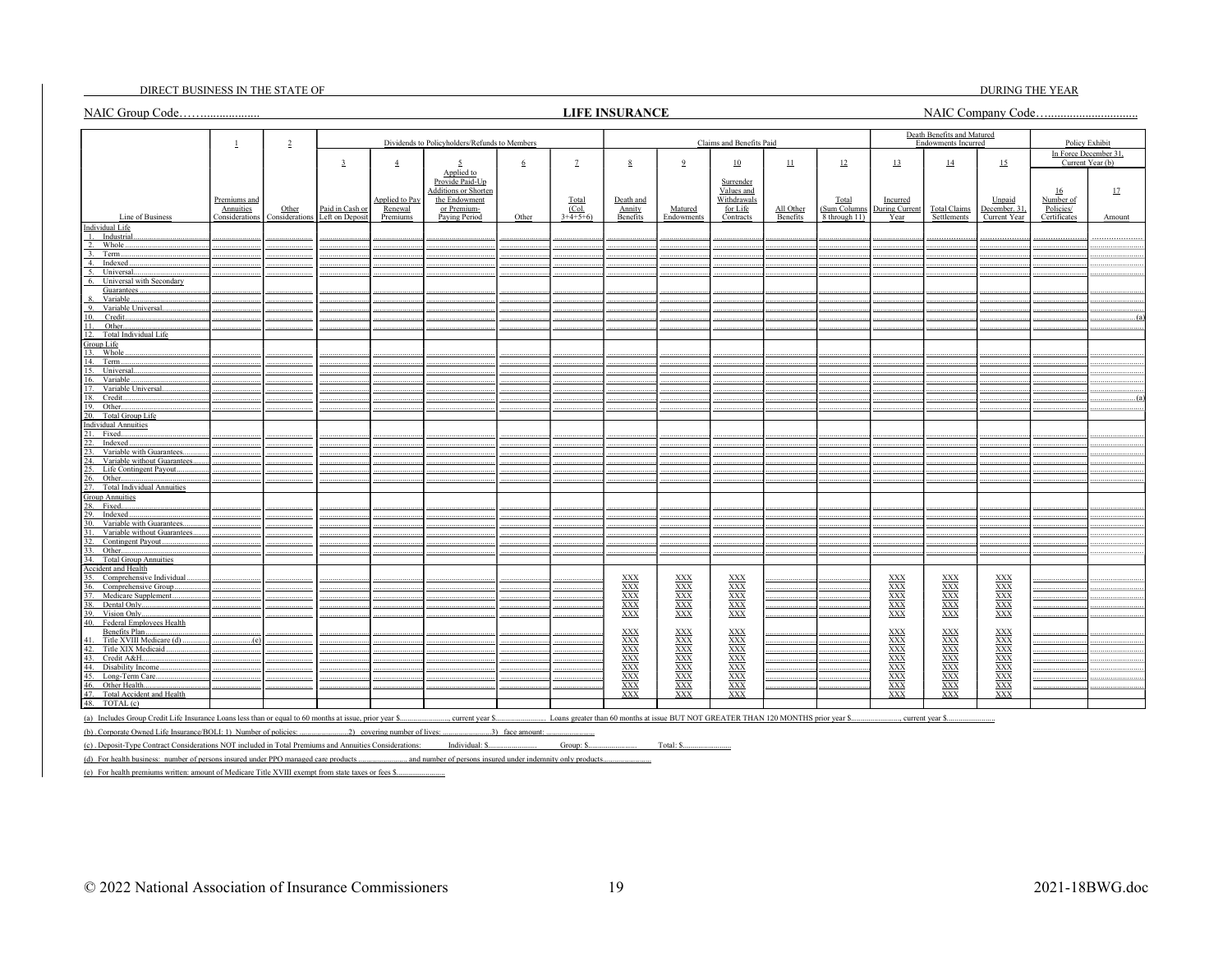# **POLICY EXHIBIT**<br>Allocated by States and Territories

|                                                                    |            |                           | Life Contracts |                  |                |                       |            |                    |                | <b>Annuity Contracts</b> |            |                       |                |                           |            | Accident and Health Contracts |            |                       |
|--------------------------------------------------------------------|------------|---------------------------|----------------|------------------|----------------|-----------------------|------------|--------------------|----------------|--------------------------|------------|-----------------------|----------------|---------------------------|------------|-------------------------------|------------|-----------------------|
|                                                                    |            |                           |                | Other Changes to |                | In Force December 31, |            |                    |                | Other Changes to         |            | In Force December 31, |                |                           |            | Other Changes to              |            | In Force December 31, |
|                                                                    |            | <b>Issued During Year</b> |                | In Force $(Net)$ |                | Current Year          |            | Issued During Year |                | In Force (Net)           |            | Current Year          |                | <b>Issued During Year</b> |            | In Force (Net)                |            | Current Year          |
|                                                                    |            | $\overline{2}$            | 3              | $\overline{4}$   | $\overline{2}$ | $6\overline{6}$       |            | 8                  | $\overline{9}$ | 10                       | $\perp$    | $\mathbf{L}$          | $\frac{13}{2}$ | $\overline{14}$           | 15         | 16                            | 17         | 18                    |
|                                                                    | Number of  |                           | Number of      |                  | Number of      |                       | Number of  |                    | Number of      |                          | Number of  |                       | Number of      |                           | Number of  |                               | Number of  |                       |
|                                                                    | Pols/Certs | Amount                    | Pols/Certs     | Amount           | Pols/Certs     | Amount                | Pols/Certs | Amount             | Pols/Certs     | Amount                   | Pols/Certs | Amount                | Pols/Certs     | Amount                    | Pols/Certs | Amount                        | Pols/Certs | Amount                |
| Alabama.<br>AL<br>-1.                                              |            |                           |                |                  |                |                       |            |                    |                |                          |            |                       |                |                           |            |                               |            |                       |
| Alaska.<br>.AK<br>$\gamma$                                         |            |                           |                |                  |                |                       |            |                    |                |                          |            |                       |                |                           |            |                               |            |                       |
| Arizona.<br>AZ<br>$\mathcal{R}$                                    |            |                           |                |                  |                |                       |            |                    |                |                          |            |                       |                |                           |            |                               |            |                       |
| 4. Arkansas<br>. AR<br>5. California                               |            |                           |                |                  |                |                       |            |                    |                |                          |            |                       |                |                           |            |                               |            |                       |
| CA<br>6. Colorado<br>CO                                            |            |                           |                |                  |                |                       |            |                    |                |                          |            |                       |                |                           |            |                               |            |                       |
| CT<br>7. Connecticut                                               |            |                           |                |                  |                |                       |            |                    |                |                          |            |                       |                |                           |            |                               |            |                       |
| . DE<br>8. Delaware                                                |            |                           |                |                  |                |                       |            |                    |                |                          |            |                       |                |                           |            |                               |            |                       |
| DC<br>9. District of Columbia                                      |            |                           |                |                  |                |                       |            |                    |                |                          |            |                       |                |                           |            |                               |            |                       |
| 10. Florida<br>FL                                                  |            |                           |                |                  |                |                       |            |                    |                |                          |            |                       |                |                           |            |                               |            |                       |
| 11. Georgia<br>. GA                                                |            |                           |                |                  |                |                       |            |                    |                |                          |            |                       |                |                           |            |                               |            |                       |
| 12. Hawaii<br>HI.                                                  |            |                           |                |                  |                |                       |            |                    |                |                          |            |                       |                |                           |            |                               |            |                       |
| 13. Idaho.<br>$\overline{ID}$                                      |            |                           |                |                  |                |                       |            |                    |                |                          |            |                       |                |                           |            |                               |            |                       |
| 14. Illinois.<br>$\overline{\mathbf{H}}$                           |            |                           |                |                  |                |                       |            |                    |                |                          |            |                       |                |                           |            |                               |            |                       |
| 15. Indiana.<br>IN                                                 |            |                           |                |                  |                |                       |            |                    |                |                          |            |                       |                |                           |            |                               |            |                       |
| $\overline{A}$<br>16. Iowa.                                        |            |                           |                |                  |                |                       |            |                    |                |                          |            |                       |                |                           |            |                               |            |                       |
| 17. Kansas.<br>KS<br>.KY                                           |            |                           |                |                  |                |                       |            |                    |                |                          |            |                       |                |                           |            |                               |            |                       |
| 18. Kentucky.                                                      |            |                           |                |                  |                |                       |            |                    |                |                          |            |                       |                |                           |            |                               |            |                       |
| 19. Louisiana<br>. LA                                              |            |                           |                |                  |                |                       |            |                    |                |                          |            |                       |                |                           |            |                               |            |                       |
| .ME<br>20. Maine                                                   |            |                           |                |                  |                |                       |            |                    |                |                          |            |                       |                |                           |            |                               |            |                       |
| Maryland.<br>MD<br>MA<br>21.<br>$\overline{22}$ .<br>Massachusetts |            |                           |                |                  |                |                       |            |                    |                |                          |            |                       |                |                           |            |                               |            |                       |
| 23. Michigan.<br>$$ MI                                             |            |                           |                |                  |                |                       |            |                    |                |                          |            |                       |                |                           |            |                               |            |                       |
| 24. Minnesota<br>. M <sub>N</sub>                                  |            |                           |                |                  |                |                       |            |                    |                |                          |            |                       |                |                           |            |                               |            |                       |
| 25. Mississippi<br>MS                                              |            |                           |                |                  |                |                       |            |                    |                |                          |            |                       |                |                           |            |                               |            |                       |
| . MO<br>26. Missouri.                                              |            |                           |                |                  |                |                       |            |                    |                |                          |            |                       |                |                           |            |                               |            |                       |
| 27. Montana.<br>M                                                  |            |                           |                |                  |                |                       |            |                    |                |                          |            |                       |                |                           |            |                               |            |                       |
| . NE<br>28. Nebraska                                               |            |                           |                |                  |                |                       |            |                    |                |                          |            |                       |                |                           |            |                               |            |                       |
| .NV<br>29. Nevada.                                                 |            |                           |                |                  |                |                       |            |                    |                |                          |            |                       |                |                           |            |                               |            |                       |
| $$ NH<br>30. New Hampshire                                         |            |                           |                |                  |                |                       |            |                    |                |                          |            |                       |                |                           |            |                               |            |                       |
| 31. New Jersey<br>NJ<br>NM                                         |            |                           |                |                  |                |                       |            |                    |                |                          |            |                       |                |                           |            |                               |            |                       |
| $\frac{32. \text{ New Mexico}}{33. \text{ New York}}$              |            |                           |                |                  |                |                       |            |                    |                |                          |            |                       |                |                           |            |                               |            |                       |
| .NY                                                                |            |                           |                |                  |                |                       |            |                    |                |                          |            |                       |                |                           |            |                               |            |                       |
| 34. North Carolina<br>NC                                           |            |                           |                |                  |                |                       |            |                    |                |                          |            |                       |                |                           |            |                               |            |                       |
| $\overline{ND}$<br>35. North Dakota<br>.OH<br>36. Ohio             |            |                           |                |                  |                |                       |            |                    |                |                          |            |                       |                |                           |            |                               |            |                       |
| 37. Oklahoma<br>.0K                                                |            |                           |                |                  |                |                       |            |                    |                |                          |            |                       |                |                           |            |                               |            |                       |
| 38. Oregon.                                                        |            |                           |                |                  |                |                       |            |                    |                |                          |            |                       |                |                           |            |                               |            |                       |
| OR<br>PA<br>39. Pennsylvania.                                      |            |                           |                |                  |                |                       |            |                    |                |                          |            |                       |                |                           |            |                               |            |                       |
| 40. Rhode Island<br>.RI                                            |            |                           |                |                  |                |                       |            |                    |                |                          |            |                       |                |                           |            |                               |            |                       |
| 41. South Carolin                                                  |            |                           |                |                  |                |                       |            |                    |                |                          |            |                       |                |                           |            |                               |            |                       |
| $rac{\text{SC}}{\text{SD}}$<br>42. South Dakota.                   |            |                           |                |                  |                |                       |            |                    |                |                          |            |                       |                |                           |            |                               |            |                       |
| 43. Tennessee.                                                     |            |                           |                |                  |                |                       |            |                    |                |                          |            |                       |                |                           |            |                               |            |                       |
| $rac{\text{TN}}{\text{TX}}$<br>44. Texas                           |            |                           |                |                  |                |                       |            |                    |                |                          |            |                       |                |                           |            |                               |            |                       |
| $\frac{1}{1}$ vt<br>45. Utah                                       |            |                           |                |                  |                |                       |            |                    |                |                          |            |                       |                |                           |            |                               |            |                       |
| 46. Vermont.                                                       |            |                           |                |                  |                |                       |            |                    |                |                          |            |                       |                |                           |            |                               |            |                       |
| . VA<br>47. Virginia.                                              |            |                           |                |                  |                |                       |            |                    |                |                          |            |                       |                |                           |            |                               |            |                       |
| . WA<br>48. Washington.                                            |            |                           |                |                  |                |                       |            |                    |                |                          |            |                       |                |                           |            |                               |            |                       |
| West Virginia.<br>. WV<br>49.                                      |            |                           |                |                  |                |                       |            |                    |                |                          |            |                       |                |                           |            |                               |            |                       |
| WI<br>50. Wisconsin<br>WY                                          |            |                           |                |                  |                |                       |            |                    |                |                          |            |                       |                |                           |            |                               |            |                       |
| 51. Wyoming                                                        |            |                           |                |                  |                |                       |            |                    |                |                          |            |                       |                |                           |            |                               |            |                       |
| .AS<br>.GU                                                         |            |                           |                |                  |                |                       |            |                    |                |                          |            |                       |                |                           |            |                               |            |                       |
| 54. Puerto Rico.<br>PR                                             |            |                           |                |                  |                |                       |            |                    |                |                          |            |                       |                |                           |            |                               |            |                       |
| 55. US Virgin Islands.<br>$$ VI                                    |            |                           |                |                  |                |                       |            |                    |                |                          |            |                       |                |                           |            |                               |            |                       |
| MP<br>56. Northern Mariana Islands                                 |            |                           |                |                  |                |                       |            |                    |                |                          |            |                       |                |                           |            |                               |            |                       |
| 57. Canada.<br>CAN.                                                |            |                           |                |                  |                |                       |            |                    |                |                          |            |                       |                |                           |            |                               |            |                       |
| 58. Aggregate Other Alien<br>$\ldots$ OT                           |            |                           |                |                  |                |                       |            |                    |                |                          |            |                       |                |                           |            |                               |            |                       |
| 59. Total                                                          |            |                           |                |                  |                |                       |            |                    |                |                          |            |                       |                |                           |            |                               |            |                       |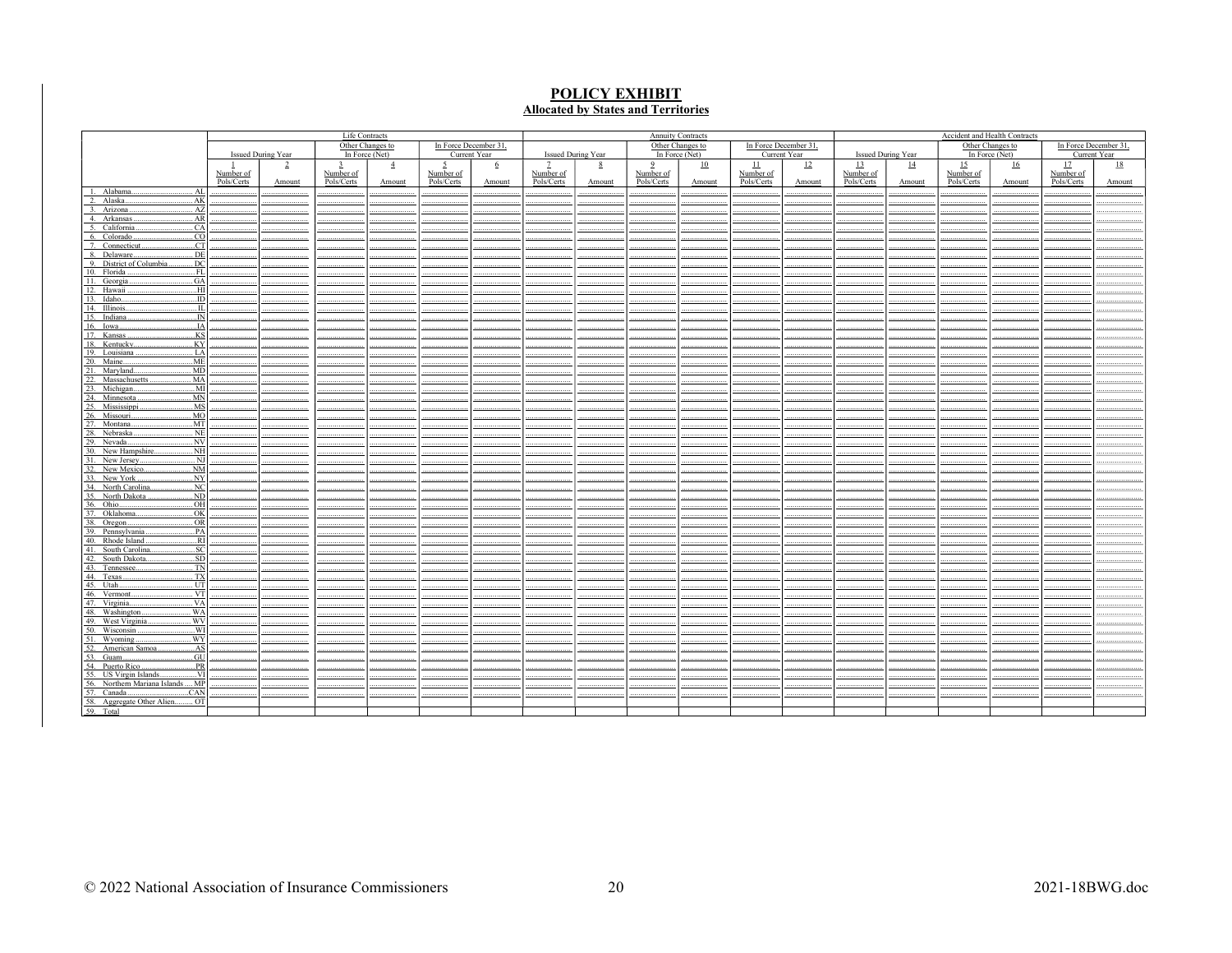# **EXHIBIT OF SETTLED DURING CURRENT YEAR<br>Allocated by States and Territories**

| 9<br>11<br>12<br>4<br>10<br>2<br>5<br>6<br>8<br>Pols\Certs<br>Amount<br>Pols\Certs<br>Pols\Certs<br>$(Col 1+3)$<br>$(Col 2+4)$<br>Pols\Certs<br>Pols\Certs<br>Pols\Certs<br>Amount<br>Amount<br>Amount<br>Amount<br>1. Alabama.<br>. AL<br><br><br><br><br><br><br><br><br><br><br><br>3. Arizona<br>. AZ<br><u></u><br><br><br><u> </u><br><br><u></u><br>_______________________<br><u> </u><br>_______________________<br><u></u><br><u></u><br><br><br>______________________________<br><br><br><br><br><br><br><br><br>.CA<br><br><br><br><br><br><br><br><u></u><br><br><br><br>6. Colorado.<br>.CO<br><u></u><br><u></u><br><u></u><br><u> </u><br><u></u><br><u></u><br><u></u><br><u></u><br><u> </u><br><u></u><br><u></u><br>. CT<br><u></u><br><br><br><br><br><br><br><br><br><br><br>. DE<br>8. Delaware.<br><br><br><br><u></u><br><br><br><br><br><br><br><br>9. District of Columbia.<br>DC<br><u></u><br><u></u><br><br><u> </u><br><u></u><br><u> </u><br><u></u><br><u></u><br><u> </u><br><br><u></u><br><br>10. Florida<br><u>FL</u><br><br><br><u></u><br><u></u><br><u> </u><br><u></u><br><u> </u><br><u>______________________</u><br><u></u><br><u>______________________</u><br><u></u><br><u></u><br>.GA<br>11. Georgia<br><br><u></u><br><br><u></u><br><u></u><br><u> </u><br><u></u><br><u> </u><br><br>12. Hawaii<br>HI<br><br><br><br><br><br><u></u><br><br><br><br><br><br>. ID<br>13. Idaho<br><u></u><br><br><u></u><br><u></u><br><br><br><u></u><br><u></u><br><u></u><br><u></u><br><u></u><br><u></u><br><br><br><br><br><br><br><br><br>IN<br><u></u><br><u></u><br><br><br><br><br><br><br><br><br><u></u><br><u> IA</u><br><u></u><br><br><br><u> </u><br><br><br><br><br><br><br><br><br>______________________________<br><br><br><br><br><br><br><br><br>.KY<br>18. Kentucky<br><u></u><br><u></u><br><br><u></u><br><u></u><br><u></u><br><br><u></u><br>19. Louisiana.<br>. LA<br><br><u></u><br><br><br><u></u><br><br><br><br><br><u></u><br><br>20. Maine<br>ME<br><u></u><br><u></u><br><br><u></u><br><br><u> </u><br><u></u><br><u></u><br><u>_____________________</u><br><br><u></u><br>. MD<br>21. Maryland<br>. | By Payment in Full | By payment on Compromised Claims | <b>Totals Paid</b> | Reduction by Compromise | Amount Rejected | <b>Total Settled During Current Year</b> |
|------------------------------------------------------------------------------------------------------------------------------------------------------------------------------------------------------------------------------------------------------------------------------------------------------------------------------------------------------------------------------------------------------------------------------------------------------------------------------------------------------------------------------------------------------------------------------------------------------------------------------------------------------------------------------------------------------------------------------------------------------------------------------------------------------------------------------------------------------------------------------------------------------------------------------------------------------------------------------------------------------------------------------------------------------------------------------------------------------------------------------------------------------------------------------------------------------------------------------------------------------------------------------------------------------------------------------------------------------------------------------------------------------------------------------------------------------------------------------------------------------------------------------------------------------------------------------------------------------------------------------------------------------------------------------------------------------------------------------------------------------------------------------------------------------------------------------------------------------------------------------------------------------------------------------------------------------------------------------------------------------------------------------------------------------------------------------------------------------------------------------------------------------------------------------|--------------------|----------------------------------|--------------------|-------------------------|-----------------|------------------------------------------|
|                                                                                                                                                                                                                                                                                                                                                                                                                                                                                                                                                                                                                                                                                                                                                                                                                                                                                                                                                                                                                                                                                                                                                                                                                                                                                                                                                                                                                                                                                                                                                                                                                                                                                                                                                                                                                                                                                                                                                                                                                                                                                                                                                                              |                    |                                  |                    |                         |                 |                                          |
|                                                                                                                                                                                                                                                                                                                                                                                                                                                                                                                                                                                                                                                                                                                                                                                                                                                                                                                                                                                                                                                                                                                                                                                                                                                                                                                                                                                                                                                                                                                                                                                                                                                                                                                                                                                                                                                                                                                                                                                                                                                                                                                                                                              |                    |                                  |                    |                         |                 | Amount                                   |
|                                                                                                                                                                                                                                                                                                                                                                                                                                                                                                                                                                                                                                                                                                                                                                                                                                                                                                                                                                                                                                                                                                                                                                                                                                                                                                                                                                                                                                                                                                                                                                                                                                                                                                                                                                                                                                                                                                                                                                                                                                                                                                                                                                              |                    |                                  |                    |                         |                 | $(Col 6+8+10)$                           |
|                                                                                                                                                                                                                                                                                                                                                                                                                                                                                                                                                                                                                                                                                                                                                                                                                                                                                                                                                                                                                                                                                                                                                                                                                                                                                                                                                                                                                                                                                                                                                                                                                                                                                                                                                                                                                                                                                                                                                                                                                                                                                                                                                                              |                    |                                  |                    |                         |                 |                                          |
|                                                                                                                                                                                                                                                                                                                                                                                                                                                                                                                                                                                                                                                                                                                                                                                                                                                                                                                                                                                                                                                                                                                                                                                                                                                                                                                                                                                                                                                                                                                                                                                                                                                                                                                                                                                                                                                                                                                                                                                                                                                                                                                                                                              |                    |                                  |                    |                         |                 |                                          |
|                                                                                                                                                                                                                                                                                                                                                                                                                                                                                                                                                                                                                                                                                                                                                                                                                                                                                                                                                                                                                                                                                                                                                                                                                                                                                                                                                                                                                                                                                                                                                                                                                                                                                                                                                                                                                                                                                                                                                                                                                                                                                                                                                                              |                    |                                  |                    |                         |                 | <u></u>                                  |
|                                                                                                                                                                                                                                                                                                                                                                                                                                                                                                                                                                                                                                                                                                                                                                                                                                                                                                                                                                                                                                                                                                                                                                                                                                                                                                                                                                                                                                                                                                                                                                                                                                                                                                                                                                                                                                                                                                                                                                                                                                                                                                                                                                              |                    |                                  |                    |                         |                 | <u></u>                                  |
|                                                                                                                                                                                                                                                                                                                                                                                                                                                                                                                                                                                                                                                                                                                                                                                                                                                                                                                                                                                                                                                                                                                                                                                                                                                                                                                                                                                                                                                                                                                                                                                                                                                                                                                                                                                                                                                                                                                                                                                                                                                                                                                                                                              |                    |                                  |                    |                         |                 |                                          |
|                                                                                                                                                                                                                                                                                                                                                                                                                                                                                                                                                                                                                                                                                                                                                                                                                                                                                                                                                                                                                                                                                                                                                                                                                                                                                                                                                                                                                                                                                                                                                                                                                                                                                                                                                                                                                                                                                                                                                                                                                                                                                                                                                                              |                    |                                  |                    |                         |                 |                                          |
|                                                                                                                                                                                                                                                                                                                                                                                                                                                                                                                                                                                                                                                                                                                                                                                                                                                                                                                                                                                                                                                                                                                                                                                                                                                                                                                                                                                                                                                                                                                                                                                                                                                                                                                                                                                                                                                                                                                                                                                                                                                                                                                                                                              |                    |                                  |                    |                         |                 | <u></u>                                  |
|                                                                                                                                                                                                                                                                                                                                                                                                                                                                                                                                                                                                                                                                                                                                                                                                                                                                                                                                                                                                                                                                                                                                                                                                                                                                                                                                                                                                                                                                                                                                                                                                                                                                                                                                                                                                                                                                                                                                                                                                                                                                                                                                                                              |                    |                                  |                    |                         |                 | <u></u>                                  |
|                                                                                                                                                                                                                                                                                                                                                                                                                                                                                                                                                                                                                                                                                                                                                                                                                                                                                                                                                                                                                                                                                                                                                                                                                                                                                                                                                                                                                                                                                                                                                                                                                                                                                                                                                                                                                                                                                                                                                                                                                                                                                                                                                                              |                    |                                  |                    |                         |                 |                                          |
|                                                                                                                                                                                                                                                                                                                                                                                                                                                                                                                                                                                                                                                                                                                                                                                                                                                                                                                                                                                                                                                                                                                                                                                                                                                                                                                                                                                                                                                                                                                                                                                                                                                                                                                                                                                                                                                                                                                                                                                                                                                                                                                                                                              |                    |                                  |                    |                         |                 |                                          |
|                                                                                                                                                                                                                                                                                                                                                                                                                                                                                                                                                                                                                                                                                                                                                                                                                                                                                                                                                                                                                                                                                                                                                                                                                                                                                                                                                                                                                                                                                                                                                                                                                                                                                                                                                                                                                                                                                                                                                                                                                                                                                                                                                                              |                    |                                  |                    |                         |                 |                                          |
|                                                                                                                                                                                                                                                                                                                                                                                                                                                                                                                                                                                                                                                                                                                                                                                                                                                                                                                                                                                                                                                                                                                                                                                                                                                                                                                                                                                                                                                                                                                                                                                                                                                                                                                                                                                                                                                                                                                                                                                                                                                                                                                                                                              |                    |                                  |                    |                         |                 | <u></u>                                  |
|                                                                                                                                                                                                                                                                                                                                                                                                                                                                                                                                                                                                                                                                                                                                                                                                                                                                                                                                                                                                                                                                                                                                                                                                                                                                                                                                                                                                                                                                                                                                                                                                                                                                                                                                                                                                                                                                                                                                                                                                                                                                                                                                                                              |                    |                                  |                    |                         |                 | <u></u>                                  |
|                                                                                                                                                                                                                                                                                                                                                                                                                                                                                                                                                                                                                                                                                                                                                                                                                                                                                                                                                                                                                                                                                                                                                                                                                                                                                                                                                                                                                                                                                                                                                                                                                                                                                                                                                                                                                                                                                                                                                                                                                                                                                                                                                                              |                    |                                  |                    |                         |                 |                                          |
|                                                                                                                                                                                                                                                                                                                                                                                                                                                                                                                                                                                                                                                                                                                                                                                                                                                                                                                                                                                                                                                                                                                                                                                                                                                                                                                                                                                                                                                                                                                                                                                                                                                                                                                                                                                                                                                                                                                                                                                                                                                                                                                                                                              |                    |                                  |                    |                         |                 |                                          |
|                                                                                                                                                                                                                                                                                                                                                                                                                                                                                                                                                                                                                                                                                                                                                                                                                                                                                                                                                                                                                                                                                                                                                                                                                                                                                                                                                                                                                                                                                                                                                                                                                                                                                                                                                                                                                                                                                                                                                                                                                                                                                                                                                                              |                    |                                  |                    |                         |                 | <u></u>                                  |
|                                                                                                                                                                                                                                                                                                                                                                                                                                                                                                                                                                                                                                                                                                                                                                                                                                                                                                                                                                                                                                                                                                                                                                                                                                                                                                                                                                                                                                                                                                                                                                                                                                                                                                                                                                                                                                                                                                                                                                                                                                                                                                                                                                              |                    |                                  |                    |                         |                 |                                          |
|                                                                                                                                                                                                                                                                                                                                                                                                                                                                                                                                                                                                                                                                                                                                                                                                                                                                                                                                                                                                                                                                                                                                                                                                                                                                                                                                                                                                                                                                                                                                                                                                                                                                                                                                                                                                                                                                                                                                                                                                                                                                                                                                                                              |                    |                                  |                    |                         |                 |                                          |
|                                                                                                                                                                                                                                                                                                                                                                                                                                                                                                                                                                                                                                                                                                                                                                                                                                                                                                                                                                                                                                                                                                                                                                                                                                                                                                                                                                                                                                                                                                                                                                                                                                                                                                                                                                                                                                                                                                                                                                                                                                                                                                                                                                              |                    |                                  |                    |                         |                 | <u></u>                                  |
| 22. Massachusetts  MA<br><br><br><br><br><br><br><br><br><br>                                                                                                                                                                                                                                                                                                                                                                                                                                                                                                                                                                                                                                                                                                                                                                                                                                                                                                                                                                                                                                                                                                                                                                                                                                                                                                                                                                                                                                                                                                                                                                                                                                                                                                                                                                                                                                                                                                                                                                                                                                                                                                                |                    |                                  |                    |                         |                 |                                          |
| 23. Michigan<br><u>MI</u><br>.<br><u></u><br><br><br><u> </u><br><br><u> </u><br><u></u><br><u></u><br><u></u><br><u> </u><br><u></u>                                                                                                                                                                                                                                                                                                                                                                                                                                                                                                                                                                                                                                                                                                                                                                                                                                                                                                                                                                                                                                                                                                                                                                                                                                                                                                                                                                                                                                                                                                                                                                                                                                                                                                                                                                                                                                                                                                                                                                                                                                        |                    |                                  |                    |                         |                 | <u></u>                                  |
| 24. Minnesota  MN<br><br><br><br><br><br><br><br><br><br>                                                                                                                                                                                                                                                                                                                                                                                                                                                                                                                                                                                                                                                                                                                                                                                                                                                                                                                                                                                                                                                                                                                                                                                                                                                                                                                                                                                                                                                                                                                                                                                                                                                                                                                                                                                                                                                                                                                                                                                                                                                                                                                    |                    |                                  |                    |                         |                 | <u></u>                                  |
| MS<br><br><br><br><br><br><br><br><br><br><br>                                                                                                                                                                                                                                                                                                                                                                                                                                                                                                                                                                                                                                                                                                                                                                                                                                                                                                                                                                                                                                                                                                                                                                                                                                                                                                                                                                                                                                                                                                                                                                                                                                                                                                                                                                                                                                                                                                                                                                                                                                                                                                                               |                    |                                  |                    |                         |                 |                                          |
| 26. Missouri.<br>. MO<br><br><br><br><u> </u><br><br><u> </u><br>________________________<br><u></u><br>_______________________<br><u></u><br><u></u>                                                                                                                                                                                                                                                                                                                                                                                                                                                                                                                                                                                                                                                                                                                                                                                                                                                                                                                                                                                                                                                                                                                                                                                                                                                                                                                                                                                                                                                                                                                                                                                                                                                                                                                                                                                                                                                                                                                                                                                                                        |                    |                                  |                    |                         |                 |                                          |
| 27. Montana<br>MT<br><u></u><br><br>______________________________<br><br><br><br><br><br><br><br>                                                                                                                                                                                                                                                                                                                                                                                                                                                                                                                                                                                                                                                                                                                                                                                                                                                                                                                                                                                                                                                                                                                                                                                                                                                                                                                                                                                                                                                                                                                                                                                                                                                                                                                                                                                                                                                                                                                                                                                                                                                                           |                    |                                  |                    |                         |                 | <u></u>                                  |
| 28. Nebraska<br>.NE<br><br><br><br><u></u><br><br><br><br><u></u><br><u></u><br><br><u></u>                                                                                                                                                                                                                                                                                                                                                                                                                                                                                                                                                                                                                                                                                                                                                                                                                                                                                                                                                                                                                                                                                                                                                                                                                                                                                                                                                                                                                                                                                                                                                                                                                                                                                                                                                                                                                                                                                                                                                                                                                                                                                  |                    |                                  |                    |                         |                 |                                          |
| .NV<br>29. Nevada.<br><br><br><br><u> </u><br><u></u><br><br><u></u><br><br><u> </u><br><br>                                                                                                                                                                                                                                                                                                                                                                                                                                                                                                                                                                                                                                                                                                                                                                                                                                                                                                                                                                                                                                                                                                                                                                                                                                                                                                                                                                                                                                                                                                                                                                                                                                                                                                                                                                                                                                                                                                                                                                                                                                                                                 |                    |                                  |                    |                         |                 |                                          |
| <u></u><br><u></u><br><u></u><br><u></u><br><u></u><br><br><br><u></u><br><u></u><br><br><u></u>                                                                                                                                                                                                                                                                                                                                                                                                                                                                                                                                                                                                                                                                                                                                                                                                                                                                                                                                                                                                                                                                                                                                                                                                                                                                                                                                                                                                                                                                                                                                                                                                                                                                                                                                                                                                                                                                                                                                                                                                                                                                             |                    |                                  |                    |                         |                 | <u></u>                                  |
| <br><br><br><u></u><br><br><br><br><u></u><br><u></u><br><u></u><br><u></u><br>32. New Mexico<br>. N <sub>M</sub>                                                                                                                                                                                                                                                                                                                                                                                                                                                                                                                                                                                                                                                                                                                                                                                                                                                                                                                                                                                                                                                                                                                                                                                                                                                                                                                                                                                                                                                                                                                                                                                                                                                                                                                                                                                                                                                                                                                                                                                                                                                            |                    |                                  |                    |                         |                 |                                          |
| <br><br><br><br><br><br><br><br><br><br>                                                                                                                                                                                                                                                                                                                                                                                                                                                                                                                                                                                                                                                                                                                                                                                                                                                                                                                                                                                                                                                                                                                                                                                                                                                                                                                                                                                                                                                                                                                                                                                                                                                                                                                                                                                                                                                                                                                                                                                                                                                                                                                                     |                    |                                  |                    |                         |                 |                                          |
| <u></u><br><u></u><br><u></u><br><u></u><br><u></u><br><u></u><br><u>_____________________</u><br><u>____________________</u><br><u></u><br>34. North Carolina  NC                                                                                                                                                                                                                                                                                                                                                                                                                                                                                                                                                                                                                                                                                                                                                                                                                                                                                                                                                                                                                                                                                                                                                                                                                                                                                                                                                                                                                                                                                                                                                                                                                                                                                                                                                                                                                                                                                                                                                                                                           |                    |                                  |                    |                         |                 | <u></u>                                  |
| <u></u><br><br><br><br><u></u><br><br><br><u></u><br><br><u></u><br><br><br><br><br><br><u></u><br><br><br><br><br>                                                                                                                                                                                                                                                                                                                                                                                                                                                                                                                                                                                                                                                                                                                                                                                                                                                                                                                                                                                                                                                                                                                                                                                                                                                                                                                                                                                                                                                                                                                                                                                                                                                                                                                                                                                                                                                                                                                                                                                                                                                          |                    |                                  |                    |                         |                 | <br>                                     |
| .OH<br><u></u><br><br><br><u></u><br><br><u></u><br><u></u><br><u>_____________________</u><br><u></u>                                                                                                                                                                                                                                                                                                                                                                                                                                                                                                                                                                                                                                                                                                                                                                                                                                                                                                                                                                                                                                                                                                                                                                                                                                                                                                                                                                                                                                                                                                                                                                                                                                                                                                                                                                                                                                                                                                                                                                                                                                                                       |                    |                                  |                    |                         |                 | <u></u>                                  |
| <u></u><br><br><br><br><br>                                                                                                                                                                                                                                                                                                                                                                                                                                                                                                                                                                                                                                                                                                                                                                                                                                                                                                                                                                                                                                                                                                                                                                                                                                                                                                                                                                                                                                                                                                                                                                                                                                                                                                                                                                                                                                                                                                                                                                                                                                                                                                                                                  |                    |                                  |                    |                         |                 | <u></u>                                  |
| 38. Oregon.<br>.OR<br><br><u></u><br><u></u><br><u></u><br><br><u></u><br><br><u></u>                                                                                                                                                                                                                                                                                                                                                                                                                                                                                                                                                                                                                                                                                                                                                                                                                                                                                                                                                                                                                                                                                                                                                                                                                                                                                                                                                                                                                                                                                                                                                                                                                                                                                                                                                                                                                                                                                                                                                                                                                                                                                        |                    |                                  |                    |                         |                 | <u></u>                                  |
| <u> PA</u><br><br><u></u><br><u></u><br><u> </u><br><u>______________________</u><br><u> </u><br><br>_______________________<br><u> </u><br><u> </u><br><u></u>                                                                                                                                                                                                                                                                                                                                                                                                                                                                                                                                                                                                                                                                                                                                                                                                                                                                                                                                                                                                                                                                                                                                                                                                                                                                                                                                                                                                                                                                                                                                                                                                                                                                                                                                                                                                                                                                                                                                                                                                              |                    |                                  |                    |                         |                 |                                          |
| 40. Rhode Island<br>RI<br><br><u></u><br><u></u><br><u> </u><br><u> </u><br><u></u><br><u> </u><br><br>_______________________<br><u> </u><br><u> </u>                                                                                                                                                                                                                                                                                                                                                                                                                                                                                                                                                                                                                                                                                                                                                                                                                                                                                                                                                                                                                                                                                                                                                                                                                                                                                                                                                                                                                                                                                                                                                                                                                                                                                                                                                                                                                                                                                                                                                                                                                       |                    |                                  |                    |                         |                 | <u></u>                                  |
| $_{\rm .5C}$<br>41. South Carolina<br><br><br><u></u><br><br><u></u><br><u></u><br><u></u><br><u></u><br><u></u><br><u></u>                                                                                                                                                                                                                                                                                                                                                                                                                                                                                                                                                                                                                                                                                                                                                                                                                                                                                                                                                                                                                                                                                                                                                                                                                                                                                                                                                                                                                                                                                                                                                                                                                                                                                                                                                                                                                                                                                                                                                                                                                                                  |                    |                                  |                    |                         |                 |                                          |
| 42. South Dakota<br>. SD<br><br><br><br><br><br><br><br><br><br><br>                                                                                                                                                                                                                                                                                                                                                                                                                                                                                                                                                                                                                                                                                                                                                                                                                                                                                                                                                                                                                                                                                                                                                                                                                                                                                                                                                                                                                                                                                                                                                                                                                                                                                                                                                                                                                                                                                                                                                                                                                                                                                                         |                    |                                  |                    |                         |                 |                                          |
| <b>TN</b><br><br><u></u><br><u> </u><br><br><u> </u><br><br><u></u><br>_______________________<br><u></u><br><u></u><br><u></u>                                                                                                                                                                                                                                                                                                                                                                                                                                                                                                                                                                                                                                                                                                                                                                                                                                                                                                                                                                                                                                                                                                                                                                                                                                                                                                                                                                                                                                                                                                                                                                                                                                                                                                                                                                                                                                                                                                                                                                                                                                              |                    |                                  |                    |                         |                 | <u></u>                                  |
| <br><br><br><br><br><u></u><br><br><br><br><br>45. Utah<br>UT                                                                                                                                                                                                                                                                                                                                                                                                                                                                                                                                                                                                                                                                                                                                                                                                                                                                                                                                                                                                                                                                                                                                                                                                                                                                                                                                                                                                                                                                                                                                                                                                                                                                                                                                                                                                                                                                                                                                                                                                                                                                                                                |                    |                                  |                    |                         |                 | <u></u>                                  |
| <br><br><br><br><br><br><br><u></u><br><br><br>.VT                                                                                                                                                                                                                                                                                                                                                                                                                                                                                                                                                                                                                                                                                                                                                                                                                                                                                                                                                                                                                                                                                                                                                                                                                                                                                                                                                                                                                                                                                                                                                                                                                                                                                                                                                                                                                                                                                                                                                                                                                                                                                                                           |                    |                                  |                    |                         |                 |                                          |
| <br><u></u><br><br><u> </u><br><br><u> </u><br>_______________________<br><u></u><br>_______________________<br><u> </u><br><u></u><br><br><br><br><br><br><br><br><br><u></u>                                                                                                                                                                                                                                                                                                                                                                                                                                                                                                                                                                                                                                                                                                                                                                                                                                                                                                                                                                                                                                                                                                                                                                                                                                                                                                                                                                                                                                                                                                                                                                                                                                                                                                                                                                                                                                                                                                                                                                                               |                    |                                  |                    |                         |                 | <u></u><br><u></u>                       |
| <br><br><br><br><br><br><br><u></u><br><br>                                                                                                                                                                                                                                                                                                                                                                                                                                                                                                                                                                                                                                                                                                                                                                                                                                                                                                                                                                                                                                                                                                                                                                                                                                                                                                                                                                                                                                                                                                                                                                                                                                                                                                                                                                                                                                                                                                                                                                                                                                                                                                                                  |                    |                                  |                    |                         |                 |                                          |
| 49. West Virginia<br>WV<br><u></u><br><br><br><u> </u><br><br><u></u><br>_______________________<br><u></u><br>_______________________<br><u> </u><br><u></u>                                                                                                                                                                                                                                                                                                                                                                                                                                                                                                                                                                                                                                                                                                                                                                                                                                                                                                                                                                                                                                                                                                                                                                                                                                                                                                                                                                                                                                                                                                                                                                                                                                                                                                                                                                                                                                                                                                                                                                                                                |                    |                                  |                    |                         |                 |                                          |
| . WI<br><u></u><br><br><u></u><br><u></u><br><u></u><br><u></u><br><u> </u><br><u></u><br><u></u><br><u></u><br><u></u>                                                                                                                                                                                                                                                                                                                                                                                                                                                                                                                                                                                                                                                                                                                                                                                                                                                                                                                                                                                                                                                                                                                                                                                                                                                                                                                                                                                                                                                                                                                                                                                                                                                                                                                                                                                                                                                                                                                                                                                                                                                      |                    |                                  |                    |                         |                 | <u></u>                                  |
| <br><br><br><u></u><br><br><br><u></u><br><br><u></u><br><br><u></u>                                                                                                                                                                                                                                                                                                                                                                                                                                                                                                                                                                                                                                                                                                                                                                                                                                                                                                                                                                                                                                                                                                                                                                                                                                                                                                                                                                                                                                                                                                                                                                                                                                                                                                                                                                                                                                                                                                                                                                                                                                                                                                         |                    |                                  |                    |                         |                 |                                          |
| 52. American Samoa AS<br><br><br><br><br><br><br><br><br>                                                                                                                                                                                                                                                                                                                                                                                                                                                                                                                                                                                                                                                                                                                                                                                                                                                                                                                                                                                                                                                                                                                                                                                                                                                                                                                                                                                                                                                                                                                                                                                                                                                                                                                                                                                                                                                                                                                                                                                                                                                                                                                    |                    |                                  |                    |                         |                 |                                          |
| .GU<br><u></u><br><u></u><br><u></u><br><u></u><br><br><br><u></u><br><br><u></u><br><u>_____________________</u>                                                                                                                                                                                                                                                                                                                                                                                                                                                                                                                                                                                                                                                                                                                                                                                                                                                                                                                                                                                                                                                                                                                                                                                                                                                                                                                                                                                                                                                                                                                                                                                                                                                                                                                                                                                                                                                                                                                                                                                                                                                            |                    |                                  |                    |                         |                 | <u></u>                                  |
| <u></u><br><br><br><br><br><br><br><br><br>                                                                                                                                                                                                                                                                                                                                                                                                                                                                                                                                                                                                                                                                                                                                                                                                                                                                                                                                                                                                                                                                                                                                                                                                                                                                                                                                                                                                                                                                                                                                                                                                                                                                                                                                                                                                                                                                                                                                                                                                                                                                                                                                  |                    |                                  |                    |                         |                 |                                          |
| 55. US Virgin Islands<br><u></u> VI<br><u></u><br><br><br><br><br><br><br><br><u></u>                                                                                                                                                                                                                                                                                                                                                                                                                                                                                                                                                                                                                                                                                                                                                                                                                                                                                                                                                                                                                                                                                                                                                                                                                                                                                                                                                                                                                                                                                                                                                                                                                                                                                                                                                                                                                                                                                                                                                                                                                                                                                        |                    |                                  |                    |                         |                 |                                          |
| 56. Northern Mariana IslandsMP<br><br><u></u><br><u></u><br><u></u><br><u> </u><br><u>______________________</u><br><u></u><br><u></u><br><u></u><br><u>_____________________</u><br><u></u><br>57. Canada<br>. CAN                                                                                                                                                                                                                                                                                                                                                                                                                                                                                                                                                                                                                                                                                                                                                                                                                                                                                                                                                                                                                                                                                                                                                                                                                                                                                                                                                                                                                                                                                                                                                                                                                                                                                                                                                                                                                                                                                                                                                          |                    |                                  |                    |                         |                 | <u></u>                                  |
| <u></u><br><u></u><br><br><u></u><br><u></u><br><br><br><u></u><br><br><u></u><br><u></u><br>58. Aggregate Other Alien  OT                                                                                                                                                                                                                                                                                                                                                                                                                                                                                                                                                                                                                                                                                                                                                                                                                                                                                                                                                                                                                                                                                                                                                                                                                                                                                                                                                                                                                                                                                                                                                                                                                                                                                                                                                                                                                                                                                                                                                                                                                                                   |                    |                                  |                    |                         |                 |                                          |
| <br><br><br><br><br><br><u></u><br><u></u><br><u></u><br><br><br>59. Total                                                                                                                                                                                                                                                                                                                                                                                                                                                                                                                                                                                                                                                                                                                                                                                                                                                                                                                                                                                                                                                                                                                                                                                                                                                                                                                                                                                                                                                                                                                                                                                                                                                                                                                                                                                                                                                                                                                                                                                                                                                                                                   |                    |                                  |                    |                         |                 | <u></u>                                  |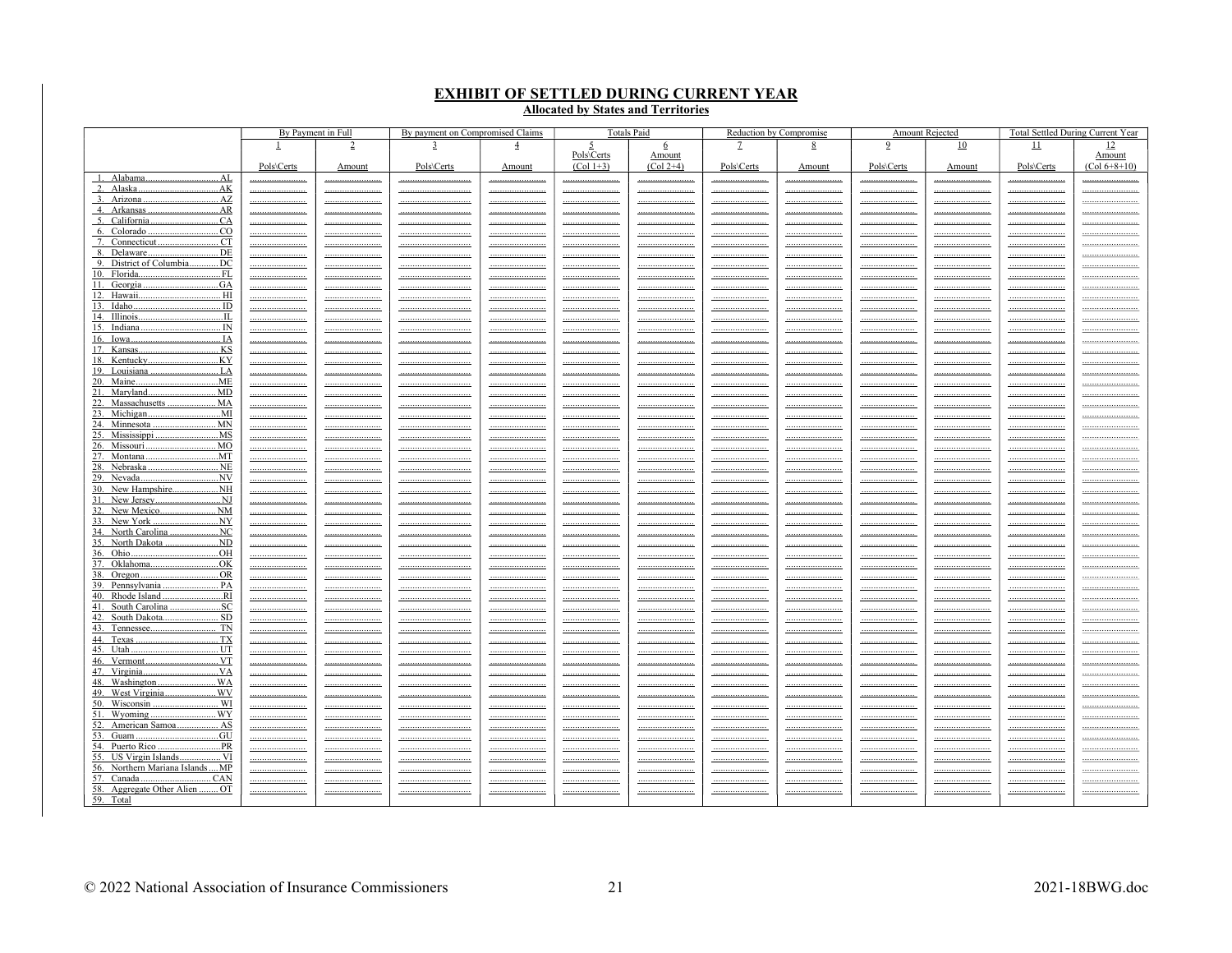#### ANNUAL STATEMENT BLANK - HEALTH (LIFE SUPPLEMENT)

DIRECT BUSINESS IN THE STATE OF

DURING THE YEAR

|                                                                              |            |               | <b>LIFE INSURANCE</b>  |                        |                    |             |                |                |             |                    |
|------------------------------------------------------------------------------|------------|---------------|------------------------|------------------------|--------------------|-------------|----------------|----------------|-------------|--------------------|
|                                                                              |            |               |                        |                        |                    |             |                |                |             |                    |
|                                                                              | $\ddagger$ |               |                        | 2                      | $\overline{a}$     |             |                | $\overline{4}$ |             | $\mathfrak{s}$     |
| <b>DIRECT PREMIUMS AND ANNUITY CONSIDERATIONS</b>                            | Ordinary   |               | Credit Life            | (Group and Individual) | Group              |             | Industrial     |                |             | <b>Total</b>       |
| $\ddagger$<br>Life insurance.                                                |            |               |                        |                        |                    |             |                |                |             |                    |
|                                                                              |            |               |                        |                        |                    |             |                |                |             |                    |
|                                                                              |            |               | <b>XXX</b>             |                        |                    |             |                | <b>XXX</b>     |             |                    |
| Other considerations                                                         |            |               |                        |                        |                    |             |                |                |             |                    |
| Totals (Sum of Lines 1 to 4)                                                 |            |               |                        |                        |                    |             |                |                |             |                    |
| DIRECT DIVIDENDS TO POLICYHOLDERS/REFUNDS TO<br><b>MEMBERS</b>               |            |               |                        |                        |                    |             |                |                |             |                    |
| Life insurance:                                                              |            |               |                        |                        |                    |             |                |                |             |                    |
| 6.1 Paid in eash or left on deposit.                                         |            |               |                        |                        |                    |             |                |                |             |                    |
|                                                                              |            |               |                        |                        |                    |             |                |                |             |                    |
| 6.3 Applied to provide paid-up additions or shorten the endowment or         |            |               |                        |                        |                    |             |                |                |             |                    |
|                                                                              |            |               |                        |                        |                    |             |                |                |             |                    |
| $6.4 -$                                                                      |            |               |                        |                        |                    |             |                |                |             |                    |
|                                                                              |            |               |                        |                        |                    |             |                |                |             |                    |
| Annuities:                                                                   |            |               |                        |                        |                    |             |                |                |             |                    |
| 7.1 Paid in eash or left on deposit                                          |            |               |                        |                        |                    |             |                |                |             |                    |
| 7.2 Applied to provide paid-up annuities.                                    |            |               |                        |                        |                    |             |                |                |             |                    |
|                                                                              |            |               |                        |                        |                    |             |                |                |             |                    |
| 7.4 Totals (Sum of Lines 7.1 to 7.3)<br>8. Grand Totals (Lines $6.5 + 7.4$ ) |            |               |                        |                        |                    |             |                |                |             |                    |
| <b>DIRECT CLAIMS AND BENEFITS PAID</b>                                       |            |               |                        |                        |                    |             |                |                |             |                    |
| $\Omega$                                                                     |            |               |                        |                        |                    |             |                |                |             |                    |
|                                                                              |            |               |                        |                        |                    |             |                |                |             |                    |
|                                                                              |            |               |                        |                        |                    |             |                |                |             |                    |
| 12. Surrender values and withdrawals for life contracts                      |            |               |                        |                        |                    |             |                |                |             |                    |
| 13. Aggregate write-ins for miscellaneous direct claims and benefits paid    |            |               |                        |                        |                    |             |                |                |             |                    |
|                                                                              |            |               |                        |                        |                    |             |                |                |             |                    |
| 15. Totals                                                                   |            |               |                        |                        |                    |             |                |                |             |                    |
| <b>DETAILS OF WRITE-INS</b>                                                  |            |               |                        |                        |                    |             |                |                |             |                    |
|                                                                              |            |               |                        |                        |                    |             |                |                |             |                    |
| 1302                                                                         |            |               |                        |                        |                    |             |                |                |             |                    |
| 1303                                                                         |            |               |                        |                        |                    |             |                |                |             |                    |
| 1398. Summary of remaining write-ins for Line 13 from overflow page          |            |               |                        |                        |                    |             |                |                |             |                    |
| 1399. Total (Lines 1301 through 1303 + 1398) (Line 13 above)                 |            |               |                        |                        |                    |             |                |                |             |                    |
|                                                                              |            |               | Credit Life            |                        |                    |             |                |                |             |                    |
|                                                                              | Ordinary   |               | (Group and Individual) |                        | Group              |             | Industrial     |                |             | <b>Total</b>       |
|                                                                              | $\pm$      | 2             |                        | $\overline{4}$         | 5                  | 6           | $\overline{a}$ | Q              | $\Omega$    | $+0$               |
|                                                                              |            |               | No. of Ind.            |                        |                    |             |                |                |             |                    |
| <b>DIRECT DEATH BENEFITS AND MATURED ENDOWMENTS</b>                          | No. of     |               | Pols. & Gr.            |                        | No. of             |             | No. of         |                | No. of      |                    |
| <b>INCURRED</b>                                                              | Pols. &    | <b>Amount</b> | Certifs.               | Amount                 | Certifs.           | Amount      | Pols. &        | Amount         | Pols. &     | Amount             |
|                                                                              | Certifs.   |               |                        |                        |                    |             | Certifs.       |                | Certifs.    |                    |
|                                                                              |            | <del>.</del>  | <del>.</del>           | <del>.</del>           | <del>.</del>       | <del></del> |                | <del>.</del>   |             | <del>.</del>       |
| 17. Incurred during current year                                             |            |               |                        |                        |                    |             |                |                |             |                    |
| Settled during current year:                                                 |            |               |                        |                        |                    |             |                |                |             |                    |
|                                                                              |            |               | <del></del>            |                        |                    |             |                |                |             |                    |
| 18.2 By payment on compromised claims                                        |            |               | $-$                    |                        |                    |             |                |                | $rac{1}{2}$ |                    |
|                                                                              |            |               | --                     |                        |                    |             | $\sim$         |                |             |                    |
|                                                                              |            |               |                        |                        |                    |             |                |                |             |                    |
|                                                                              |            |               |                        |                        |                    |             |                |                |             |                    |
|                                                                              |            |               |                        |                        |                    |             |                |                |             |                    |
| 19. Unpaid Dec. 31, current year (Lines 16 + 17 - 18.6)                      |            |               |                        |                        |                    |             |                |                |             |                    |
| POLICY EXHIBIT                                                               |            |               |                        |                        | No. of<br>Policies |             |                |                |             |                    |
| 20. In force December 31, prior year                                         |            |               |                        | $(a)$ .                |                    |             |                |                |             |                    |
| 21. Issued during year                                                       |            |               |                        |                        |                    |             |                |                |             |                    |
| 22. Other changes to in force (Net)                                          |            |               |                        |                        |                    |             |                |                |             | ------------------ |
| 23. In force December 31 of current year                                     |            |               |                        | $\leftrightarrow$      |                    |             |                |                |             |                    |

raar eroan err<br>Crodit Life In  $rac{1}{2}$ 

#### **ACCIDENT AND HEALTH INSURANCE**

|                                           |                 | Direct   | Policyholder Dividends   | Direct | Direct   |
|-------------------------------------------|-----------------|----------|--------------------------|--------|----------|
|                                           |                 | Premiums | Paid, Refunds to Members | Losses | Losses   |
|                                           | Direct Premiums | Earned   |                          | Paid   | Ineurree |
|                                           |                 |          | Direct Business          |        |          |
| Group policies (b)<br>-24                 |                 |          |                          |        |          |
|                                           |                 |          |                          |        |          |
| Credit (Group and Individual              |                 |          |                          |        |          |
|                                           |                 |          |                          |        |          |
|                                           |                 |          |                          |        |          |
|                                           |                 |          |                          |        |          |
| <b>Other Individual Policies:</b>         |                 |          |                          |        |          |
| Non-cancelable (b)                        |                 |          |                          |        |          |
| 25.2 Guaranteed renewable (b)             |                 |          |                          |        |          |
|                                           |                 |          |                          |        |          |
|                                           |                 |          |                          |        |          |
|                                           |                 |          |                          |        |          |
|                                           |                 |          |                          |        |          |
| Totals (Lines $24 + 24.1 + 24.2 + 24.3 +$ |                 |          |                          |        |          |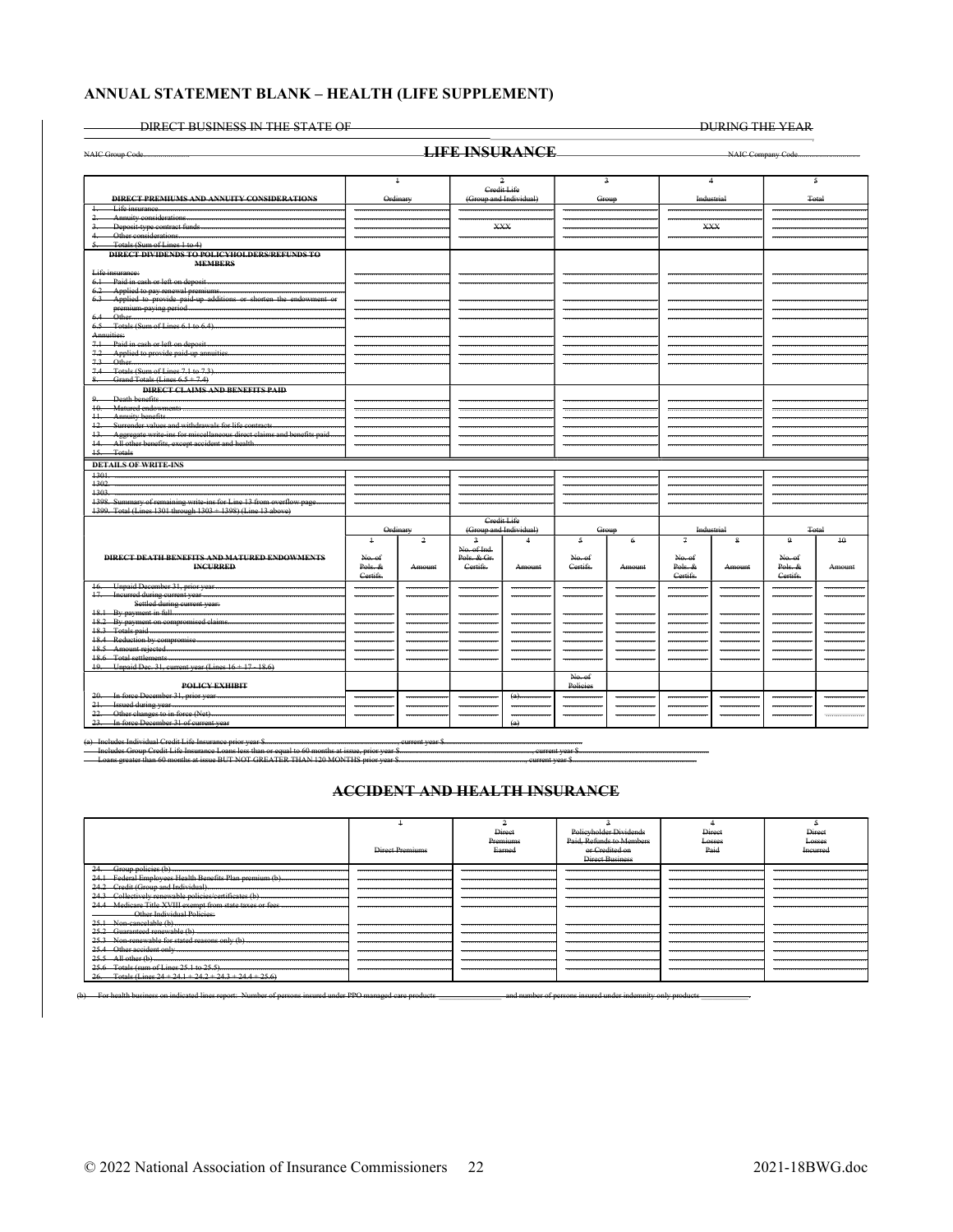#### DIRECT BUSINESS IN THE STATE OF

#### **LIFE INSURANCE**

DURING THE YEAR 

|                                                                                                        |                           |                |                 |                              |                                                |                 |                | <b>LIFE INSURANCE</b>                                                                                                                                                                                               |                                                                                                                                                                                           |                                                                                                                                                                                           |                           |                       |                                                                                                                                                                                           |                                                          |                                         |                        |                  |
|--------------------------------------------------------------------------------------------------------|---------------------------|----------------|-----------------|------------------------------|------------------------------------------------|-----------------|----------------|---------------------------------------------------------------------------------------------------------------------------------------------------------------------------------------------------------------------|-------------------------------------------------------------------------------------------------------------------------------------------------------------------------------------------|-------------------------------------------------------------------------------------------------------------------------------------------------------------------------------------------|---------------------------|-----------------------|-------------------------------------------------------------------------------------------------------------------------------------------------------------------------------------------|----------------------------------------------------------|-----------------------------------------|------------------------|------------------|
|                                                                                                        | $\perp$                   | $\overline{2}$ |                 |                              | Dividends to Policyholders/Refunds to Members  |                 |                |                                                                                                                                                                                                                     |                                                                                                                                                                                           | Claims and Benefits Paid                                                                                                                                                                  |                           |                       |                                                                                                                                                                                           | Death Benefits and Matured<br><b>Endowments Incurred</b> |                                         |                        | Policy Exhibit   |
|                                                                                                        |                           |                |                 |                              |                                                |                 |                |                                                                                                                                                                                                                     |                                                                                                                                                                                           |                                                                                                                                                                                           |                           |                       |                                                                                                                                                                                           |                                                          |                                         | In Force December 31.  | Current Year (b) |
|                                                                                                        |                           |                | $\overline{3}$  | $\overline{4}$               | 5<br>Applied to                                | $6\overline{6}$ | $\overline{1}$ | $8\phantom{.0}$                                                                                                                                                                                                     | $\overline{9}$                                                                                                                                                                            | 10                                                                                                                                                                                        | $\mathbf{\underline{11}}$ | $\overline{12}$       | 13                                                                                                                                                                                        | $\overline{14}$                                          | 15                                      |                        |                  |
|                                                                                                        |                           |                |                 |                              | Provide Paid-Up<br><b>Additions or Shorter</b> |                 |                |                                                                                                                                                                                                                     |                                                                                                                                                                                           | Surrender<br>Values and                                                                                                                                                                   |                           |                       |                                                                                                                                                                                           |                                                          |                                         | 16                     | 17               |
|                                                                                                        | Premiums and<br>Annuities | Other          | Paid in Cash or | Applied to Pay<br>Renewal    | the Endowment<br>or Premium-                   |                 | Total<br>(Col. | Death and<br>Annity                                                                                                                                                                                                 | Matured                                                                                                                                                                                   | Withdrawals<br>for Life                                                                                                                                                                   | All Other                 | Total<br>(Sum Columns | Incurred<br>During Curren                                                                                                                                                                 | <b>Total Claims</b>                                      | Unpaid<br>December. 31                  | Number of<br>Policies/ |                  |
| Line of Business                                                                                       | <b>Considerations</b>     | Consideration: | Left on Deposit | Premiums                     | <b>Paying Period</b>                           | Other           | $3+4+5+6$      | Benefits                                                                                                                                                                                                            | Endowments                                                                                                                                                                                | Contracts                                                                                                                                                                                 | Benefits                  | 8 through 11)         | Year                                                                                                                                                                                      | Settlements                                              | Current Year                            | Certificates           | Amount           |
| Individual Life<br>Industrial                                                                          |                           |                |                 |                              |                                                |                 |                |                                                                                                                                                                                                                     |                                                                                                                                                                                           |                                                                                                                                                                                           |                           |                       |                                                                                                                                                                                           |                                                          |                                         |                        |                  |
| $\overline{2}$ .<br>Whole.                                                                             |                           |                |                 |                              |                                                |                 |                |                                                                                                                                                                                                                     |                                                                                                                                                                                           |                                                                                                                                                                                           |                           |                       |                                                                                                                                                                                           |                                                          |                                         |                        |                  |
| 3.<br>Term.                                                                                            |                           |                |                 |                              |                                                |                 |                |                                                                                                                                                                                                                     |                                                                                                                                                                                           |                                                                                                                                                                                           |                           |                       |                                                                                                                                                                                           |                                                          |                                         |                        |                  |
| Indexed<br>4.                                                                                          |                           |                |                 |                              |                                                |                 |                |                                                                                                                                                                                                                     |                                                                                                                                                                                           |                                                                                                                                                                                           |                           |                       |                                                                                                                                                                                           |                                                          |                                         |                        |                  |
| Universal                                                                                              |                           |                |                 |                              |                                                |                 |                |                                                                                                                                                                                                                     |                                                                                                                                                                                           |                                                                                                                                                                                           |                           |                       |                                                                                                                                                                                           |                                                          |                                         |                        |                  |
| Universal with Secondary<br>6.                                                                         |                           |                |                 |                              |                                                |                 |                |                                                                                                                                                                                                                     |                                                                                                                                                                                           |                                                                                                                                                                                           |                           |                       |                                                                                                                                                                                           |                                                          |                                         |                        |                  |
| Guarantees                                                                                             |                           |                |                 |                              |                                                |                 |                |                                                                                                                                                                                                                     |                                                                                                                                                                                           |                                                                                                                                                                                           |                           |                       |                                                                                                                                                                                           |                                                          |                                         |                        |                  |
| Variable.<br>9.<br>Variable Universal.                                                                 |                           |                |                 |                              |                                                |                 |                |                                                                                                                                                                                                                     |                                                                                                                                                                                           |                                                                                                                                                                                           |                           |                       |                                                                                                                                                                                           |                                                          |                                         |                        |                  |
| Credit.<br>10.                                                                                         |                           |                |                 |                              |                                                |                 |                |                                                                                                                                                                                                                     |                                                                                                                                                                                           |                                                                                                                                                                                           |                           |                       |                                                                                                                                                                                           |                                                          |                                         |                        |                  |
| Other                                                                                                  |                           |                |                 |                              |                                                |                 |                |                                                                                                                                                                                                                     |                                                                                                                                                                                           |                                                                                                                                                                                           |                           |                       |                                                                                                                                                                                           |                                                          |                                         |                        |                  |
| 12.<br>Total Individual Life                                                                           |                           |                |                 |                              |                                                |                 |                |                                                                                                                                                                                                                     |                                                                                                                                                                                           |                                                                                                                                                                                           |                           |                       |                                                                                                                                                                                           |                                                          |                                         |                        |                  |
| Group Life                                                                                             |                           |                |                 |                              |                                                |                 |                |                                                                                                                                                                                                                     |                                                                                                                                                                                           |                                                                                                                                                                                           |                           |                       |                                                                                                                                                                                           |                                                          |                                         |                        |                  |
| 13. Whole.                                                                                             |                           |                |                 |                              |                                                |                 |                |                                                                                                                                                                                                                     |                                                                                                                                                                                           |                                                                                                                                                                                           |                           |                       |                                                                                                                                                                                           |                                                          |                                         |                        |                  |
| 14.<br>Term                                                                                            |                           |                |                 |                              |                                                |                 |                |                                                                                                                                                                                                                     |                                                                                                                                                                                           |                                                                                                                                                                                           |                           |                       |                                                                                                                                                                                           |                                                          |                                         |                        |                  |
| 15.<br>Universal.                                                                                      |                           |                |                 |                              |                                                |                 |                |                                                                                                                                                                                                                     |                                                                                                                                                                                           |                                                                                                                                                                                           |                           |                       |                                                                                                                                                                                           |                                                          |                                         |                        |                  |
| 16.<br>Variable.<br>17.<br>Variable Universal                                                          |                           |                |                 |                              |                                                |                 |                |                                                                                                                                                                                                                     |                                                                                                                                                                                           |                                                                                                                                                                                           |                           |                       |                                                                                                                                                                                           |                                                          |                                         |                        |                  |
| 18.<br>Credit.                                                                                         |                           |                |                 |                              |                                                |                 |                |                                                                                                                                                                                                                     |                                                                                                                                                                                           |                                                                                                                                                                                           |                           |                       |                                                                                                                                                                                           |                                                          |                                         |                        |                  |
| 19.<br>Other.                                                                                          |                           |                |                 |                              |                                                |                 |                |                                                                                                                                                                                                                     |                                                                                                                                                                                           |                                                                                                                                                                                           |                           |                       |                                                                                                                                                                                           |                                                          |                                         |                        |                  |
| 20.<br>Total Group Life                                                                                |                           |                |                 |                              |                                                |                 |                |                                                                                                                                                                                                                     |                                                                                                                                                                                           |                                                                                                                                                                                           |                           |                       |                                                                                                                                                                                           |                                                          |                                         |                        |                  |
| individual Annuities                                                                                   |                           |                |                 |                              |                                                |                 |                |                                                                                                                                                                                                                     |                                                                                                                                                                                           |                                                                                                                                                                                           |                           |                       |                                                                                                                                                                                           |                                                          |                                         |                        |                  |
| Ħ.<br>Fixed                                                                                            |                           |                |                 |                              |                                                |                 |                |                                                                                                                                                                                                                     |                                                                                                                                                                                           |                                                                                                                                                                                           |                           |                       |                                                                                                                                                                                           |                                                          |                                         |                        |                  |
| 22.<br>Indexed                                                                                         |                           |                |                 |                              |                                                |                 |                |                                                                                                                                                                                                                     |                                                                                                                                                                                           |                                                                                                                                                                                           |                           |                       |                                                                                                                                                                                           |                                                          |                                         |                        |                  |
| 23.<br>Variable with Guarantees.                                                                       |                           |                |                 |                              |                                                |                 |                |                                                                                                                                                                                                                     |                                                                                                                                                                                           |                                                                                                                                                                                           |                           |                       |                                                                                                                                                                                           |                                                          |                                         |                        |                  |
| Variable without Guarantees.<br>24.<br>Life Contingent Payout.<br>25.                                  |                           |                |                 |                              |                                                |                 |                |                                                                                                                                                                                                                     |                                                                                                                                                                                           |                                                                                                                                                                                           |                           |                       |                                                                                                                                                                                           |                                                          |                                         |                        |                  |
| Other<br>26.                                                                                           |                           |                |                 |                              |                                                |                 |                |                                                                                                                                                                                                                     |                                                                                                                                                                                           |                                                                                                                                                                                           |                           |                       |                                                                                                                                                                                           |                                                          |                                         |                        |                  |
| <b>Total Individual Annuities</b><br>27.                                                               |                           |                |                 |                              |                                                |                 |                |                                                                                                                                                                                                                     |                                                                                                                                                                                           |                                                                                                                                                                                           |                           |                       |                                                                                                                                                                                           |                                                          |                                         |                        |                  |
| <b>Group Annuities</b>                                                                                 |                           |                |                 |                              |                                                |                 |                |                                                                                                                                                                                                                     |                                                                                                                                                                                           |                                                                                                                                                                                           |                           |                       |                                                                                                                                                                                           |                                                          |                                         |                        |                  |
| 28.<br>Fixed.                                                                                          |                           |                |                 |                              |                                                |                 |                |                                                                                                                                                                                                                     |                                                                                                                                                                                           |                                                                                                                                                                                           |                           |                       |                                                                                                                                                                                           |                                                          |                                         |                        |                  |
| 29.<br>Indexed                                                                                         |                           |                |                 |                              |                                                |                 |                |                                                                                                                                                                                                                     |                                                                                                                                                                                           |                                                                                                                                                                                           |                           |                       |                                                                                                                                                                                           |                                                          |                                         |                        |                  |
| 30.<br>Variable with Guarantees                                                                        |                           |                |                 |                              |                                                |                 |                |                                                                                                                                                                                                                     |                                                                                                                                                                                           |                                                                                                                                                                                           |                           |                       |                                                                                                                                                                                           |                                                          |                                         |                        |                  |
| Variable without Guarantees.<br>31.                                                                    |                           |                |                 |                              |                                                |                 |                |                                                                                                                                                                                                                     |                                                                                                                                                                                           |                                                                                                                                                                                           |                           |                       |                                                                                                                                                                                           |                                                          |                                         |                        |                  |
| Contingent Payout<br>32.                                                                               |                           |                |                 |                              |                                                |                 |                |                                                                                                                                                                                                                     |                                                                                                                                                                                           |                                                                                                                                                                                           |                           |                       |                                                                                                                                                                                           |                                                          |                                         |                        |                  |
| Other<br>33.                                                                                           |                           |                |                 |                              |                                                |                 |                |                                                                                                                                                                                                                     |                                                                                                                                                                                           |                                                                                                                                                                                           |                           |                       |                                                                                                                                                                                           |                                                          |                                         |                        |                  |
| 34. Total Group Annuities<br>Accident and Health                                                       |                           |                |                 |                              |                                                |                 |                |                                                                                                                                                                                                                     |                                                                                                                                                                                           |                                                                                                                                                                                           |                           |                       |                                                                                                                                                                                           |                                                          |                                         |                        |                  |
| 35. Comprehensive Individual                                                                           |                           |                |                 |                              |                                                |                 |                |                                                                                                                                                                                                                     |                                                                                                                                                                                           |                                                                                                                                                                                           |                           |                       |                                                                                                                                                                                           |                                                          |                                         |                        |                  |
| Comprehensive Group.<br>36.                                                                            |                           |                |                 |                              |                                                |                 |                |                                                                                                                                                                                                                     |                                                                                                                                                                                           |                                                                                                                                                                                           |                           |                       |                                                                                                                                                                                           |                                                          |                                         |                        |                  |
| 37.<br>Medicare Supplement                                                                             |                           |                |                 |                              |                                                |                 |                | $\begin{array}{l}\underline{\text{XXX}} \\ \underline{\text{XXX}} \\ \underline{\text{XXX}} \\ \underline{\text{XXX}} \\ \underline{\text{XXX}} \\ \underline{\text{XXX}} \\ \underline{\text{XXX}} \\ \end{array}$ | $\begin{array}{l}\underline{\text{XXX}} \\ \underline{\text{XXX}} \\ \underline{\text{XXX}} \\ \underline{\text{XXX}} \\ \underline{\text{XXX}} \\ \underline{\text{XXX}} \\ \end{array}$ | $\begin{array}{l}\underline{\text{XXX}} \\ \underline{\text{XXX}} \\ \underline{\text{XXX}} \\ \underline{\text{XXX}} \\ \underline{\text{XXX}} \\ \underline{\text{XXX}} \\ \end{array}$ |                           |                       | $\begin{array}{l}\underline{\text{XXX}} \\ \underline{\text{XXX}} \\ \underline{\text{XXX}} \\ \underline{\text{XXX}} \\ \underline{\text{XXX}} \\ \underline{\text{XXX}} \\ \end{array}$ | $\frac{\text{XXX}}{\text{XXX}}$                          | $\frac{\text{XXX}}{\text{XXX}}$         |                        |                  |
| 38.<br>Dental Only.                                                                                    |                           |                |                 |                              |                                                |                 |                |                                                                                                                                                                                                                     |                                                                                                                                                                                           |                                                                                                                                                                                           |                           |                       |                                                                                                                                                                                           | $\frac{XXX}{XXX}$                                        | $\overline{XXX}$                        |                        |                  |
| Vision Only<br>39.                                                                                     |                           |                |                 |                              |                                                |                 |                |                                                                                                                                                                                                                     |                                                                                                                                                                                           |                                                                                                                                                                                           |                           |                       |                                                                                                                                                                                           |                                                          | <b>XXX</b>                              |                        |                  |
| Federal Employees Health<br>40.                                                                        |                           |                |                 |                              |                                                |                 |                |                                                                                                                                                                                                                     |                                                                                                                                                                                           |                                                                                                                                                                                           |                           |                       |                                                                                                                                                                                           |                                                          |                                         |                        |                  |
| Benefits Plan.<br>Title XVIII Medicare (d).                                                            | (c)                       |                |                 |                              |                                                |                 |                | XXX<br>XXX<br>XXX<br>XXX<br>XXX<br>XXX<br>XXX<br>XXX<br>XXX                                                                                                                                                         | $\frac{XXX}{XXX}$                                                                                                                                                                         | XXX<br>XXX<br>XXX<br>XXX<br>XXX<br>XXX<br>XXX<br>XXX<br>XXX                                                                                                                               |                           |                       | $\frac{XXX}{XXX}$                                                                                                                                                                         | $\frac{\text{XXX}}{\text{XXX}}$                          | $\frac{XXX}{XXX}$                       |                        |                  |
| 42.<br>Title XIX Medicaid                                                                              |                           |                |                 |                              |                                                |                 |                |                                                                                                                                                                                                                     |                                                                                                                                                                                           |                                                                                                                                                                                           |                           |                       | <b>XXX</b>                                                                                                                                                                                |                                                          |                                         |                        |                  |
| Credit A&H<br>43.                                                                                      |                           |                |                 |                              |                                                |                 |                |                                                                                                                                                                                                                     | XXX<br>XXX<br>XXX<br>XXX                                                                                                                                                                  |                                                                                                                                                                                           |                           |                       |                                                                                                                                                                                           | $\frac{\overline{XXX}}{\overline{XXX}}$                  | $\frac{\overline{XXX}}{\overline{XXX}}$ |                        |                  |
| 44. Disability Income.                                                                                 |                           |                |                 |                              |                                                |                 |                |                                                                                                                                                                                                                     |                                                                                                                                                                                           |                                                                                                                                                                                           |                           |                       | $\frac{XXX}{XXX}$                                                                                                                                                                         |                                                          |                                         |                        |                  |
| 45. Long-Term Care.                                                                                    |                           |                |                 |                              |                                                |                 |                |                                                                                                                                                                                                                     |                                                                                                                                                                                           |                                                                                                                                                                                           |                           |                       | <b>XXX</b>                                                                                                                                                                                | <b>XXX</b>                                               | <b>XXX</b>                              |                        |                  |
| 46. Other Health.                                                                                      |                           |                |                 |                              |                                                |                 |                |                                                                                                                                                                                                                     | XXX                                                                                                                                                                                       |                                                                                                                                                                                           |                           |                       | XXX                                                                                                                                                                                       | <b>XXX</b>                                               | <b>XXX</b>                              |                        |                  |
| 47.<br>Total Accident and Health                                                                       |                           |                |                 |                              |                                                |                 |                |                                                                                                                                                                                                                     | <b>XXX</b>                                                                                                                                                                                |                                                                                                                                                                                           |                           |                       | <b>XXX</b>                                                                                                                                                                                | <b>XXX</b>                                               | <b>XXX</b>                              |                        |                  |
| TOTAL (c)<br>48.                                                                                       |                           |                |                 |                              |                                                |                 |                |                                                                                                                                                                                                                     |                                                                                                                                                                                           |                                                                                                                                                                                           |                           |                       |                                                                                                                                                                                           |                                                          |                                         |                        |                  |
| (a) Includes Group Credit Life Insurance Loans less than or equal to 60 months at issue, prior year \$ |                           |                |                 |                              |                                                |                 |                |                                                                                                                                                                                                                     |                                                                                                                                                                                           |                                                                                                                                                                                           |                           |                       |                                                                                                                                                                                           | , current year \$                                        |                                         |                        |                  |
|                                                                                                        |                           |                |                 |                              |                                                |                 |                |                                                                                                                                                                                                                     |                                                                                                                                                                                           |                                                                                                                                                                                           |                           |                       |                                                                                                                                                                                           |                                                          |                                         |                        |                  |
| (b). Corporate Owned Life Insurance/BOLI: 1) Number of policies: .                                     |                           |                |                 | 2) covering number of lives: |                                                | 3) face amount: |                |                                                                                                                                                                                                                     |                                                                                                                                                                                           |                                                                                                                                                                                           |                           |                       |                                                                                                                                                                                           |                                                          |                                         |                        |                  |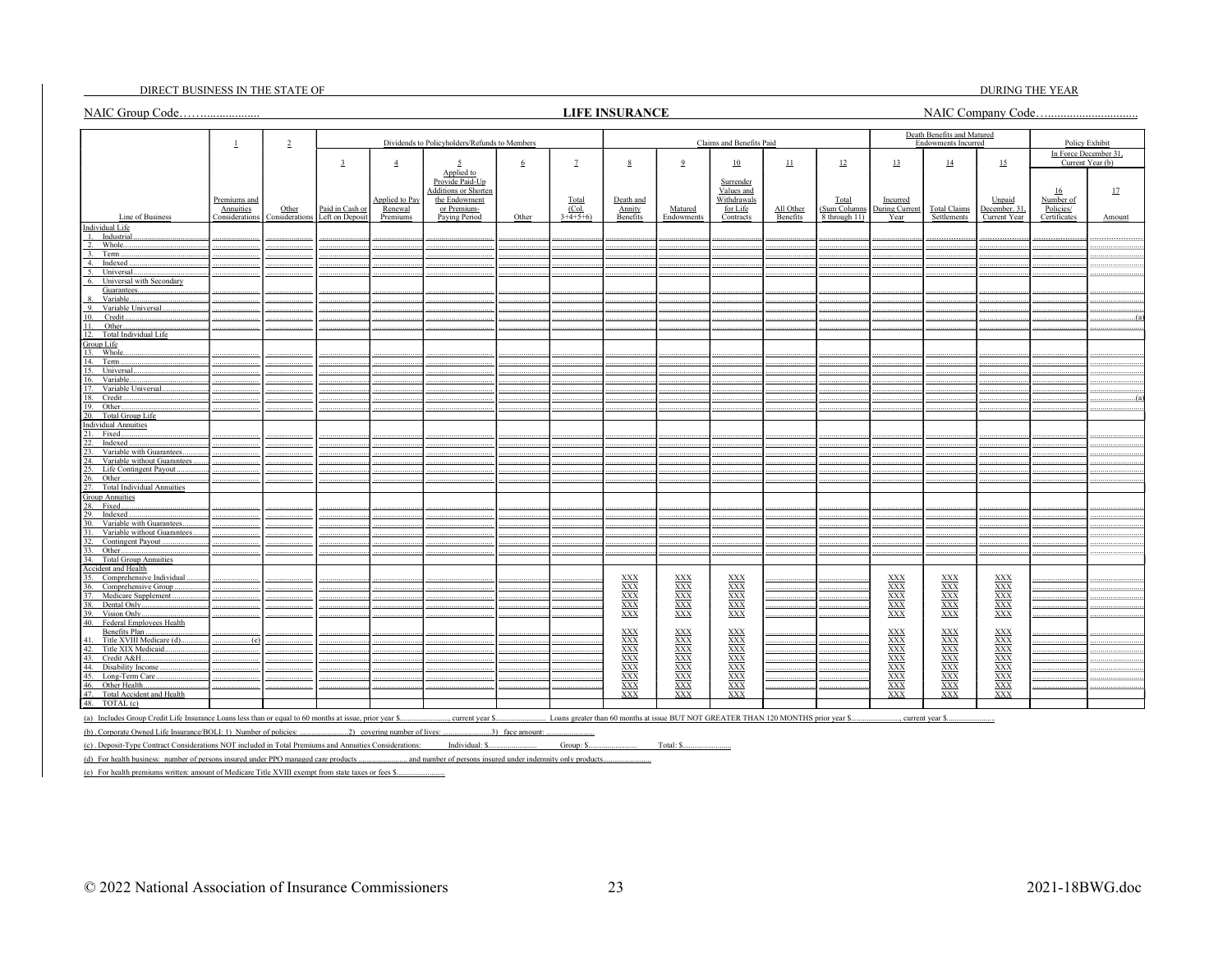# **POLICY EXHIBIT**<br>Allocated by States and Territories

|                                                                       | Life Contracts |                    |            |                  |                |                       |            | <b>Annuity Contracts</b> |                | Accident and Health Contracts |            |                       |                |                           |            |                  |                       |              |
|-----------------------------------------------------------------------|----------------|--------------------|------------|------------------|----------------|-----------------------|------------|--------------------------|----------------|-------------------------------|------------|-----------------------|----------------|---------------------------|------------|------------------|-----------------------|--------------|
|                                                                       |                |                    |            | Other Changes to |                | In Force December 31, |            |                          |                | Other Changes to              |            | In Force December 31, |                |                           |            | Other Changes to | In Force December 31, |              |
|                                                                       |                | Issued During Year |            | In Force $(Net)$ |                | Current Year          |            | Issued During Year       |                | In Force (Net)                |            | Current Year          |                | <b>Issued During Year</b> |            | In Force (Net)   |                       | Current Year |
|                                                                       |                | $\overline{2}$     | 3          | $\overline{4}$   | $\overline{2}$ | $6\overline{6}$       |            | 8                        | $\overline{9}$ | 10                            | $\perp$    | $\mathbf{L}$          | $\frac{13}{2}$ | $\overline{14}$           | 15         | 16               | 17                    | 18           |
|                                                                       | Number of      |                    | Number of  |                  | Number of      |                       | Number of  |                          | Number of      |                               | Number of  |                       | Number of      |                           | Number of  |                  | Number of             |              |
|                                                                       | Pols/Certs     | Amount             | Pols/Certs | Amount           | Pols/Certs     | Amount                | Pols/Certs | Amount                   | Pols/Certs     | Amount                        | Pols/Certs | Amount                | Pols/Certs     | Amount                    | Pols/Certs | Amount           | Pols/Certs            | Amount       |
| Alabama.<br>AL<br>-1.                                                 |                |                    |            |                  |                |                       |            |                          |                |                               |            |                       |                |                           |            |                  |                       |              |
| Alaska.<br>.AK<br>$\gamma$                                            |                |                    |            |                  |                |                       |            |                          |                |                               |            |                       |                |                           |            |                  |                       |              |
| Arizona.<br>AZ<br>$\mathcal{R}$                                       |                |                    |            |                  |                |                       |            |                          |                |                               |            |                       |                |                           |            |                  |                       |              |
| 4. Arkansas<br>. AR                                                   |                |                    |            |                  |                |                       |            |                          |                |                               |            |                       |                |                           |            |                  |                       |              |
| 5. California<br>CA<br>6. Colorado<br>CO                              |                |                    |            |                  |                |                       |            |                          |                |                               |            |                       |                |                           |            |                  |                       |              |
| CT<br>7. Connecticut                                                  |                |                    |            |                  |                |                       |            |                          |                |                               |            |                       |                |                           |            |                  |                       |              |
| . DE<br>8. Delaware                                                   |                |                    |            |                  |                |                       |            |                          |                |                               |            |                       |                |                           |            |                  |                       |              |
| DC<br>9. District of Columbia                                         |                |                    |            |                  |                |                       |            |                          |                |                               |            |                       |                |                           |            |                  |                       |              |
| 10. Florida<br>FL                                                     |                |                    |            |                  |                |                       |            |                          |                |                               |            |                       |                |                           |            |                  |                       |              |
| 11. Georgia<br>. GA                                                   |                |                    |            |                  |                |                       |            |                          |                |                               |            |                       |                |                           |            |                  |                       |              |
| 12. Hawaii<br>HI.                                                     |                |                    |            |                  |                |                       |            |                          |                |                               |            |                       |                |                           |            |                  |                       |              |
| 13. Idaho.<br>$\overline{ID}$                                         |                |                    |            |                  |                |                       |            |                          |                |                               |            |                       |                |                           |            |                  |                       |              |
| 14. Illinois.<br>$\overline{\mathbf{H}}$                              |                |                    |            |                  |                |                       |            |                          |                |                               |            |                       |                |                           |            |                  |                       |              |
| 15. Indiana.<br>IN                                                    |                |                    |            |                  |                |                       |            |                          |                |                               |            |                       |                |                           |            |                  |                       |              |
| $\overline{A}$<br>16. Iowa.                                           |                |                    |            |                  |                |                       |            |                          |                |                               |            |                       |                |                           |            |                  |                       |              |
| 17. Kansas.<br>KS<br>.KY                                              |                |                    |            |                  |                |                       |            |                          |                |                               |            |                       |                |                           |            |                  |                       |              |
| 18. Kentucky.                                                         |                |                    |            |                  |                |                       |            |                          |                |                               |            |                       |                |                           |            |                  |                       |              |
| 19. Louisiana<br>. LA                                                 |                |                    |            |                  |                |                       |            |                          |                |                               |            |                       |                |                           |            |                  |                       |              |
| .ME<br>20. Maine                                                      |                |                    |            |                  |                |                       |            |                          |                |                               |            |                       |                |                           |            |                  |                       |              |
| Maryland.<br>MD<br>MA<br>21.<br>$\overline{22}$ .                     |                |                    |            |                  |                |                       |            |                          |                |                               |            |                       |                |                           |            |                  |                       |              |
| Massachusetts                                                         |                |                    |            |                  |                |                       |            |                          |                |                               |            |                       |                |                           |            |                  |                       |              |
| 23. Michigan.<br>$$ MI<br>24. Minnesota<br>. M <sub>N</sub>           |                |                    |            |                  |                |                       |            |                          |                |                               |            |                       |                |                           |            |                  |                       |              |
| 25. Mississippi<br>MS                                                 |                |                    |            |                  |                |                       |            |                          |                |                               |            |                       |                |                           |            |                  |                       |              |
| . MO<br>26. Missouri.                                                 |                |                    |            |                  |                |                       |            |                          |                |                               |            |                       |                |                           |            |                  |                       |              |
| 27. Montana.<br>M                                                     |                |                    |            |                  |                |                       |            |                          |                |                               |            |                       |                |                           |            |                  |                       |              |
| . NE<br>28. Nebraska                                                  |                |                    |            |                  |                |                       |            |                          |                |                               |            |                       |                |                           |            |                  |                       |              |
| .NV<br>29. Nevada.                                                    |                |                    |            |                  |                |                       |            |                          |                |                               |            |                       |                |                           |            |                  |                       |              |
| $$ NH<br>30. New Hampshire                                            |                |                    |            |                  |                |                       |            |                          |                |                               |            |                       |                |                           |            |                  |                       |              |
| 31. New Jersey<br>NJ<br>NM                                            |                |                    |            |                  |                |                       |            |                          |                |                               |            |                       |                |                           |            |                  |                       |              |
| $\frac{32. \text{ New Mexico}}{33. \text{ New York}}$                 |                |                    |            |                  |                |                       |            |                          |                |                               |            |                       |                |                           |            |                  |                       |              |
| .NY                                                                   |                |                    |            |                  |                |                       |            |                          |                |                               |            |                       |                |                           |            |                  |                       |              |
| 34. North Carolina<br>NC                                              |                |                    |            |                  |                |                       |            |                          |                |                               |            |                       |                |                           |            |                  |                       |              |
| $\overline{ND}$<br>35. North Dakota                                   |                |                    |            |                  |                |                       |            |                          |                |                               |            |                       |                |                           |            |                  |                       |              |
| .OH<br>36. Ohio                                                       |                |                    |            |                  |                |                       |            |                          |                |                               |            |                       |                |                           |            |                  |                       |              |
| 37. Oklahoma<br>.0K                                                   |                |                    |            |                  |                |                       |            |                          |                |                               |            |                       |                |                           |            |                  |                       |              |
| 38. Oregon.<br>OR<br>PA<br>39. Pennsylvania.                          |                |                    |            |                  |                |                       |            |                          |                |                               |            |                       |                |                           |            |                  |                       |              |
| 40. Rhode Island                                                      |                |                    |            |                  |                |                       |            |                          |                |                               |            |                       |                |                           |            |                  |                       |              |
| .RI<br>41. South Carolin                                              |                |                    |            |                  |                |                       |            |                          |                |                               |            |                       |                |                           |            |                  |                       |              |
| $rac{\text{SC}}{\text{SD}}$<br>42. South Dakota.                      |                |                    |            |                  |                |                       |            |                          |                |                               |            |                       |                |                           |            |                  |                       |              |
| 43. Tennessee.                                                        |                |                    |            |                  |                |                       |            |                          |                |                               |            |                       |                |                           |            |                  |                       |              |
| $rac{\text{TN}}{\text{TX}}$<br>44. Texas                              |                |                    |            |                  |                |                       |            |                          |                |                               |            |                       |                |                           |            |                  |                       |              |
| $\frac{1}{1}$ vt<br>45. Utah                                          |                |                    |            |                  |                |                       |            |                          |                |                               |            |                       |                |                           |            |                  |                       |              |
| 46. Vermont.                                                          |                |                    |            |                  |                |                       |            |                          |                |                               |            |                       |                |                           |            |                  |                       |              |
| . VA<br>47. Virginia.                                                 |                |                    |            |                  |                |                       |            |                          |                |                               |            |                       |                |                           |            |                  |                       |              |
| . WA<br>48. Washington.                                               |                |                    |            |                  |                |                       |            |                          |                |                               |            |                       |                |                           |            |                  |                       |              |
| West Virginia.<br>. WV<br>49.                                         |                |                    |            |                  |                |                       |            |                          |                |                               |            |                       |                |                           |            |                  |                       |              |
| WI<br>50. Wisconsin                                                   |                |                    |            |                  |                |                       |            |                          |                |                               |            |                       |                |                           |            |                  |                       |              |
| WY<br>51. Wyoming                                                     |                |                    |            |                  |                |                       |            |                          |                |                               |            |                       |                |                           |            |                  |                       |              |
| 52. American Samoa<br>53. Guam<br>.AS                                 |                |                    |            |                  |                |                       |            |                          |                |                               |            |                       |                |                           |            |                  |                       |              |
| .GU                                                                   |                |                    |            |                  |                |                       |            |                          |                |                               |            |                       |                |                           |            |                  |                       |              |
| 54. Puerto Rico.<br>PR                                                |                |                    |            |                  |                |                       |            |                          |                |                               |            |                       |                |                           |            |                  |                       |              |
| 55. US Virgin Islands.<br>$$ VI<br>MP<br>56. Northern Mariana Islands |                |                    |            |                  |                |                       |            |                          |                |                               |            |                       |                |                           |            |                  |                       |              |
| 57. Canada.<br>CAN.                                                   |                |                    |            |                  |                |                       |            |                          |                |                               |            |                       |                |                           |            |                  |                       |              |
| 58. Aggregate Other Alien<br>$\ldots$ OT                              |                |                    |            |                  |                |                       |            |                          |                |                               |            |                       |                |                           |            |                  |                       |              |
| 59. Total                                                             |                |                    |            |                  |                |                       |            |                          |                |                               |            |                       |                |                           |            |                  |                       |              |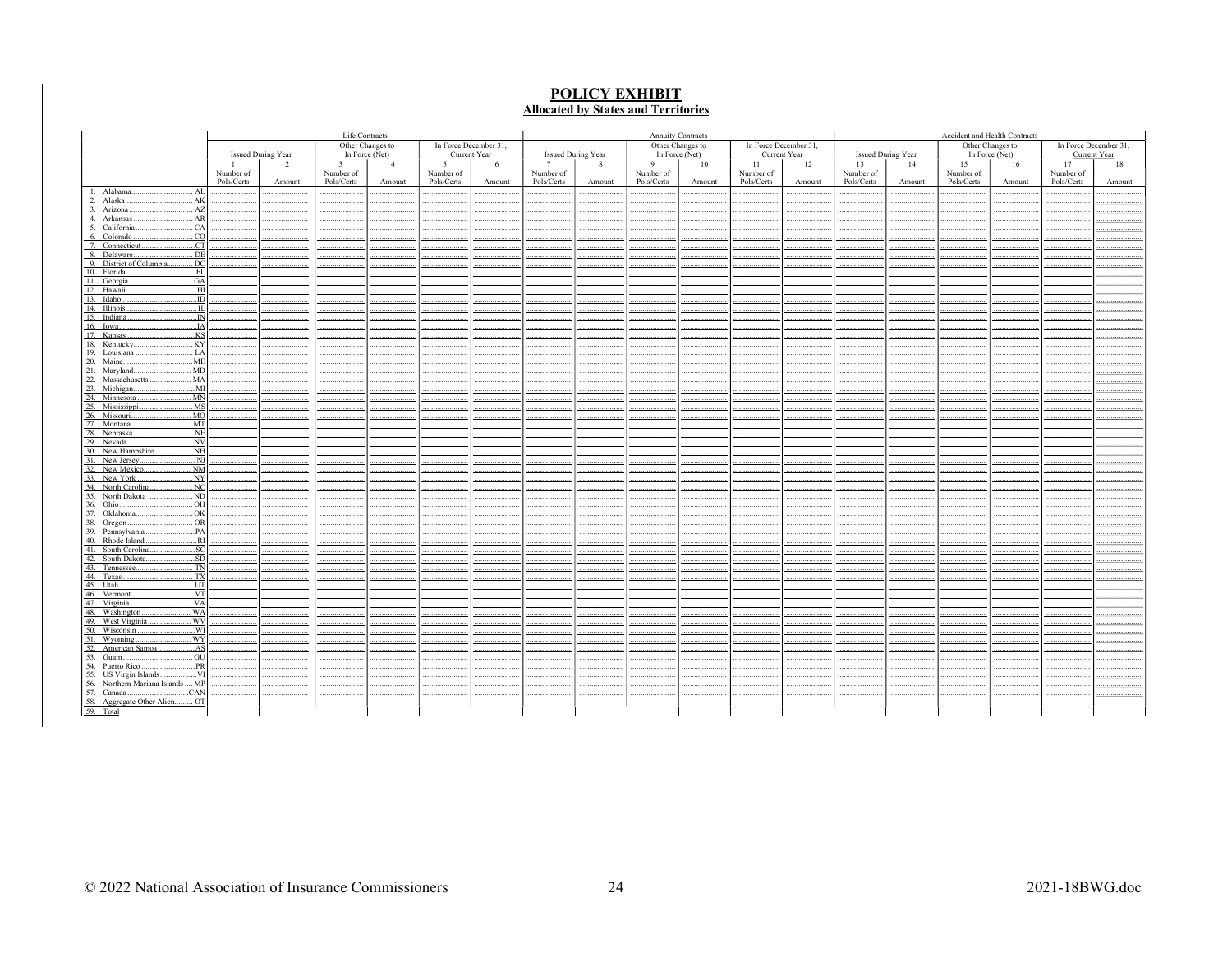# **EXHIBIT OF CLAIMS SETTLED DURING CURRENT YEAR<br>Allocated by States and Territories**

|                                                      | By Payment in Full |                    | By Payment on Compromised Claims   |                               | <b>Totals Paid</b> |                          | Reduction by Compromise       |                     | <b>Amount Rejected</b>             |                    |                               | Total Settled During Current Year |
|------------------------------------------------------|--------------------|--------------------|------------------------------------|-------------------------------|--------------------|--------------------------|-------------------------------|---------------------|------------------------------------|--------------------|-------------------------------|-----------------------------------|
|                                                      | $\perp$            | $\overline{2}$     | 3                                  | $\overline{4}$                | 5                  | $\overline{6}$           |                               | 8                   | $\overline{2}$                     | 10                 | 11                            | 12                                |
|                                                      |                    |                    |                                    |                               | Pols\Certs         | Amount<br>$(Col 2+4)$    |                               |                     |                                    |                    |                               | Amount                            |
|                                                      | Pols\Certs         | Amount             | Pols\Certs                         | Amount                        | $(Col 1+3)$        |                          | Pols\Certs                    | Amount              | Pols\Certs                         | Amount             | Pols\Certs                    | $(Col 6+8+10)$                    |
|                                                      |                    | <u></u><br>        | <br>                               | <u></u><br>                   | <br><u></u>        |                          | <br>                          | <br>                | <u> </u><br>                       | <br>               | <br>                          | <u></u>                           |
| 3. Arizona                                           |                    |                    |                                    |                               |                    |                          | <u></u>                       | <u></u>             |                                    |                    | <u></u>                       | <u></u>                           |
|                                                      |                    |                    |                                    |                               |                    |                          |                               |                     | __________________________         |                    |                               |                                   |
| CA                                                   |                    |                    | ______________________________     |                               |                    |                          |                               |                     |                                    |                    |                               |                                   |
| CO<br>CT                                             | <u></u>            | <u></u>            |                                    | <u></u>                       | <u></u>            | <u></u>                  | <u></u>                       | <u></u>             | <u>____________________</u>        |                    | <u></u>                       |                                   |
| . DE                                                 | <br><u></u>        | <br><u></u>        | <br><u></u>                        | <br><u></u>                   | <br>               | <br><u></u>              | <br>_______________________   | <br><u></u>         | <u> </u>                           | <br><u></u>        | <br><u></u>                   | <br><u></u>                       |
| 9. District of Columbia<br><u> DC</u>                | .                  |                    | <u></u>                            |                               |                    |                          | <u></u>                       |                     | <u>____________________</u>        |                    | <u></u>                       |                                   |
| 10. Florida<br><u>FL</u>                             |                    |                    |                                    |                               |                    |                          |                               |                     |                                    |                    |                               |                                   |
| .GA                                                  | <u></u>            |                    | <u></u>                            | <u></u>                       | <u></u>            | <u></u>                  | _______________________       | <u></u>             | _______________________            | <u></u>            | <u></u>                       |                                   |
|                                                      | <u></u> .          |                    |                                    |                               |                    |                          | <u></u>                       |                     |                                    |                    |                               |                                   |
| IL                                                   |                    |                    | <br>                               |                               |                    |                          |                               |                     |                                    |                    |                               |                                   |
|                                                      | <br><u></u> .      |                    |                                    |                               | <u></u>            | _______________________  | <br>                          |                     |                                    |                    | _________________________<br> | <br>                              |
|                                                      |                    | <u></u>            |                                    |                               |                    |                          |                               | <u></u>             |                                    |                    |                               |                                   |
| 17. Kansas<br>KS                                     |                    | <u></u>            |                                    | <u></u>                       |                    | ________________________ |                               |                     |                                    |                    |                               |                                   |
| .KY<br>18. Kentucky<br>                              | <u></u>            | <u></u>            | <u></u>                            | <u></u>                       | <u></u>            |                          | <u> </u>                      | <u></u>             | <u>______________________</u>      | <u></u>            |                               | <u></u>                           |
| 20. Maine<br>ME<br>.                                 |                    |                    |                                    |                               |                    |                          |                               |                     |                                    |                    |                               |                                   |
| 21. Maryland.<br>MD<br>.                             | <u></u><br>        | <br><u></u>        | <br><u></u>                        | <u></u><br><u></u>            | <u></u><br><u></u> | <u></u><br><u></u>       | <br><u> </u>                  | <u> </u><br><u></u> | _______________________<br><u></u> | <u></u><br><u></u> | <u></u><br><u></u>            | <u></u><br>                       |
|                                                      |                    |                    |                                    |                               |                    |                          |                               |                     |                                    |                    |                               |                                   |
| 23. Michigan.                                        | <u></u>            |                    |                                    | <u> ---------------------</u> |                    | <u></u>                  |                               | <u></u>             | <u></u>                            | <u></u>            | <u></u>                       | <u></u>                           |
|                                                      |                    |                    |                                    |                               |                    |                          |                               |                     |                                    |                    |                               |                                   |
| 26. Missouri.<br>. MO                                |                    |                    |                                    |                               | <u></u>            |                          |                               |                     |                                    |                    |                               |                                   |
| 27. Montana                                          | <u></u><br>        |                    | <br>                               | <u> ---------------------</u> | <br>               | <u></u>                  |                               | <u></u><br>         | _______________________            | <br>               | <u></u>                       | <br>                              |
| 28. Nebraska<br><u>. NE</u>                          | <u></u>            | <u></u>            |                                    | <u></u>                       | <u></u>            | <u></u>                  |                               | <u></u>             | <u></u>                            | <u></u>            | <u></u>                       | <u></u>                           |
| NV<br>29. Nevada.                                    |                    | <u></u>            |                                    | <u></u>                       | <u></u>            |                          | <u> </u>                      | <u></u>             | <u>______________________</u>      |                    | <u></u>                       |                                   |
| 30. New Hampshire<br>.NH                             | <u></u>            | <u></u>            | <u></u>                            | <u></u>                       |                    | <u></u>                  | <u> </u>                      | <u></u>             | <u></u>                            |                    | <u></u>                       | <u></u>                           |
| 31. New Jersey<br><u> NJ</u><br>32. New Mexico<br>NM | <u></u>            | <u></u>            | <u></u>                            | <u></u>                       | <u></u>            | <u></u>                  | <u></u>                       | <u></u>             | <u>_____________________</u>       |                    | <u></u>                       | <u></u>                           |
| 33. New York<br>.NY                                  | <br><u></u>        | <br><u></u>        | <br>                               | <u></u>                       | <br><u></u>        | <br><u></u>              | <br><u></u>                   | <br><u></u>         | <br><u></u>                        | <br><u></u>        | <br><u> </u>                  | <br>                              |
| 34. North Carolina<br>NC                             |                    | <u></u>            |                                    |                               |                    |                          | _______________________       | <u></u>             | _______________________            | <u></u>            |                               |                                   |
| 35. North Dakota ND                                  |                    |                    |                                    |                               |                    |                          |                               |                     |                                    |                    |                               |                                   |
| 36. Ohio.<br>HO.                                     |                    | <u></u>            |                                    |                               | <u></u>            | <u></u>                  | <u> </u>                      | <u></u>             | <u></u>                            | <u></u>            |                               |                                   |
| 37. Oklahoma<br>.OK<br>38. Oregon<br>.OR             |                    |                    |                                    |                               |                    |                          |                               |                     |                                    |                    |                               |                                   |
| 39. Pennsylvania.<br>. PA                            | <u></u>            | <u></u>            | <u></u>                            | <u></u>                       | <u></u>            | <u></u>                  | <u>______________________</u> | <u></u>             | <u> </u>                           | <u></u>            | <u> </u>                      | <u></u><br>                       |
| 40. Rhode Island<br><u>RI</u>                        |                    |                    |                                    | <u></u>                       |                    | <u></u>                  | _______________________       | <u></u>             | _______________________            |                    | <u></u>                       | <u></u>                           |
| .5C<br>41. South Carolina                            | .                  |                    |                                    | <u></u>                       |                    |                          |                               |                     | <u></u>                            |                    |                               | <u></u>                           |
| 42. South Dakota<br>SD                               |                    |                    |                                    |                               |                    |                          |                               |                     |                                    |                    |                               | <u></u>                           |
| 43. Tennessee<br>TN                                  | <u></u>            | <u></u>            |                                    | <u></u>                       |                    |                          | <u> </u>                      |                     |                                    |                    | <u></u>                       |                                   |
| 45. Utah<br>UT                                       | <u></u>            |                    | ______________________________<br> |                               | <u></u>            |                          | <br>                          |                     |                                    |                    |                               |                                   |
| . VT<br>46. Vermont                                  | <u></u><br><u></u> | <u></u><br><u></u> |                                    | <u></u><br>                   | <u></u><br>        | <br>                     | <u> </u>                      |                     |                                    | <u></u><br>        | <u></u><br><u></u>            | <u></u><br>                       |
|                                                      | <u></u>            |                    | ______________________________     |                               | <u></u>            |                          |                               |                     |                                    |                    |                               |                                   |
| .WA<br>48. Washington                                |                    | <u></u>            |                                    |                               |                    |                          |                               |                     |                                    |                    |                               | <u></u>                           |
| 49. West Virginia<br>WV.                             | <u></u>            | <u></u>            |                                    | <u></u>                       |                    |                          | <u> </u>                      | <u></u>             |                                    |                    | <u></u>                       |                                   |
| . WI<br>51. Wyoming<br>. WY                          | <u></u>            |                    | <u></u>                            | <u></u>                       | <u></u>            | <u></u>                  | _______________________       | <u></u>             | <u></u>                            | <u></u>            | <u></u>                       | <u></u>                           |
| 52. American Samoa AS                                |                    |                    |                                    |                               |                    |                          |                               |                     |                                    |                    |                               | <u></u><br>                       |
|                                                      | <u></u>            | <u></u>            |                                    | <u></u>                       | <u></u>            | <u></u>                  | <u></u>                       |                     | <u>_____________________</u>       | <u></u>            | <u></u>                       | <u></u>                           |
|                                                      |                    | <u></u>            |                                    | <u></u>                       |                    |                          |                               |                     | _______________________            |                    |                               |                                   |
| 55. US Virgin Islands VI                             |                    |                    |                                    |                               |                    |                          |                               |                     |                                    |                    |                               |                                   |
| 56. Northern Mariana IslandsMP<br>57. Canada<br>CAN. | <u></u>            | <u></u>            | <u></u>                            | <u></u>                       | <u></u>            | <u></u>                  | <u>_____________________</u>  | <u></u>             | <u></u>                            | <u></u>            | <u></u>                       | <u></u>                           |
| 58. Aggregate Other Alien  OT                        | <u></u><br>        | <br>               | <br>                               | <br>                          | <br>               | <br>                     | <br><u></u>                   | <br><u></u>         | <br>                               | <br>               | <br><u></u>                   | <br><u></u>                       |
| 59. Total                                            |                    |                    |                                    |                               |                    |                          |                               |                     |                                    |                    |                               |                                   |

W:\QA\BlanksProposals\2021-18BWG.doc

© 2022 National Association of Insurance Commissioners